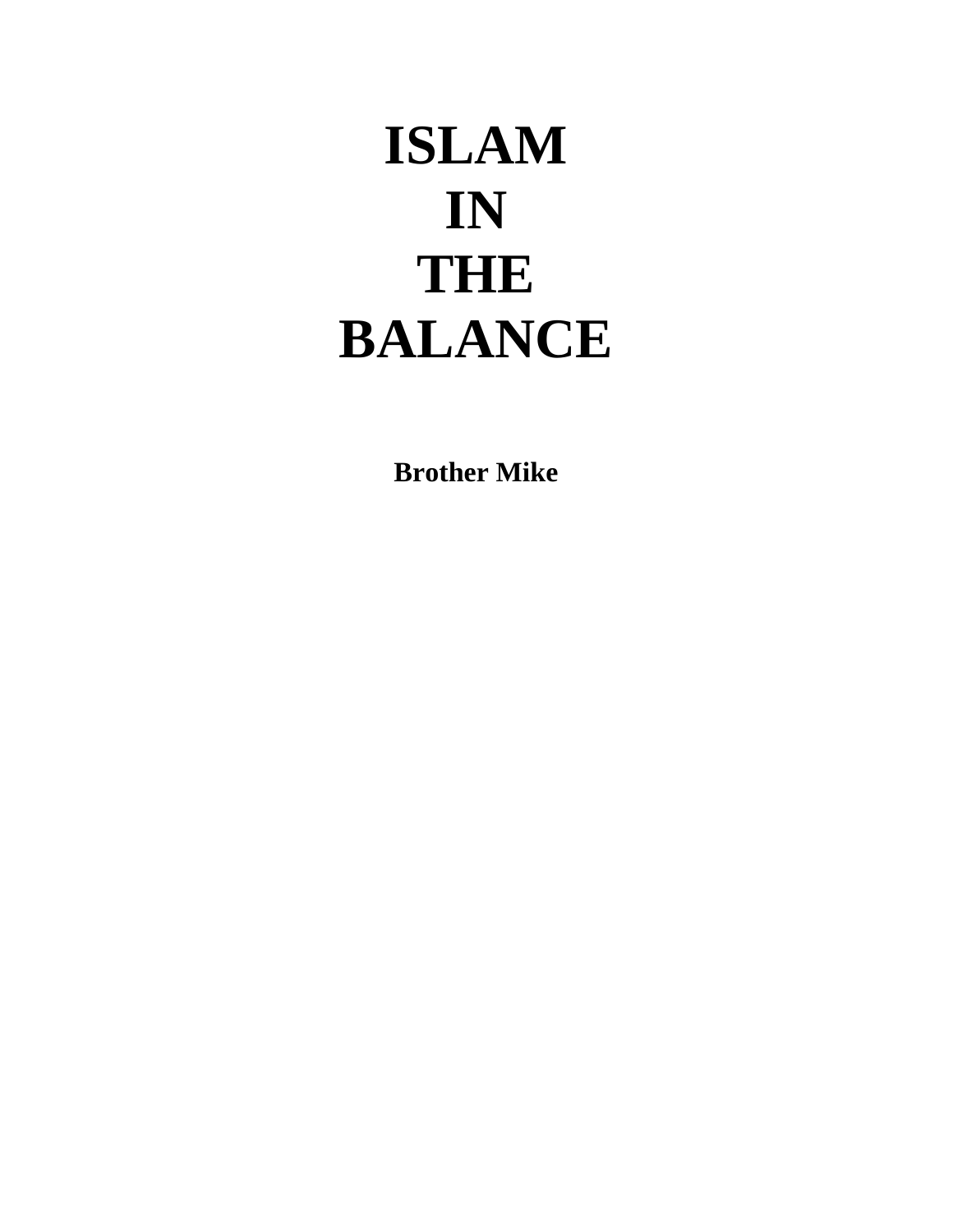## **CONTENTS**

| 1. Introduction                            | $\overline{2}$ |
|--------------------------------------------|----------------|
| 2. What This Book Is All About             | 9              |
| 3. Historical Facts About the Bible        | 14             |
| 4. About Translations                      | 18             |
| 5. About Perversion                        | 20             |
| 6. About Contradictions                    | 27             |
| 7. About the Impossibility of the Koran    | 34             |
| 8. About Chronological Errors in the Koran | 40             |
| 9. About Christ                            | 48             |
| 10. The Koran and the Hadith Evidences of  |                |
| The Deity of Christ                        | 58             |
| 11. About the Unity of God                 | 64             |
| 12. About the Trinity                      | 70             |
| 13. About the Biography of Muhammad        | 78             |
| 14. The Conclusion                         | 84             |
| 15. About the Biography of Muhammad        | 78             |
| 16. The Conclusion                         | 84             |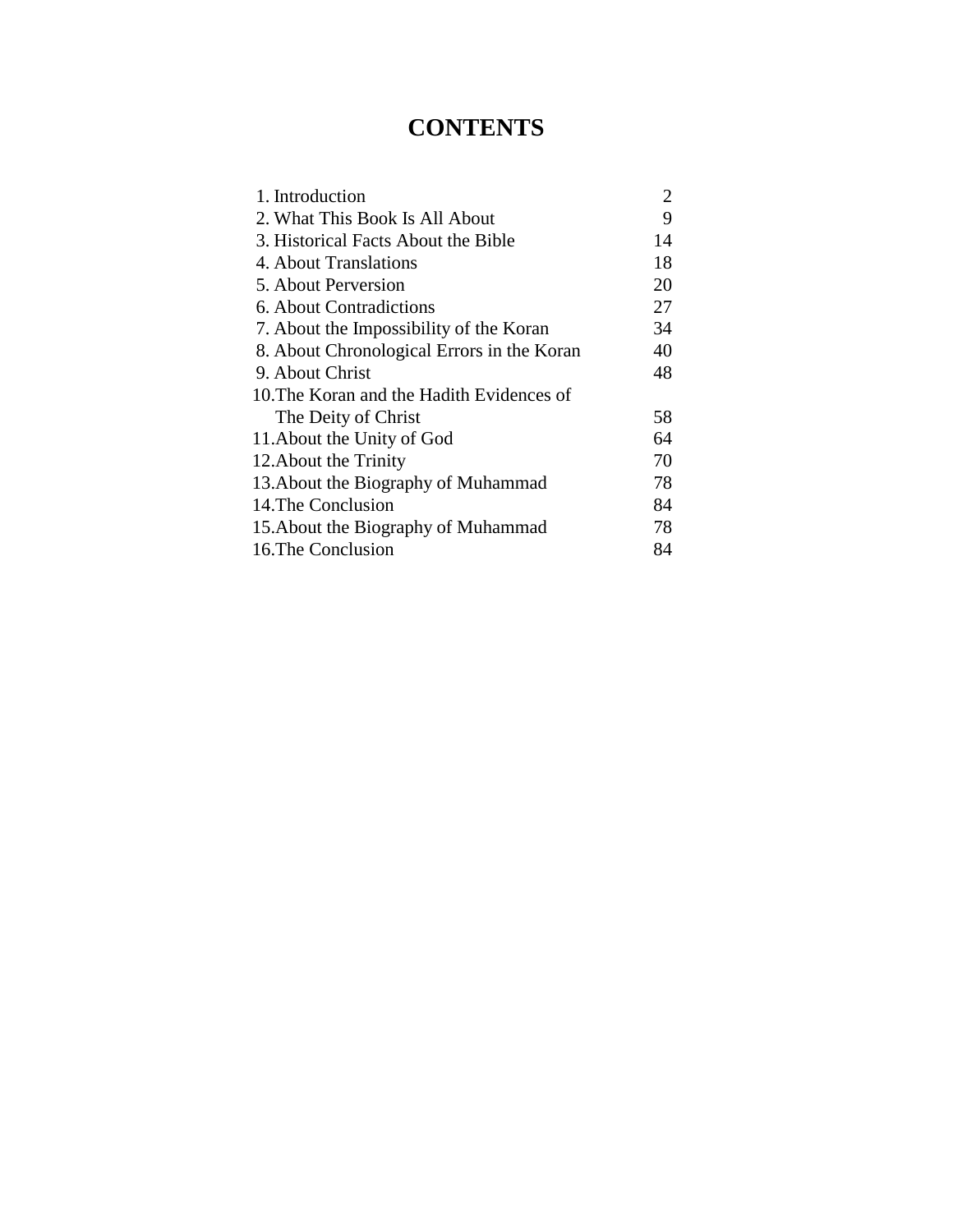# **1**

#### **INTRODUCTION**

Taha Hussein the famous Egyptian philosopher who, later in life, became a Christian, once said, *"If we are asked to summarize the Bible, we can find no better summary for it than the Koran"*. Why?

Because almost 90% of the Koran, from its stories to its teachings, is taken from the Bible and put into the archaic, eloquent style of the Arabic language.

The Koran is the Muslims' holy book; it is the source of the Islamic religion which is a monotheistic religion founded in Arabia by Muhammad, the prophet of Islam (570- 632 A.D.).

The Muslims are very proud to be called the followers of the religion of the SWORD. Through that means, the Muslims quickly spread Islam across Arabia; they overran the areas of present day Iran, Iraq, Syria, and Lebanon. Palestine, Egypt, North Africa, and Spain.

All those conquests were achieved within one century of its inception. Today, it is estimated that Islam has a total of ONE BILLION followers, one-fifth of the world's population.

Islam is the fastest growing religion on earth today. Many experts are saying that Islamic fundamentalism is the most influential ideology of our era at the very time other ideologies such as communism are wearing out and fading away. Since World War I, up to date (1990), Christianity increased by 47%, Buddhism increased by 65%, Hinduism increased by 125%, *Islam increased by 500%.*

For example, in 1910 there were 200 million Muslims in the world; in 1990 their number almost reaches the one billion.

Despite the fact that Islam came from the heart of Arabia, most Muslims are not Arabs. People dominated by Islam can be found from the Straits of Gibraltar to the Great Wall of China.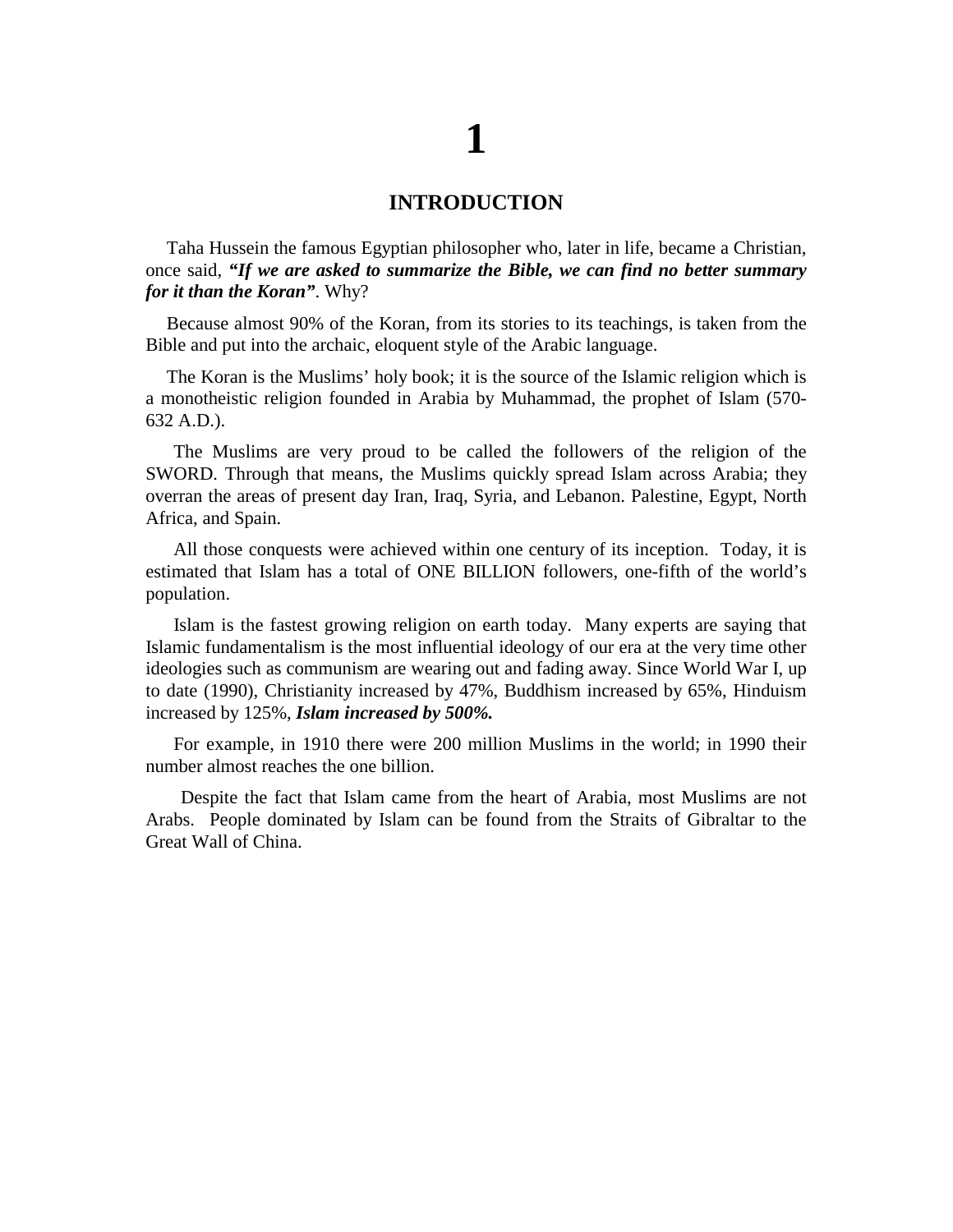Indonesia boasts that it has the largest Muslim population of any country. At the current growth rate, 35% of the former Soviet Union will be composed of staunch Muslims by the end of this century. Half of the Soviet Army is made up of Muslim young men.

Indubitably, Islam is now moving towards the West as well. Over twenty-six million Muslims live in the Western world today as students, businessmen, and refugees.

Islam is on the move, and the Arab Muslim world is at the center of this tremendous movement. Islam is present everywhere and it cannot be ignored. Muslims have claimed that they have four followers for every Evangelical Christian in the world, and their target now is the Church itself.

The churches in Europe, North America and Australia have ignored reaching the Muslims for Christ and now see Muslims right on their doorsteps with a challenge and an aggressive attempt to compete with them.

England has more Muslims today than it has Methodists and Baptist combined! Thirty years ago there were only three mosques in England. Mosques are the Muslim worship centers. Today, there are *five thousand* of them, along with about two thousand Islamic private schools, Islamic centers and associations.

Birmingham, the second largest British city, already follows the *"Shari'a"* which is the Islamic law. The largest mosque in the world today is no longer in Mecca but in London. British Muslims are already asking for two seats in the British Parliament.

In France, there are more Muslims than Protestants. France has an Arabic-Muslim population as large as that of Lebanon and Jordan, and about ten times larger than that of Kuwait before its invasion. Ten years from now, experts say that one third of France is expected to be Muslim.

As for Australia, one of the largest Islamic conferences has decided that they will try to change the Australian system peacefully and democratically into an Islamic regime within ten years if possible. Almost one million Muslims live in Australia today.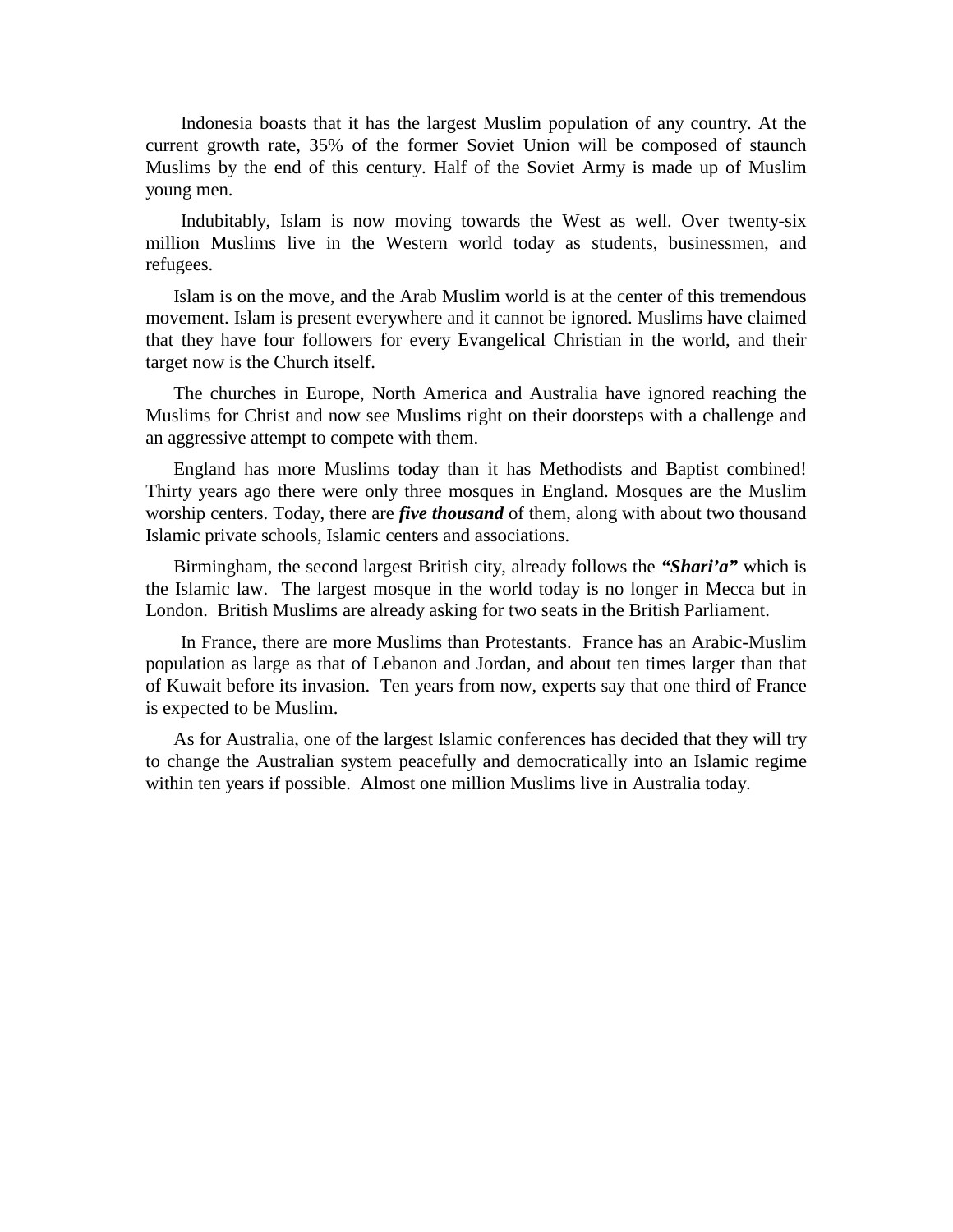The Ayatollah Khumeini of Iran called the United States of America "The Great Satan." The Muslim calls the United States "The No. 1 enemy of Islam". He once said: *The ultimate goal in Islam is to kill and be killed for Allah.* 

In the United States, the number of Muslims has increased from 10,000, in 1910, to nearly *five million* American Muslim citizens in 1990, plus almost another five million students, businessmen and illegal immigrants.

There are already scores of mosques (almost 850 of them) spread all over the United States. Many of those mosques used to be church buildings; not to mention the secret cells of the terrorist movements, which are already well organized and operating in Detroit, New York, Los Angeles, and many other major cities of the United States.

It is important to understand that every Muslim considers himself a missionary. Islam involves its adherents in missionary efforts that far surpass the propagation of any other religion in the world. Arab soldiers, seamen, traders, businessmen and diplomats have taken Islam to every corner of Africa, Asia, Europe, Australia, and the Americas.

One university alone, the University of *"AL-AZHAR"* in Cairo, Egypt, sends hundreds of missionary zealots all over the world every year.

It is projected that by the year 2010, the population of the Arab countries will double from roughly 200 million to 400 million people. This means that if trends continue, by the year 2010 there will be more people in the Arab world than in Western Europe or North America.

Egypt's population is growing so fast, that its every three-year increase is equivalent to the whole population of the state of Israel.

These countries have an amazingly great number of young people. But will they turn into militant Muslims, or will they have the opportunity to turn to the Lord Jesus Christ?

The reader should know that Islam today is completely different than it used to be in the past. Muslims are duplicating the effective methods and approaches of the Christian missionaries.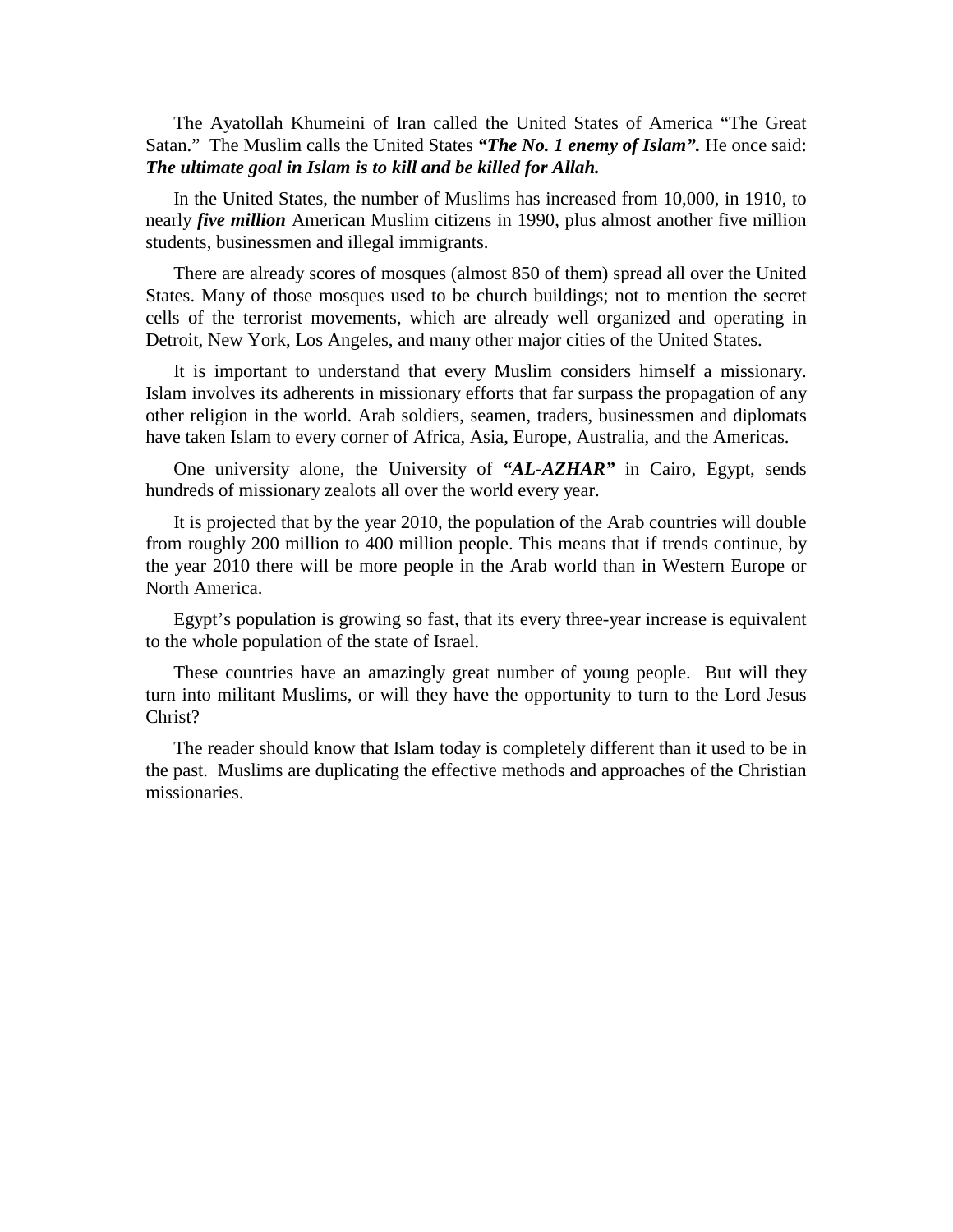For example, you see them distributing tracts and giving away Korans, which is already translated into about six hundred languages and dialects.

They even went further in their imitation of Christian missionary efforts to the extent that one of the Koran's editions distributed in the United States was titled *The Good News Koran* copying the name from *The Good News Bible.*

All this is new in Islam. The original teaching of the Koran is embodied in its commandment to the Muslims to conquer the world by the force of the sword.

One of the fundamental teachings of the Koran is that no one should be allowed to touch it or read it unless he does that in Arabic. *Why?*

Because for the Muslims, it is supposed to be the language of Paradise. No matter what the tongue of the adherent is, the adherent is supposed to memorize it in Arabic, whether he understands it or not.

However, today, they have translated it into about six hundred languages and dialects, simply because the Bible proved effective by being translated into more than eighteen hundred languages and dialects.

They really are on the move now, and they know perfectly what they are doing. We believe that Christians are facing crucial times wherein it has become necessary for every Christian to become personally involved in giving the *REAL GOOD NEWS* of the Lord Jesus Christ to those people, to tell them that He loved them and died for them on the Cross of Calvary.

This book was written with that purpose in mind and also to spread the awareness of the great Islamic invasion to the West. This book is especially written for you.

Christian literature dealing with Islamics has proven very valuable; therefore, it is recommended as "must-reading" materials to all Christians who might come in contact with Muslims.

Who are these people? What do they want? What do they believe? How do Christians relate to them? How to lead them to Christ?

You will find the answers to all these questions, and more in this unique booklet.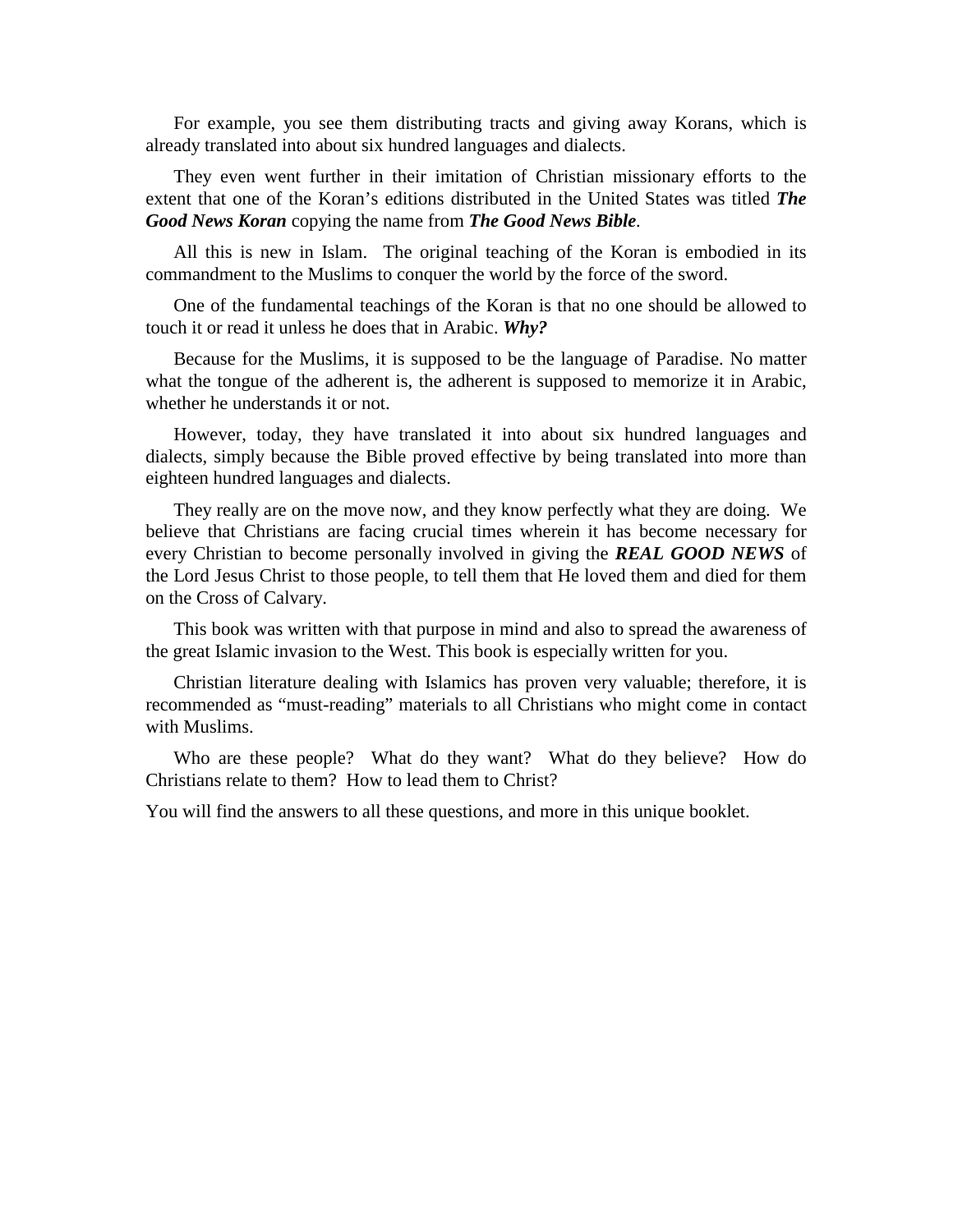**ISLAM IN THE BALANCE** is a Christian book on Islam, intended to provide Christians with the knowledge they need to face the new challenge that is coming to their door steps right straight from Mecca, with the help of the *Petro-Dollar* of The Kingdom of Saudi Arabia.

It is a book you can give to Muslims where they can find answers to questions they have and to accusations their scholars might have raised.

The Koran is divided into one hundred and fourteen chapters called *Suras*. Every Sura has a title and discusses a certain subject. Every verse in the Sura is numbered, as Bible verses are numbered.

We know that the Bible is divided into the Old and New Testaments; so is the Koran divided into two sections. The first section includes the Suras that Muhammad wrote in *Medina*, and the second section includes the Suras that were written in *Mecca* after he defeated that city and took it by force.

As we will study the Koran, we will note the great number of contradictions that exist in it because of this historical switching.

In order to cover up those contradictions, Muhammad and the Muslims came up with an innovative formula called: *the nullifying and the nullified (AnNaasekh wal Mansoukh).* This means that if a *Meccite* verse contradicts a *Madinite* verse, then the one that came later would be more valid.

The reader will realize how confusing such practice can be. To add more confusion for the Koran student, such a formula suggests that God was mistaken previously; then He rectified His mistake and changed His mind.

Alongside the Koran, the reader will find quotes attributed to Muhammad found in several books referred to as *Al- Hadith* **or** *Traditions*. The *Traditions* are as important to the Muslims as the Koran itself.

However, the difference between the *Koran* and the *Traditions* lies in the fact that the Muslims believe that the Koran came down to Muhammad from heaven as is; therefore, it cannot be changed.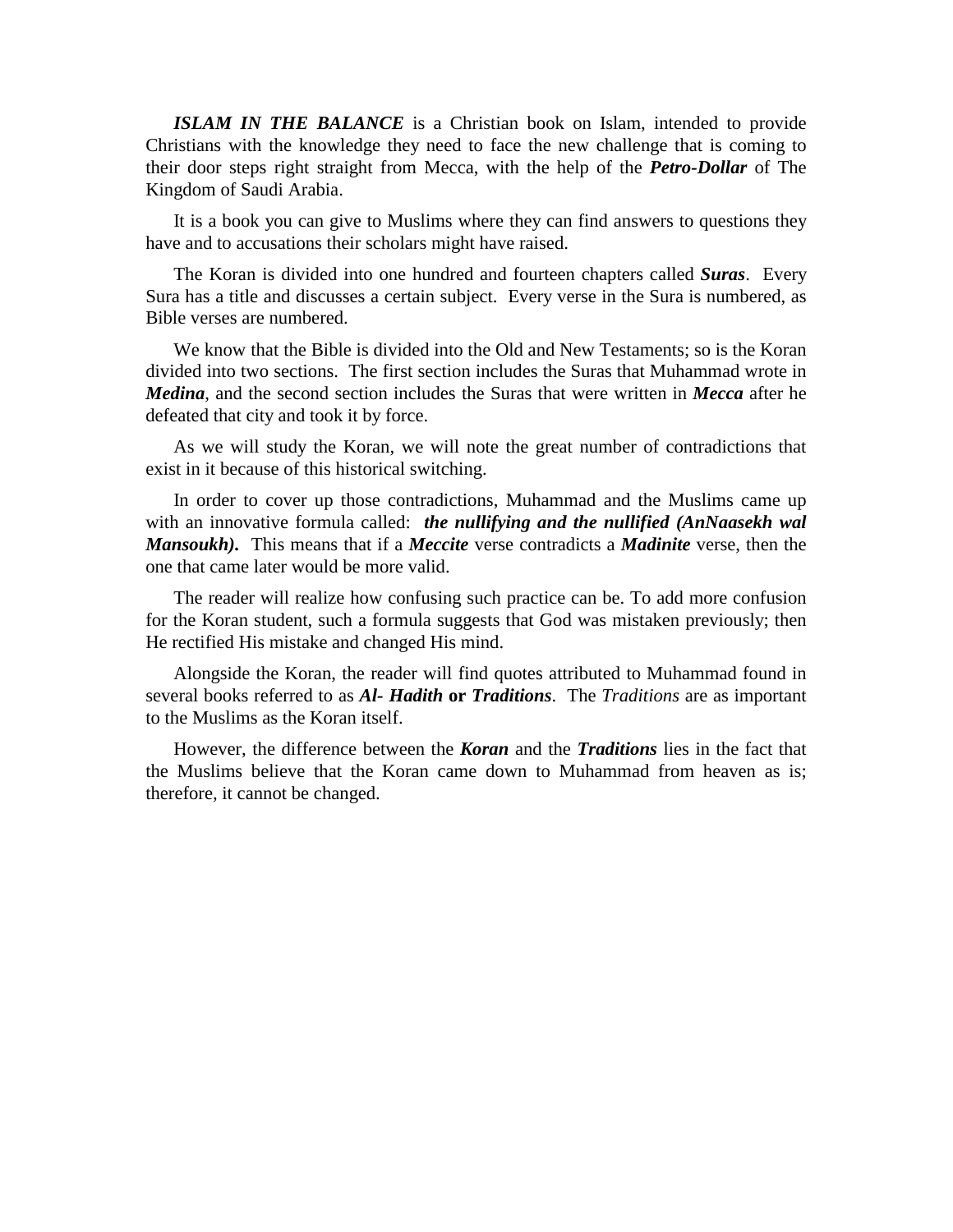But the *Traditions* were quotes inspired by the archangel Gabriel. Consequently, it might carry a reflectional meaning, which can be given different interpretations.

The reader will also find a number of references and books mentioned, but unfortunately, those books are only written in the Arabic language.

My prayer is that this book will be a blessed tool for years to come, shining on those living in the darkness and in the shadow of death, and guiding their feet in the path of the peace of God. The Lord has a purpose in all of this; so, He has been sending them here. Let us take advantage of the opportunity, and not miss it. As Christians, let us share the love of Christ with them.

The church is involved in a real spiritual battle, especially because Islam has made it its primary target. This might be the most dangerous time for the church.

Let us remember that if faith in Christ wasn't worth dying for, He isn't then *worth living for. If Christ is worth living and dying for, then we have a Gospel that is of infinite value to our Muslim friends.* 

*Brother Mike*.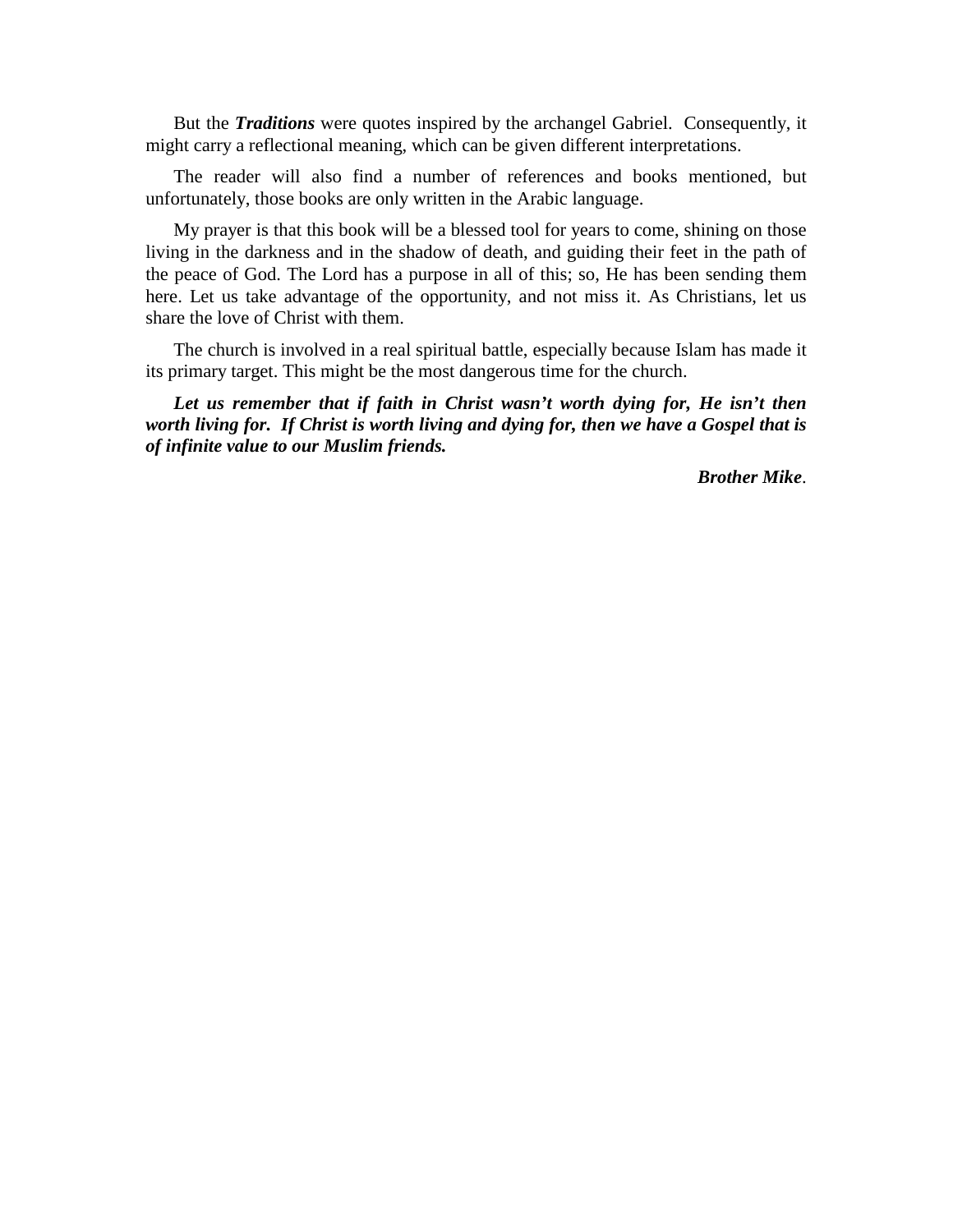## **2**

#### **WHAT THIS BOOK IS ALL ABOUT**

This book is not only a helpful book in which to look for the truth but also a daring one. In addition to that, it is characterized by strict harmony through which it neither asks a question nor provides an answer unless they are instruments for revealing the truth to those who seek it.

It also reveals ideas using texts chosen from many references dealing with traditions, history, theology and customs, as well as with the sciences of comparative laws and religion alongside logic and reason...

This book treats exceedingly important matters in the Islamic religion and Christianity. We have not chosen this subject to launch an attack against the Muslims or the Islamic religion, but our mere intention is to compare one thing with its equal, depending on thorough researches to find out which is more correct, and where the truth rests.

This book is a deep and compact research, which sails in an ocean of questions, accusations, disputes and condemnations, which need logical, convincing and true responses.

#### **The Muslims say:**

- The Bible, which the Christians use today, has been perverted.

- The Bible is full of contradictions. The Koran, because of its eloquence is a miracle from God, and must be adopted by Christians.

- The Bible prophesied about Muhammad, and Christians deny this fact.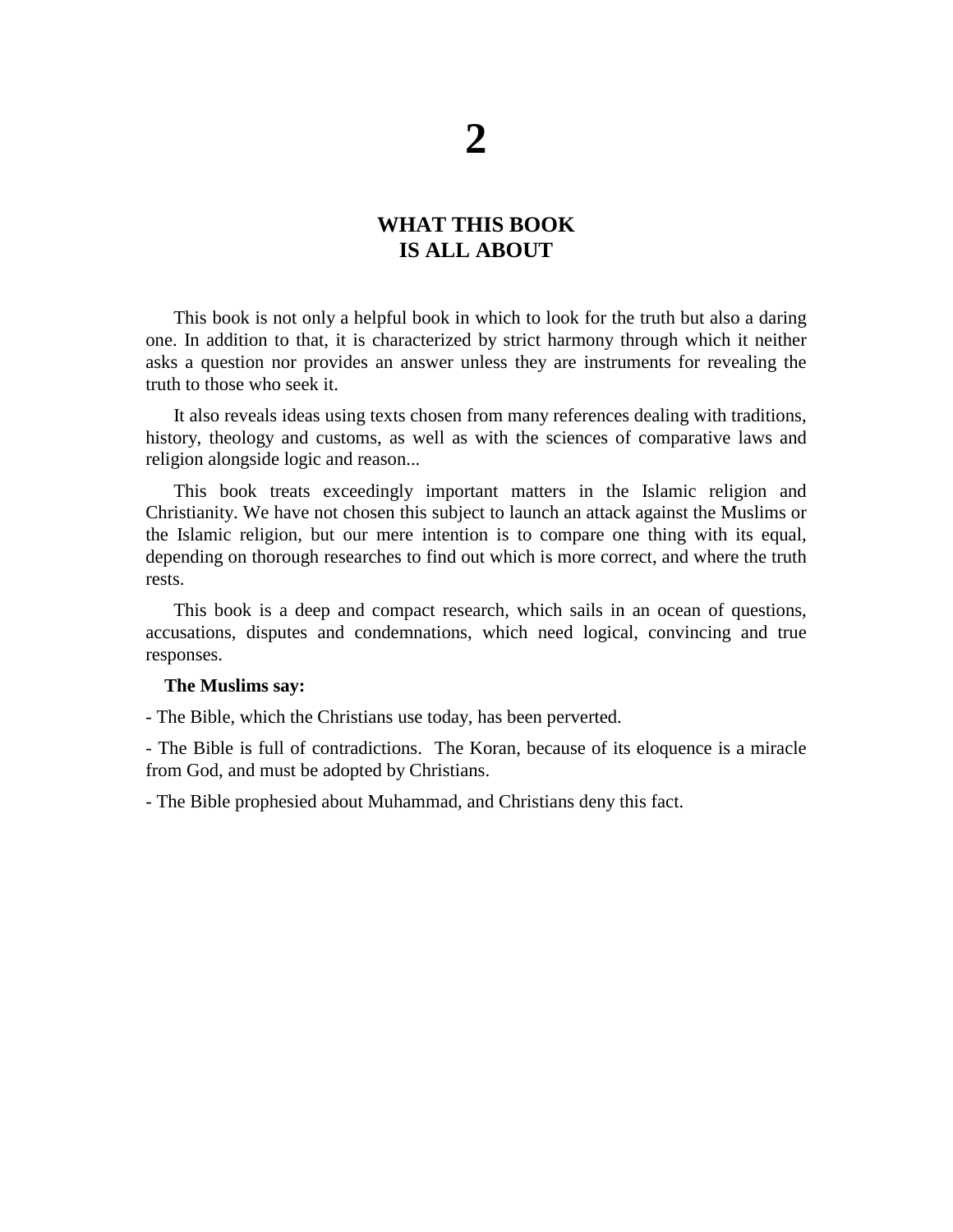- The life and biography of Muhammad prove that he was the last of the prophets and the master of all messengers; therefore, we must follow his example and believe in him and in his teachings.

- Christians are polytheists and infidels.

- They also purport that the rapid spread of Islam in the world is a proof that God sent His final revelation in the Koran.

Now, let us briefly consider the rapid spread of Islam as a proof that the Koran is a direct revelation from God. If such a statement had validity, then what can we say about Karl Marx's communist, atheist principles? These principles, in less than a century invaded the whole world, bringing two-thirds of it under its control. Yet today the whole world saw few years ago the collapse of communism.

The rapid spread of any idea seems good for a time, but can it stand the test of time? Also, can't we question if such ideas that relate to God are spread by force or manipulation of the mind? You will be the judge.

The following verse of the Koran says:

*"Dispute not with the People of the Book (the Bible), save in the fairer manner"* (The Spider 46).

In this verse, it is clear that no one should be able to argue with the people of the Book except in the fairer manner; one might ask. Do their arguments take place today in the way which the Koran prescribes?

The Bible, on the other hand, admonishes against disputing as stated by the apostle Paul, saying: *"Do all things without murmurings and disputing that ye may be blameless and harmless"* (II Timothy 2:23-24).

Everybody knows that the tendency to argue is something common among all people. Such disputing may lead to speculations, and the speculations tend to encourage negative responses or a reaction similar to that pointed out in the scientific realm by Newton: "Every action has an equal and opposite reaction...." (Newton's third law of motion).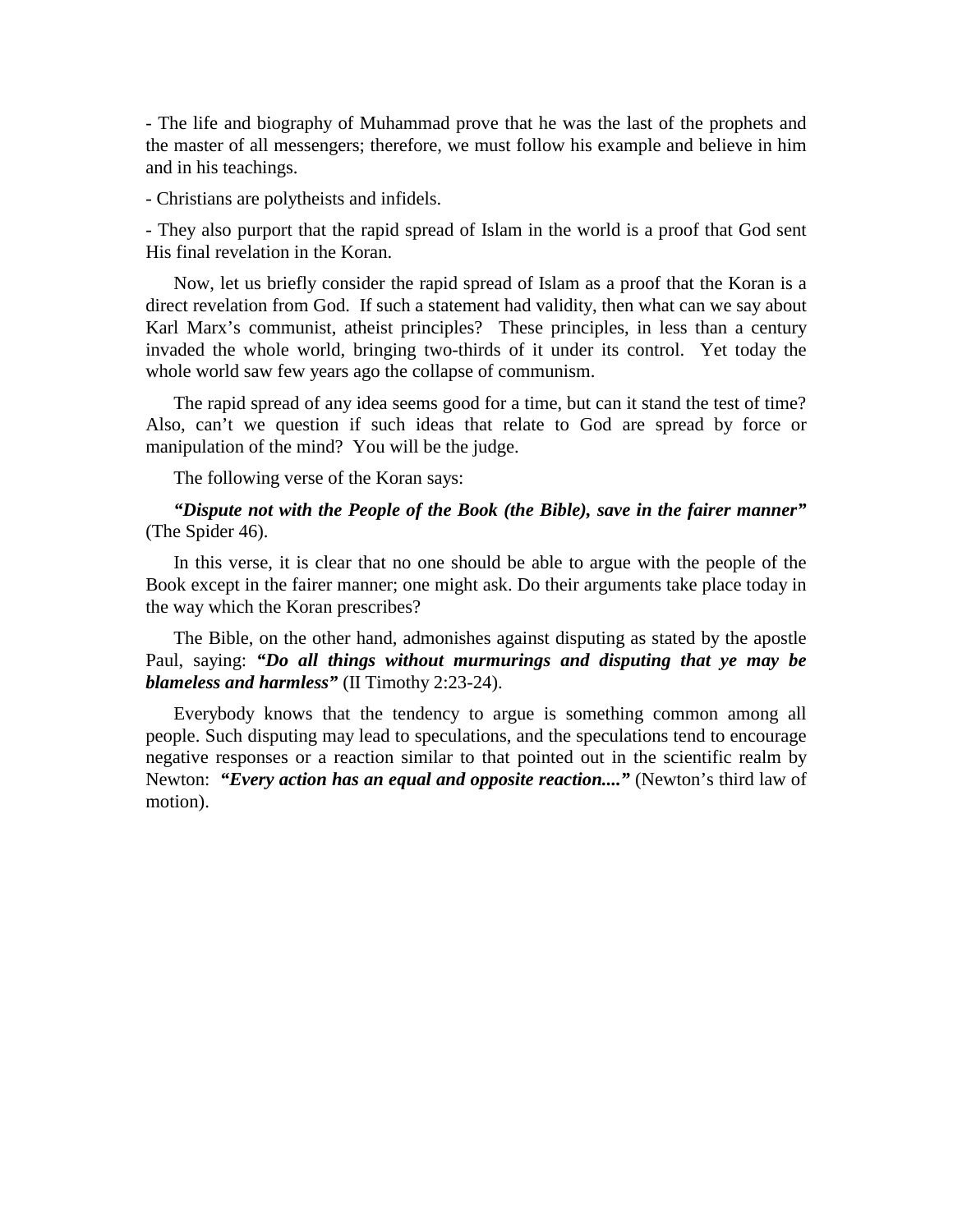With the guidance of the Holy Spirit, the apostle Paul foresaw that the concept of dispute is unacceptable, and we as well should not become involved with it at all. For in initiating disputes, we receive a reaction that produces no result. The pursuit of disputes, therefore, only leads to bitter confrontations.

On the other hand, Paul showed that he approved of examining things before accepting them when he said: *"Prove all things, hold fast to that which is good"* (I Thessalonians 5:21).

Taking this verse as a starting point, we would like to begin our research by digging out and examining facts in order to find the truth, if indeed we Christians are gone astray as the Muslim accuse us.

The reader must know that many striking scenes were acted on the stage of Islamic history generation after generation.

Before our eyes, terrible massacres were committed against Christians, including the nominal Christians who bear the name of Christ in an unworthy manner; for one very simple reason: because Christians are accused of following a supposedly false Book which had been perverted at an early point in its history.

In most countries of the Middle East, the Islamic Friday radio sermon *(The Khutbah)* combines materialistic and intellectual menaces, threats and terrorism against the Christians.

All of this is sent directly from the Mosque Pulpit and can be exemplified by the word of one Muslim fundamentalist preacher who said: *"O God, make their women widows, their children orphans, their churches debris. Smash their crosses, and make them and theirs with their riches loot for Muslims."* 

But with the same spirit that David had when he answered Goliath, we come to answer our dear Muslim friends, and say to them: **"You come to us with threats and menaces, but we come to you in the name of the Lord**".

This then is our unique weapon which is stronger and more effective than any double-edged sword; we come to you with love which is the heart of God, for as John tells us: God is love. And Paul observes that love never fails."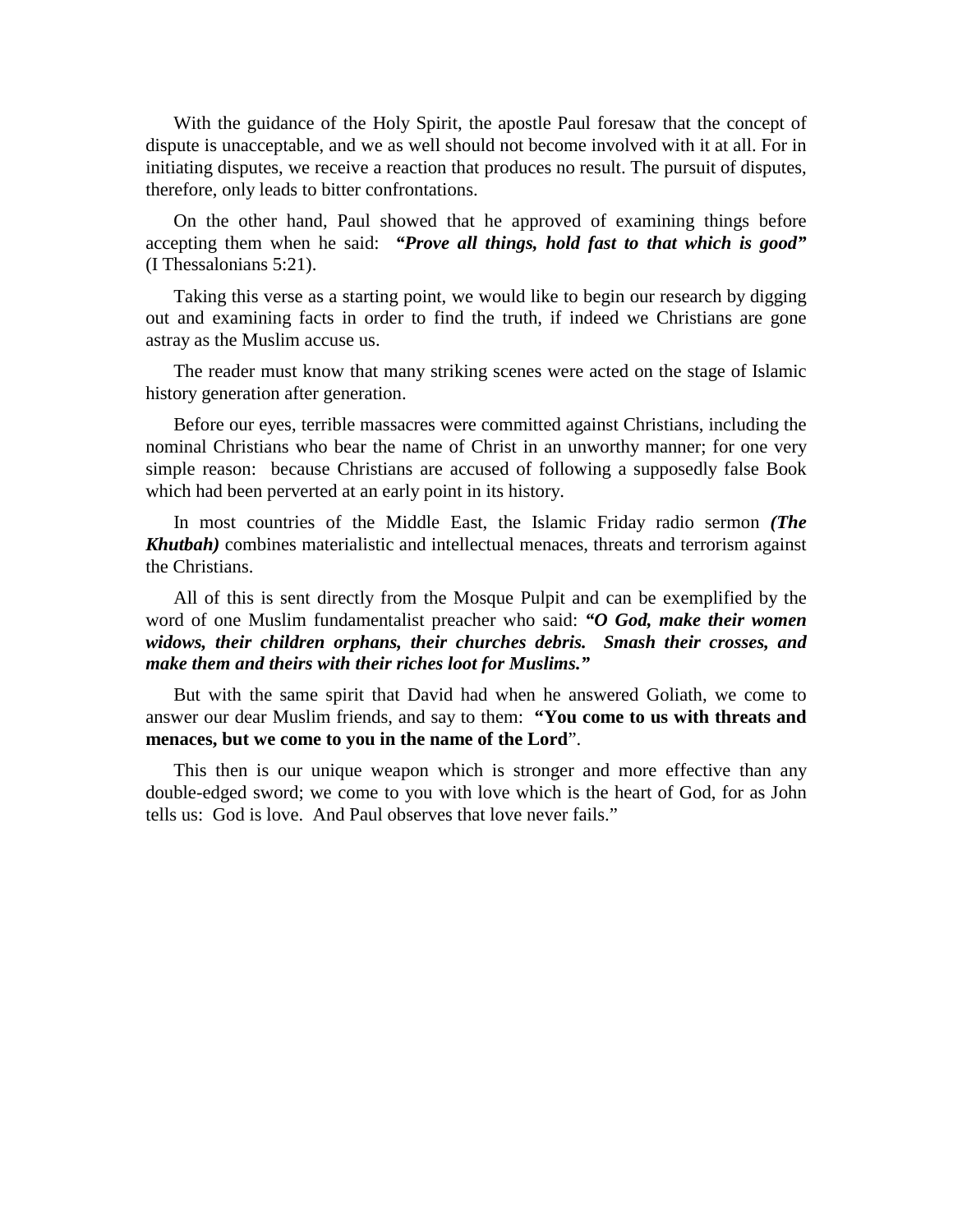#### *Dear Reader,*

After reading this book, you will find yourself obliged to choose one of two things: You will either have to believe that Jesus Christ is the Savior of the world and follow Him, or you will reject Him as such and follow Muhammad.

This book is written for the benefit of both Muslims and Christians. If you are a Muslim, we would like to tell you that we love you, and we are concerned about you and your eternal destiny. We challenge you to read on and discover useful information found in the Bible as well as in the Koran.

If you are a Christian, you may need to know more about Islam and the Muslims. You may need to love them. You may also need to know more about what and why you believe.

If you are neither, we challenge you to read it anyway, unless of course, you are not interested in finding the truth. However, the truth cannot be hidden forever.

One day, it will shine as bright as the sun... when everyone will know that they should not argue with the people of the Book, unless it is done in the fairer way, or better yet; not at all.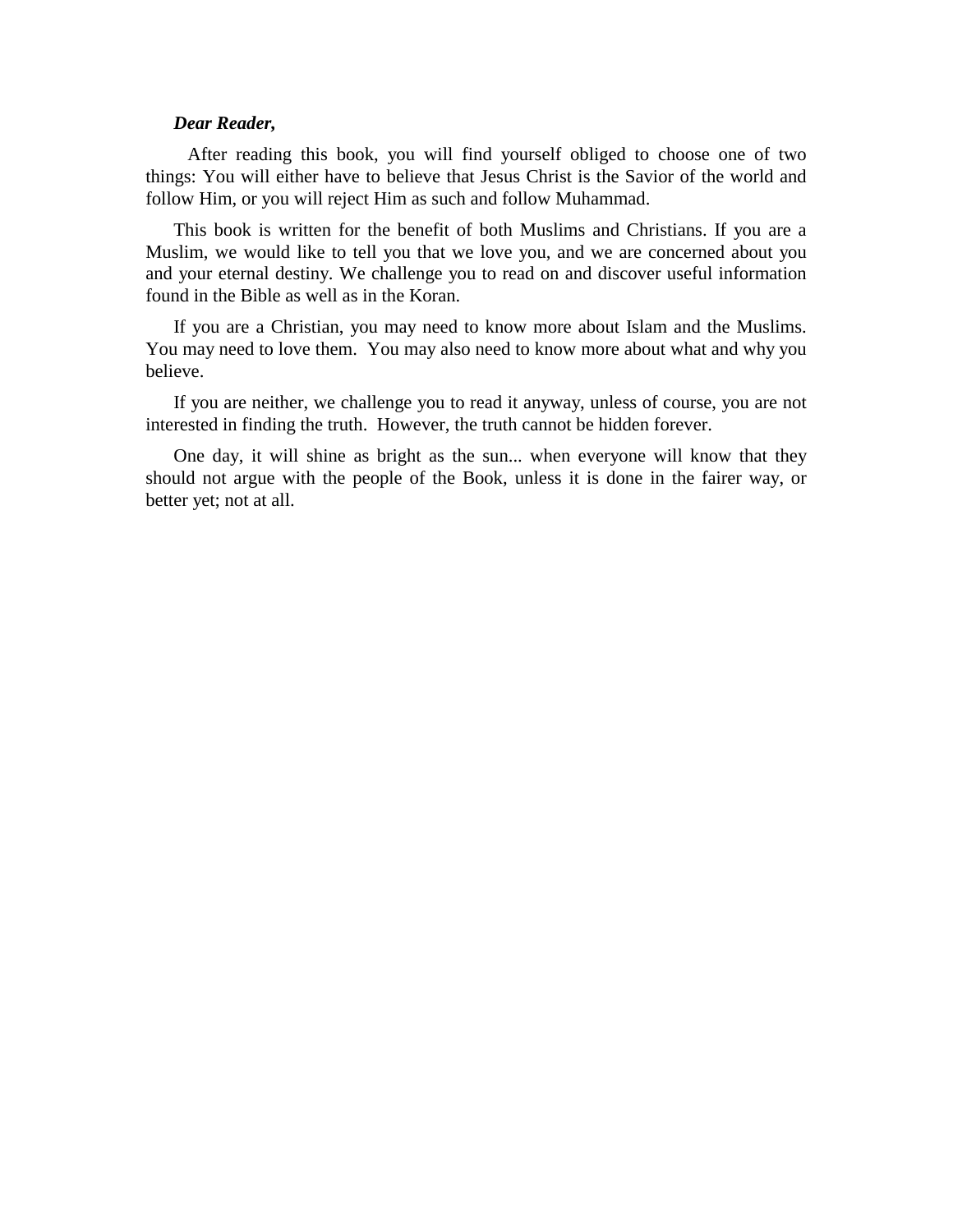#### **HISTORICAL FACTS ABOUT THE BIBLE**

Now, let us consider another historical point, namely, the collecting of the books of the Bible. Concerning the books of the Old Testament, the famous Jewish historian *Flavious Josephus* wrote in the year 90 A.D., *"For we, the Jews, have not an innumerable multitude of books amongst us, which disagree or contradict one another, but only twenty-two books, which contain the records of our past, which are justly believed to be divine."*

It is worth mentioning here that the Torah (the Old Testament), which the Jews use today, is composed of the very same books of which Josephus had spoken.

In the same year (90 A.D.), the Council of Jamnia convened and presented a list of the books of the Old Testament for "canonization".

The books of the New Testament used at the time the Koran was written, are the same as the ones used today. Long before the Koran came, there were some questions as to which books should be included in the New Testament, but by the time the Koran was written, those questions had already long been settled, and the books of the New Testament were clearly and definitely established. Included in these books were the books of James and Revelation. Like the Pauline letters, those books were accepted by the church as the inspired Word of God by the fourth century.

After some inquires, accurate investigations and enough proofs that have been collected within the scope of inspiration, these books were made an integral part of the list of the twenty-seven, which constitute the New Testament.

To confirm the authenticity of our current New Testament, we must first consider the existence of the manuscripts written before the time of the Koran. According to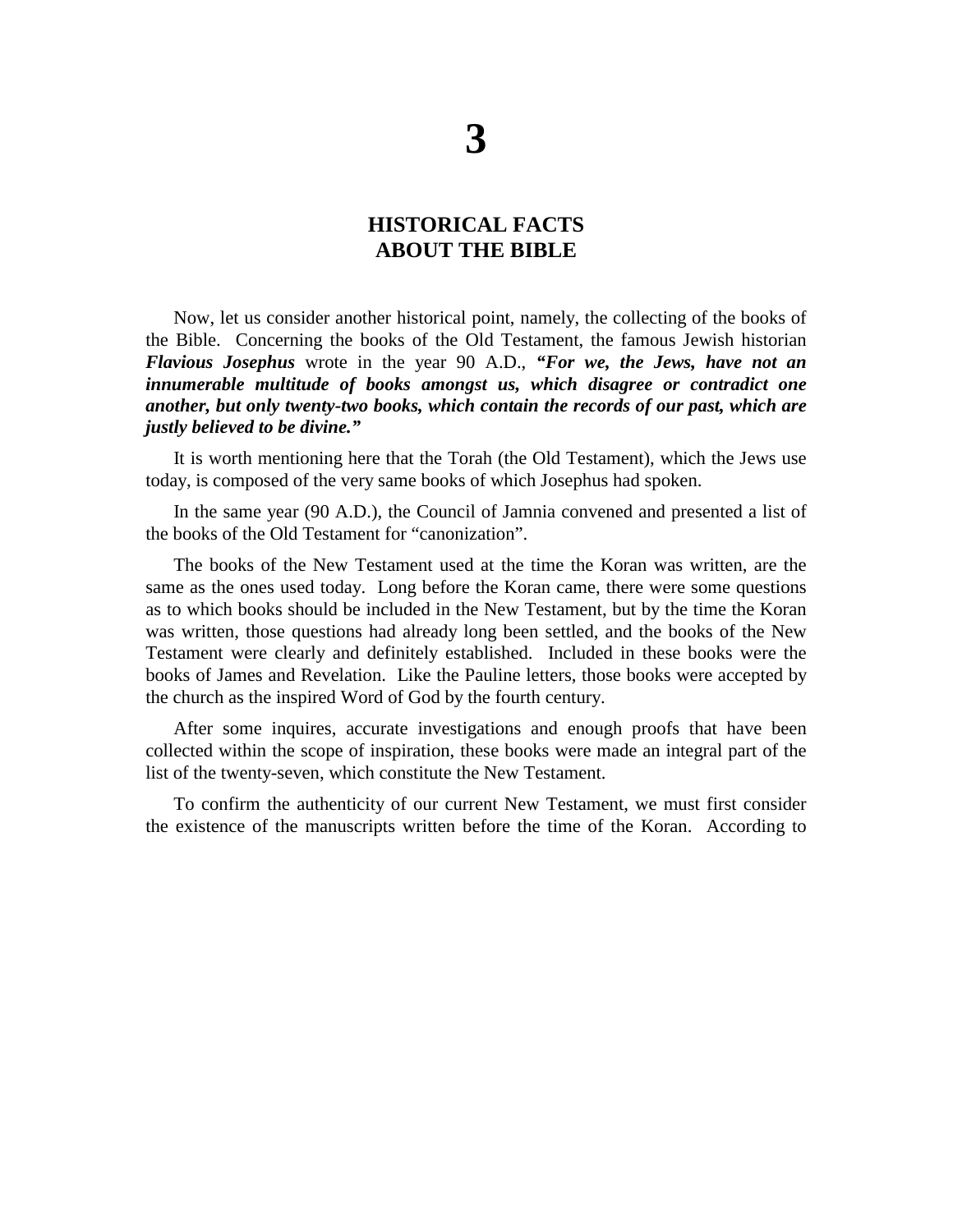historians, we have a full Greek New Testament manuscript dating back to the death of Eusebius in the year 340 A.D.

These manuscripts have been invaluable in providing the necessary proofs that our current New Testament is the same as that of the 4th century New Testament.

The Council of Laodicea convened in the year 363 A.D., and it was reported to have issued the first list of books contained in the current New Testament. Eusebius said: *"Some Christians did not recognize the epistle of James, the epistle of Jude, the second and third epistles of John and the Revelation."* 

But after much, precise and specific research, we found out that these books were altogether genuine and must be accepted along with the other books of the New Testament, because it was undoubtedly certain that they were inspired by God."

Historically, the first accepted list of these current twenty-seven books was found in a letter written by *Athanasius, Bishop of Alexandria* in the year 367 A.D.

In that same letter, Athanasius was quoted as saying: *"May no one add to them, or take away from them".* For fear of future canceling or altering of the Biblical New Testament documents, *the Council of Carthage* confirmed the canonical authority in the year 397 A.D.

That council confirmed the authority of all the books of the Bible that are used today in the Christian church. Many great Christian writers also investigated this matter in the *third and fourth* centuries including *Origen* who died in 253 A.D., and *Eusebius* who were contemporary with *Athanasius* who died in 373 A.D.

After a thorough inquiry by those men of God, they all agreed on the canonical authority of the books as described by the previous councils.

All those previously mentioned dates preceded the Koran and Islam by at least two centuries. Before the end of the 4th century, the canonical authority of the New Testament was accepted in Palestine, Syria, Cyprus, Asia Minor, Italy, and North Africa; each in its own language.

It seems quite unwise to doubt that the Bible we use today is not the same one used during Muhammad's time throughout the Middle East, Africa, and Europe.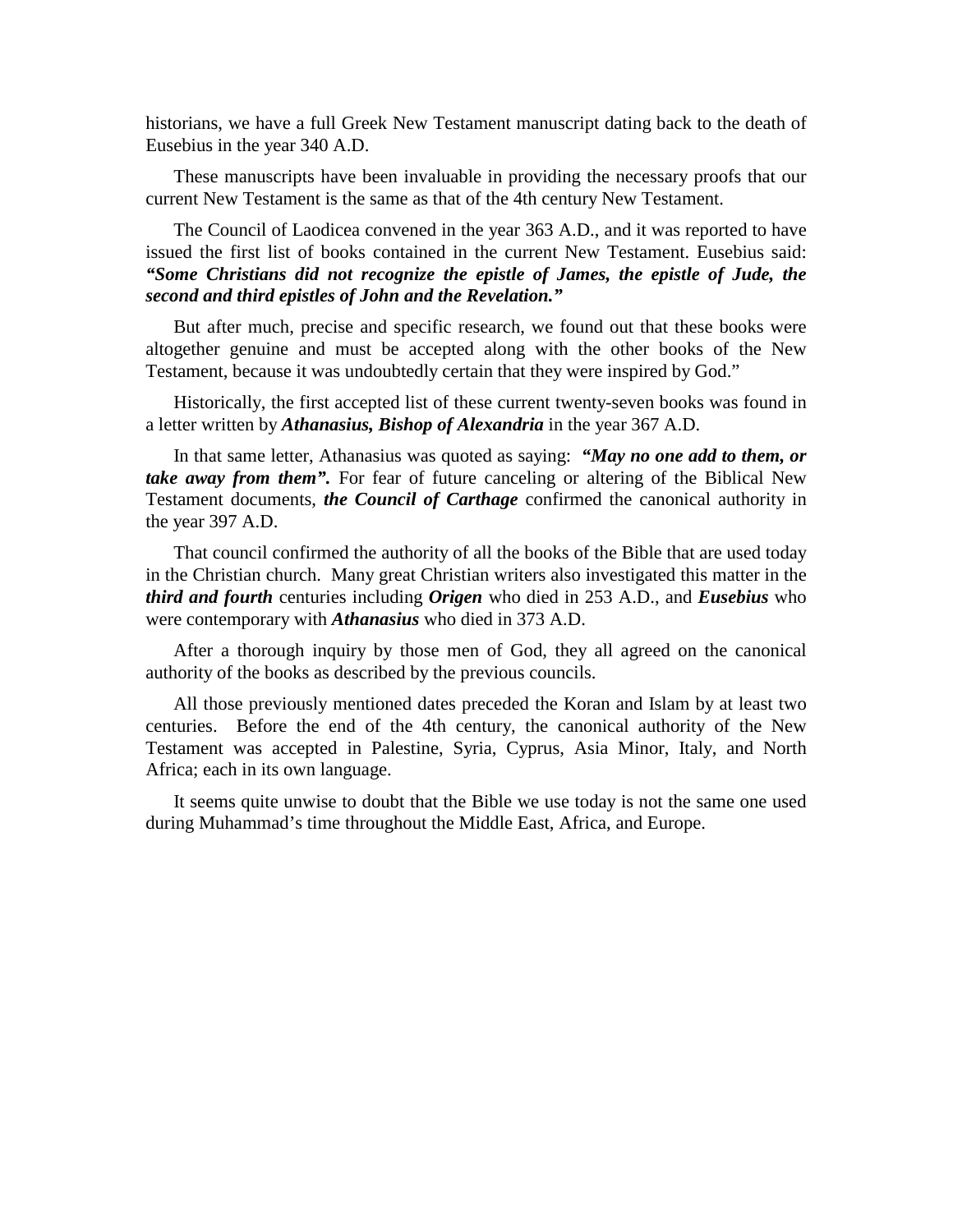Consequently, these blessed New Testament books have been translated and assembled in the same order applied before. This reveals the wondrous harmony, which certainly proves that this precious Book has been protected by the hand of God Himself.

Isn't this a unique safekeeping of the Bible down through all the ages? It is crystal clear evidence that it is the Book of God! This precious providence, which was not bestowed to any other book, is a solid incentive for us to bind our hearts to it so that all the hands of the wicked would fail to separate us from it.

Moreover, the Lord Jesus said: *"Heaven and earth shall pass away, but my words shall not pass away"* (Matthew 24:35).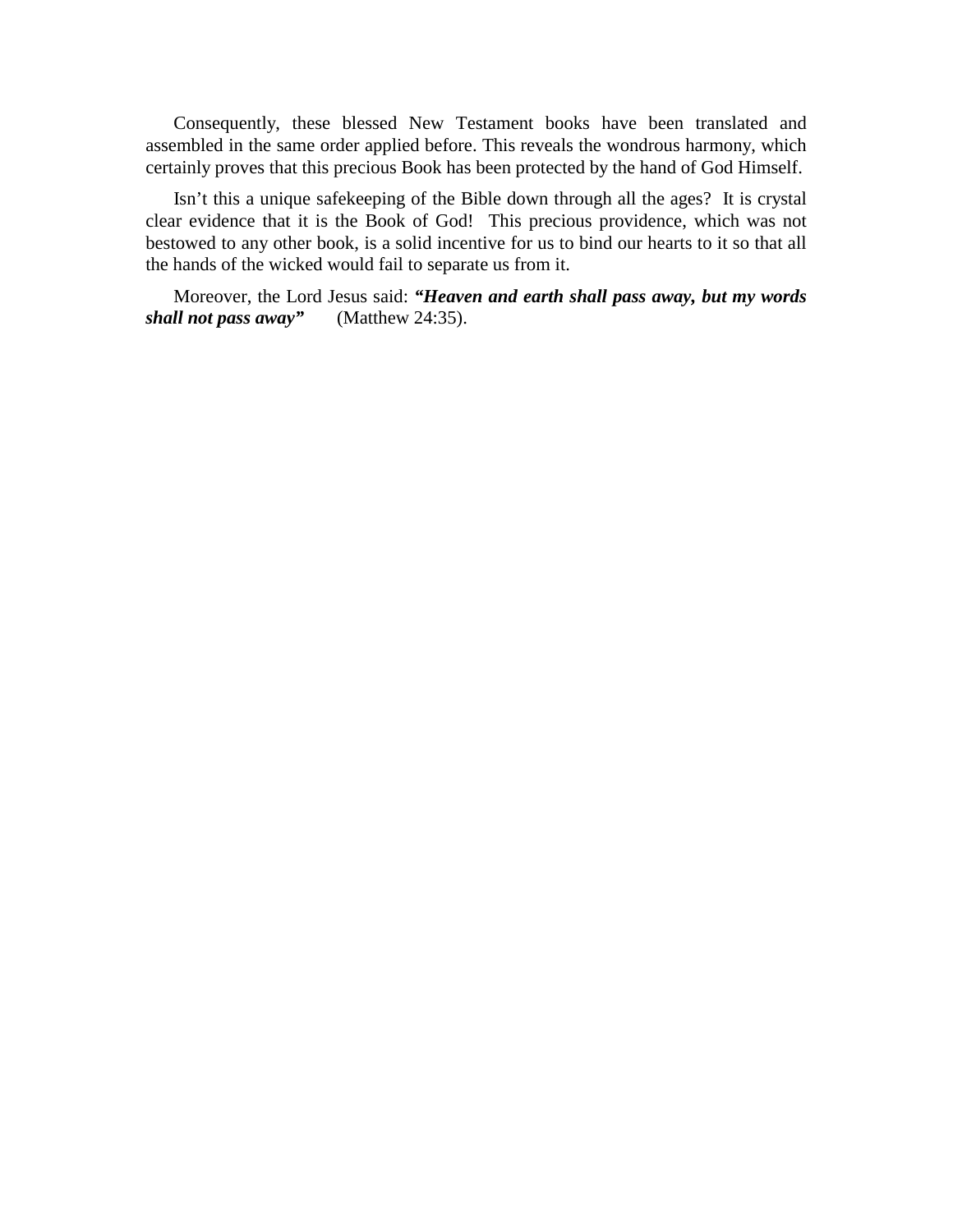#### **BIBLIOGRAPHY**

1. *Evidence that Demands a Verdict*. Josh McDowell, Here's Life Publishers.

2. *The New Testament Documents Are They Reliable?* F.F. Bruce, IVP 1943, revised 1960.

3. *The Work of Flavious Josephus***.** Translated by William Whiston, A.M., International Press, John C. Winston Co., Phil., Pa.

4. *The Ancestry of Our English Bible***.** Ira Maurice Price, Harper & Brothers, New York, 1949.

5. *History of Christianity***.** Kenneth Scott Latourette, Harper & Brother, New York, 1953.

6. *The Inspiration and Canonicity of the Bible***.** Zondervan, 1969.

7. *The Canon of the Scripture***.** F.F. Bruce, IVP 1988.

8. *Creeds, Councils and Christ***.** Bray Gerald, IVP 1984.

9**.** *The Historical Reliability of the Gospels***.** Craig Blomberg, IVP, 1987.

10. *The Inspiration and Authority of the Bible***.** B.B. Warfield, PRPC 1951.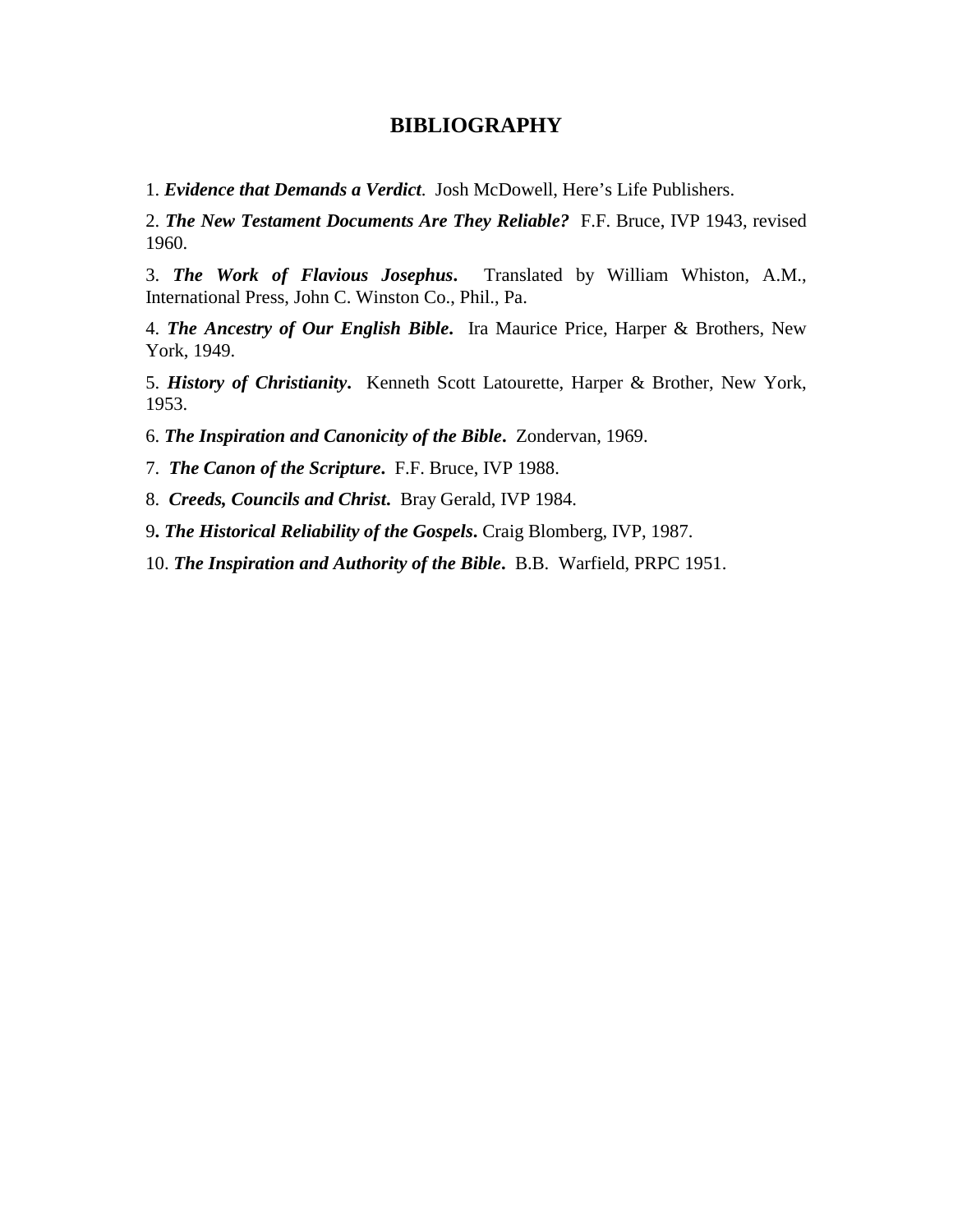#### **ABOUT TRANSLATIONS**

The Bible is not important only to the Jews and the Christians, but to the Muslims as well. The Koran appeared in the seventh century after Christ.

So it is worth mentioning that during that time the Koran testified in favor of the Christians and it labeled them as the **"People of the Book"**, saying: *"Say, People of the Book, you stand on nothing, until you perform the Torah and the Gospel, and what has been sent down to thee from thy Lord"* (Table 68).

We find nowhere in the Koran that the Christians or the Jews had ever changed anything in the Scriptures. The Koran had never accused them of corrupting the Bible; but rather, it upheld the Bible and praised it.

So the Koran itself testified that the Bible, in both its Testaments, was in great circulation, and there was no possibility for anyone to change it. If this is the case, could it have been corrupted after the days of Muhammad?

The Bible today is the same as it was at the time of Muhammad, inspired and without the slightest alteration. It is certain that some ancient copies in various languages have been found in the Christian libraries and museums.

When we believe the Koran testimony concerning the accuracy and the validity of the Bible, we would be defending the Koran itself; and if the Muslims knew that by making unjust statements against the Bible they would be blaspheming the Koran itself, they would refrain from committing such a folly.

Surely, the Word of God, the Bible, has neither been altered nor corrupted nor perverted; it remains protected and preserved in His care.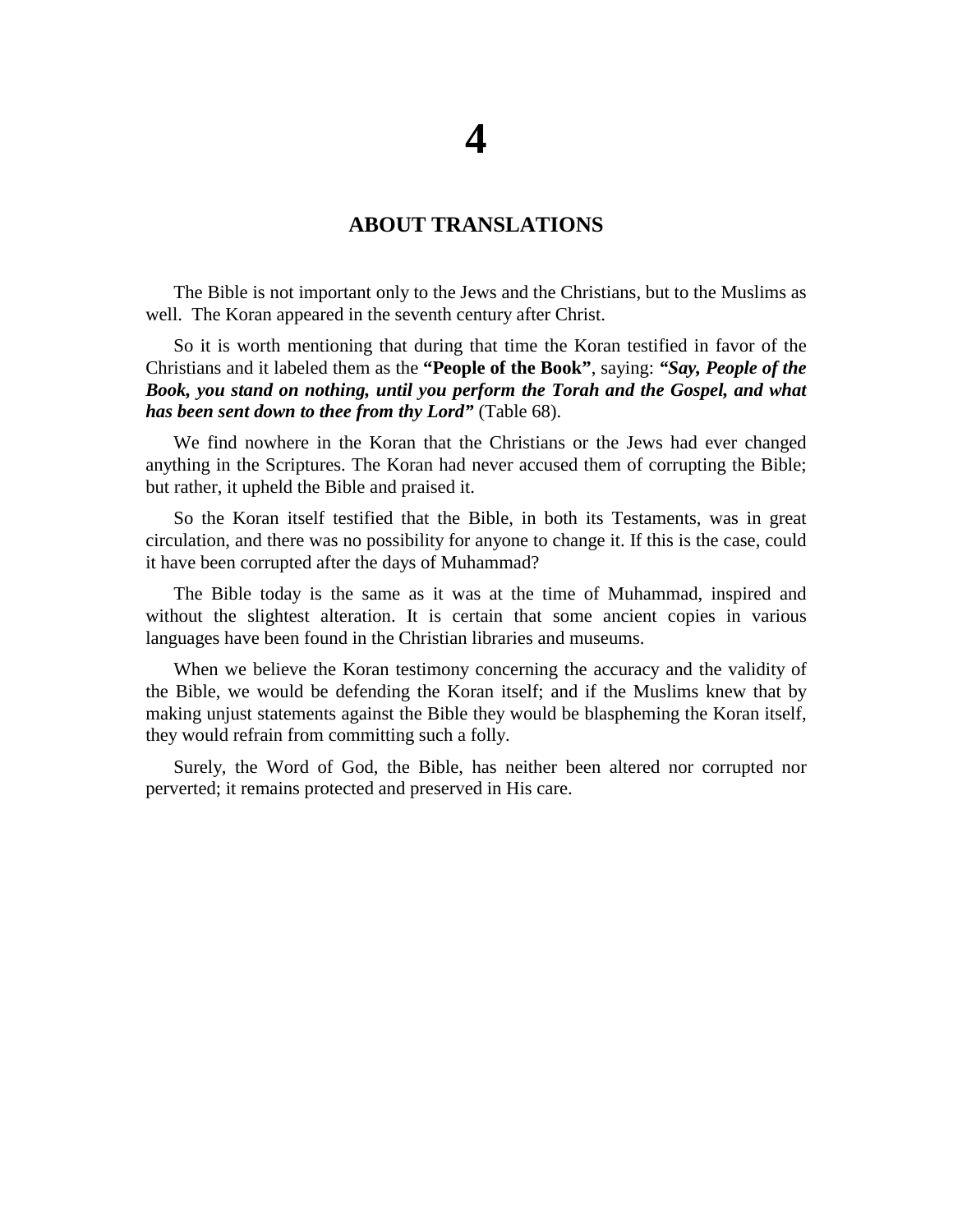The Koran admits and guides its followers to the right path when it says: *"And We have sent down to thee the book with the truth confirming the Book that was before it, and a watcher over it"* (The Table 48).

*Al-Baidhawi,* a famous Muslim expositor, explained in his commentary the Koran expression *"a watcher over it"* saying: *"The Koran was an overseer over all the other books that appeared before it; and it was intended to protect those books from any change, testifying for their correctness, and helping to keep them from corruption or perversion in the ages to come."* 

After this assertion was made by some of the great Islamic interpreters, how can the Muslims insist on saying that the Bible is perverted?

However, if it had been altered, then pity be upon mankind for their bad fortune, because the Word of God which cannot be changed, as God's prophets and also the Koran had testified, was changed anyway according to the Muslim accusation and became corrupt.

But regardless of this groundless accusation, the Bible could never have been tampered with and changed. Furthermore, with such an accusation, they are incriminating God of not being powerful enough to keep and preserve His Word.

Now, let us consider another historical point: *The collecting of the books of the Bible.*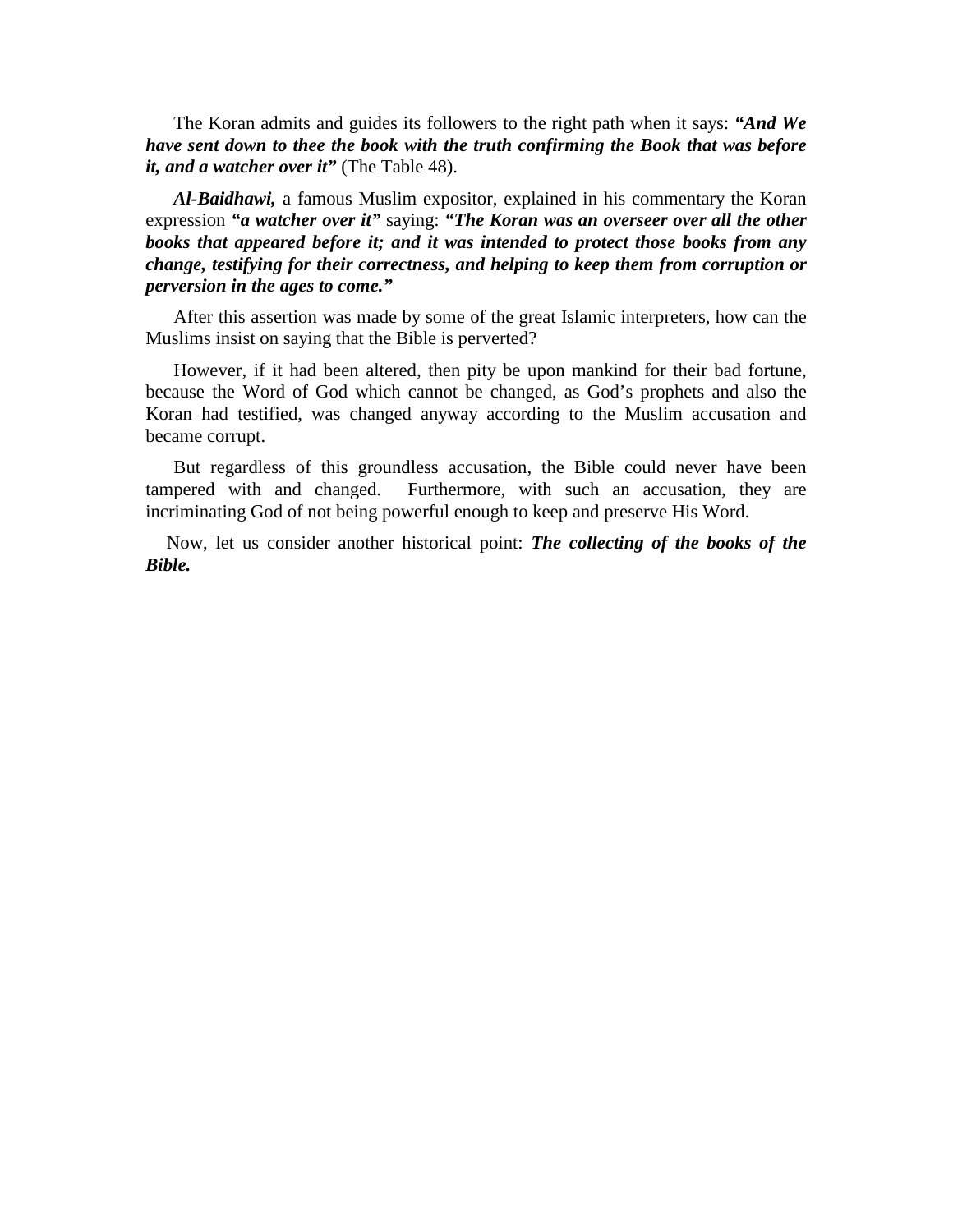#### **ABOUT PERVERSION**

The Muslims say that the Bible used today by the Christians is not the same one that was inspired by God. They make the accusation that it was written long after the ascension of Christ.

Can one deny the authenticity of the Koran because it was gathered many years after Muhammad's death, as mentioned in many reliable Islamic history books?

Since the Word of God has been proven sound and authentic in the previous chapter, no sane man should deny it or ignore it, but rather he should study it, train himself by it, and apply it in his life.

Why then do the Muslims ignore the Bible and refuse to read it? Even though the Koran commands them to uphold it, they try to dispense with it by saying that it was not designated for their nation; but hear what the Koran emphasizes: *"Say, People of the Book, you do not stand on anything until you perform the Torah and the Gospel, and what was sent down to you from your Lord"* (The Table 68).

Yes, this is what the Koran advises; i.e., to uphold the Torah and the Gospel, and not to ignore them nor to claim that they do not suit their nation.

We as Christians believe that God is One and so is the way of knowing Him. For this reason, the Koran commands Muhammad to ask the People of the Book about the teachings contained in it, as we'll study later.

Here, the Muslims have to understand that today's Bible is the very same one that existed in the day of Muhammad and much earlier. The Koran referred to the Bible often and testified in its favor.

Consequently, everyone should diligently read the Bible, hoping that God the Merciful would enlighten his mind and open his heart to understand it and view it as the Koran described it: *"A guidance and light unto the world."*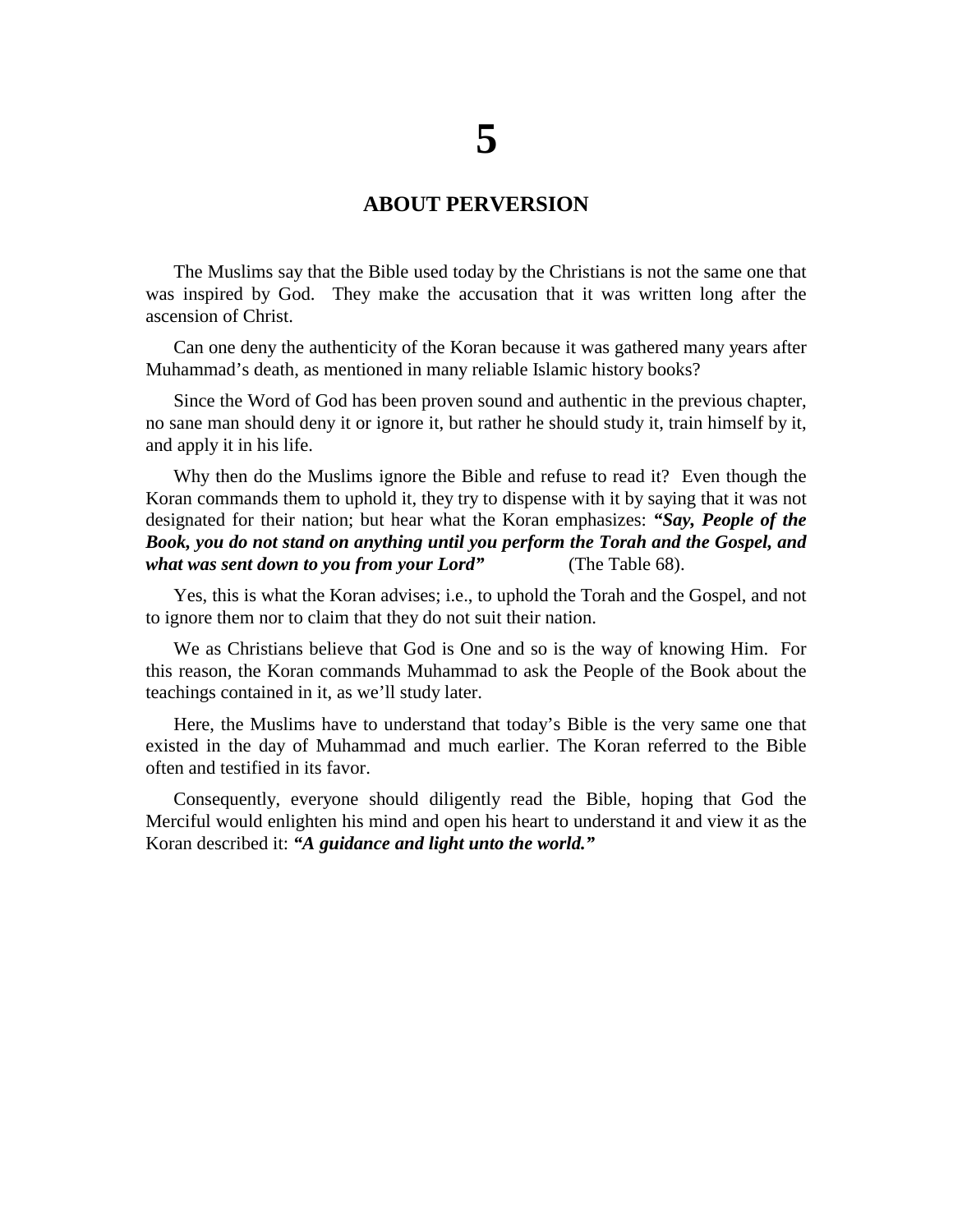The Muslims say that because some erudite Jews had differences in their opinions and beliefs, they perverted a part of the Torah according to their own convenience and creed.

Furthermore, the Muslims also suggest that the Christians also perverted the Gospel and made it suit their claims; namely, that Jesus the son of Mary is God that the Jews crucified Him, and that by His death on the cross He washes away all the sins of those who believe in Him!

As the Koran emphasizes, if we believe that God is absolutely truthful, we cannot attribute to Him a corrupted, altered, and perverted book; especially when the Koran was supposed to oversee it and protect it from all changes; to testify for its correctness, and to keep it from corruption and perversion in every age.

Had the Bible not been true at the time of Muhammad, the Koran would have pointed out its errors. But it did not. One of the major claims of the Koran is that its purpose was to authenticate the Bible.

If so, on one hand the Koran confirms the Bible's inspiration by God as a guidance and light for the world. On the other hand, the Muslims contradict their own Koran by charging that the Bible had been changed.

If the Muslims are right, and the Bible had been changed, then the Koran contradicts itself on this subject. The Koran testifies for the accuracy of the Bible saying: *"For them is good tidings in the present life and in the world to come. There is no changing of the Word of God, that is the supreme triumph "* (Jonah 64).

Yes, there is no changing of the Word of God, and that is the supreme triumph, and the great proof that God is able to keep His Word and protect it from wicked people.

The Koran refers to the Torah and the Gospel as *"The Remembrance"* and testifies that they are the Word of God, and He is their keeper.

The Koran proves to the Muslims that the Bible has not been perverted when it says: *"We sent not any before thee, except men to whom We revealed; Ask the people of the Remembrance, if it should be that you do not know"* (The Bee).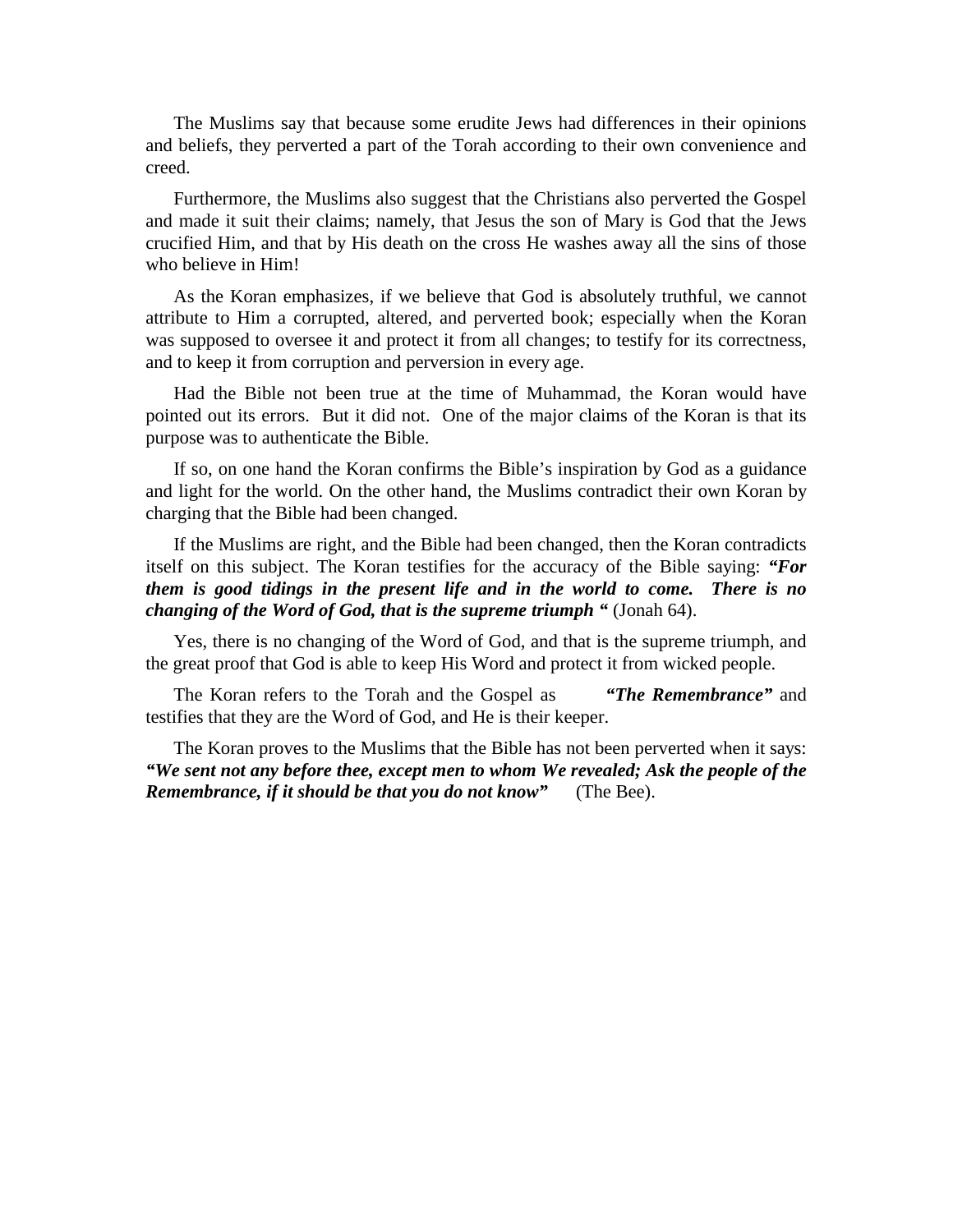This verse uncovers an important fact to Muhammad and to the Muslims, telling them that their first and last authoritative reference should be the Remembrance. Because it is the inspired Word of God, the Muslims have been commanded in their Koran to go to the Christian for advice.

Would God call upon the Muslims and the world to obey a corrupted book *(the Remembrance)?* Would He command the Muslims to seek the instructions of a corrupt people, the followers of the Remembrance; namely, the Christians?

Unfortunately, in spite of all the truth that has been revealed, the Muslims still want to believe that the Bible, which the Christians use today, has been altered and perverted.

When they are asked at what point in history did this change occur? They can never agree on an answer. Some might say, before the days of Muhammad. Others say, after the time of Muhammad, and some others say, some corruption took place before Muhammad and some after Muhammad.

If the Bible had been perverted before Muhammad, The Koran would not have given it any credibility or support, something the reader finds abundantly throughout the pages of the Koran. Therefore, that claim is totally groundless.

On the other hand, if the Bible had been corrupted after Muhammad, surely historians would have recorded the incident.

Most Arab-Muslim historians like *Ben Hisham, Ben Is-haq, Ben Khaldoon, Al-Masoudi, Al- Asfahani, Ben Saad* and many others, mentioned nothing about the perversion of the Bible.

The Muslims, furthermore, have no authentic copy of the Bible with which they can substantiate their claim of its perversion. Instead, in order to support their accusations, they refer to books written by real heretics and enemies of Christianity.

They search for any objection or slander without verifying its authenticity either logically or historically. Unfortunately, they purposely overlook the facts that those objections, which the heretics presented, had already been refuted.

Down through the ages, many heretic writers have dedicated themselves to writing books that would mislead people, corrupt the truth and plant the seed of disinformation.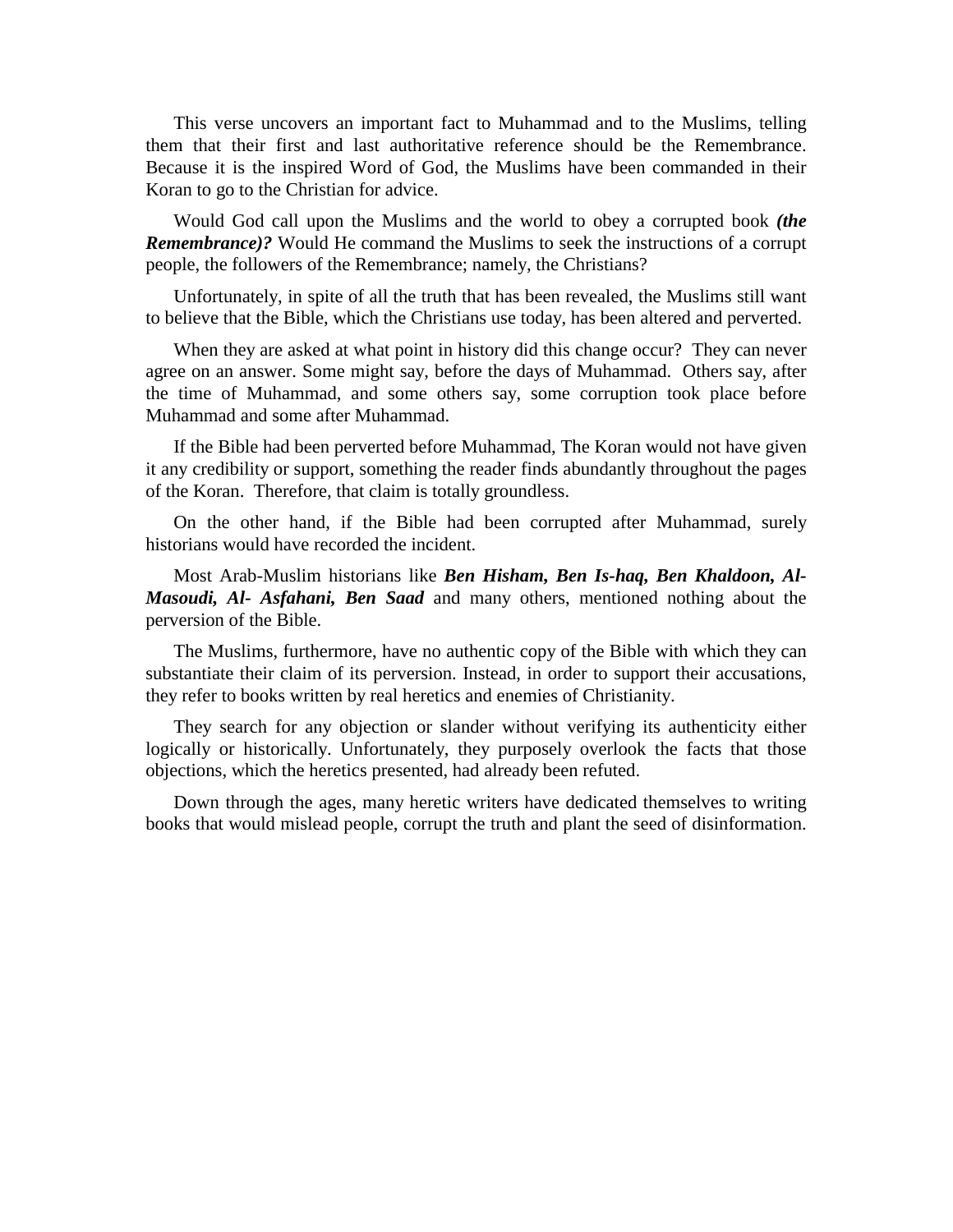As it is true with most things, All that glitters is not gold. The contents of those books were mostly based on superstitions rather than facts.

For this reason, most learned people give little or no credence at all to their writings. Church scholars have examined their writings attempting to find any hidden truth in them, but they found nothing other than libel against the faith, which was built on the foundation of the Bible.

Consequently, no one should pay any attention to their follies. Furthermore, the Koran does not only suggest that the Bible is authentic, but it also accuses those who refuse to live by it as evildoers, saying: *"So let the people of the Gospel judge according to what God has sent down therein. Whosoever judges not according to what God has sent down-they are the evil-doers"* (The Table 47).

If the Koran supports the Christians and their Gospel, why then do the Muslims blame them for upholding that which God had revealed in it?

How could it be fair on the Muslims' side to shun the Christians and turn to the writings of heretics and atheists, and accept them?

Have they forgotten or ignored the advice that the Koran gave them, saying: *"And thou wilt surely find the nearest of them in love to the believers are those who say, "We are Christians " that, because some of them are priests and monks, and they wax not proud"* (The Table 82).

Yes, the Koran testifies for the Bible and confirms that the Jews and the Christians are the people of the Book, and it never says that they perverted, altered, corrupted or changed it.

If the Gospel could have been corrupted, it would have been perverted by the time of Muhammad since it was written about six hundred years before Islam. Those six hundred years would have been the most suitable time for altering and changing it; but the Koran upheld it and supported it unconditionally. Consequently the Bible is as true today as it was during the time of Muhammad.

Throughout their history, the Jews committed the sin of worshipping idols, which the Bible strictly condemns; yet, they could not alter or pervert the commandments,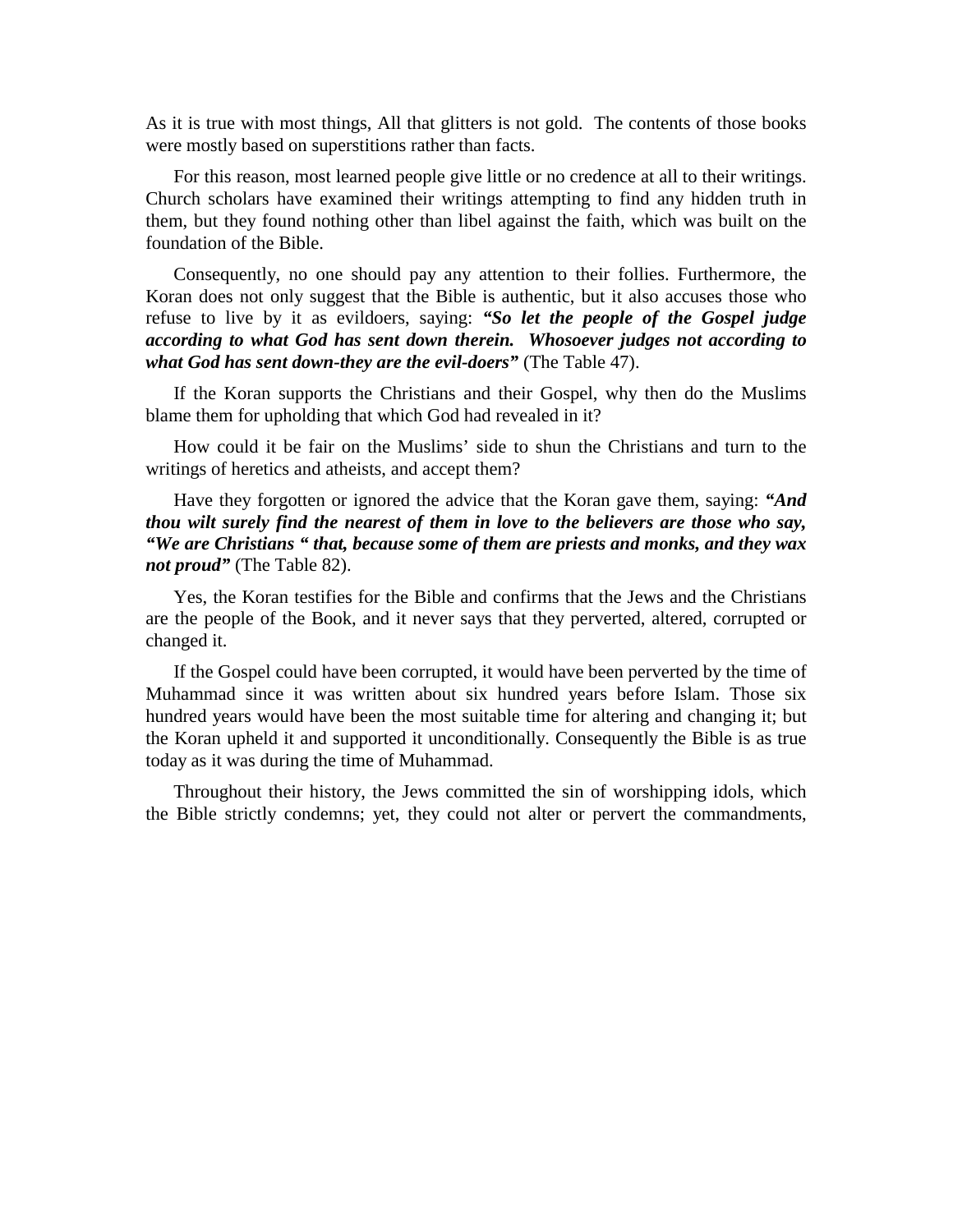which pronounced judgment against idol worship and exposed their unfaithfulness to God and His Word.

The following is a living proof of the biblical truth: *"I am the Lord thy God, which brought thee out of the land of Egypt, from the house of bondage. Thou shalt have none other gods before me. Thou shalt not make thee any graven image, or any likeness of anything that is in the earth beneath, or that is in the waters beneath the earth. Thou shalt not bow down thyself unto them, nor serve them; for I the Lord thy God am a jealous God, visiting the iniquity of the fathers upon the children unto the third and fourth generation of them that hate me. And showing mercy unto thousands of them that love and keep my commandments"* (Duet. 5:6-10).

Even though God's commandment was clear, the Jews foolishly worshipped idols, and although their action was against this biblical commandment, they did not attempt to delete this biblical testimony, which was against them.

Likewise, the teaching and actions of many Christians today are contrary to Bible teachings. This may range from the presence of icons and statues in churches, to forbidden sins of adultery and statues in churches, to forbidden sins of adultery and homosexuality practiced by many of the traditional Christians; yet, they did not dare to delete or alter the verses in the Bible that condemn their acts and their involvement therein.

All these points should be convincing evidence concerning the preserving and safeguarding of the Bible against the blemish of perversion of alteration, for it is protected by the omnipotent Creator who controls all things. Muhammad knew this fact quite well.

For that reason, he gave a true testimony when he said that the Jews and the Christians were the People of the Book. He did not say what the Muslims say today, that the Bible has been perverted. Had he heard such an accusation, he would have rebuked the accusers and told them that the Bible is clear of any corruption or perversion.

Is it not strange that at the time the Koran solemnly testifies for the accuracy and inerrancy of the Bible, the Muslims have prohibited themselves from searching for the reality and the truth of this testimony.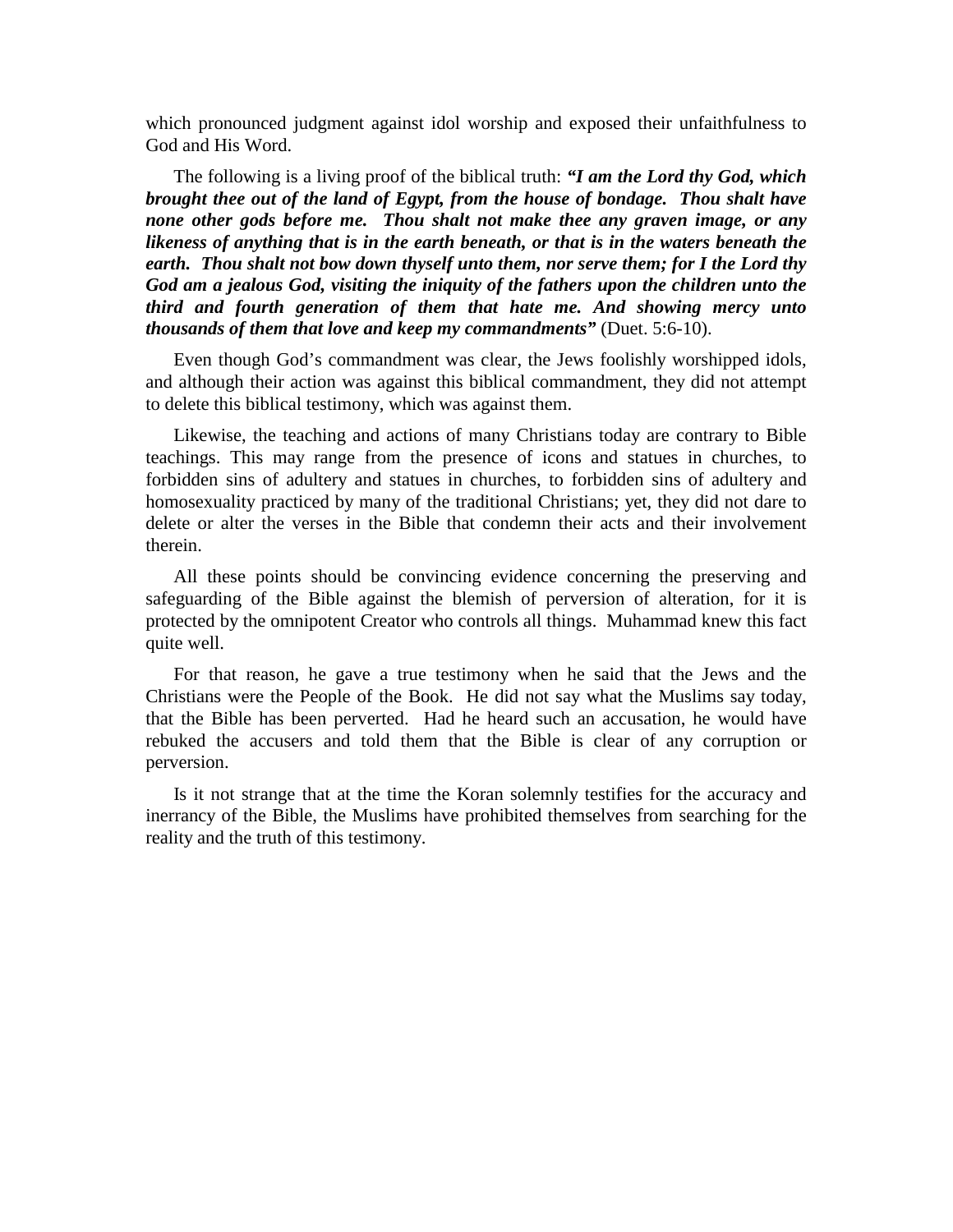Since the accuracy of the Bible is attested by the Koran, why is it forbidden to distribute the Bible in most Islamic countries? Are the authorities of those countries afraid that their people would find the real truth? Why do they have to think for their own people, as if their people have no mind of their own to think and decide for themselves?

If the Koran denies that the Bible is perverted, why do the Muslims claim that it is in clear defiance of their own Koran?

What answer can they give to God on the Day of Judgment? Since they neither believed His Book, not what is written in their Koran about the Bible?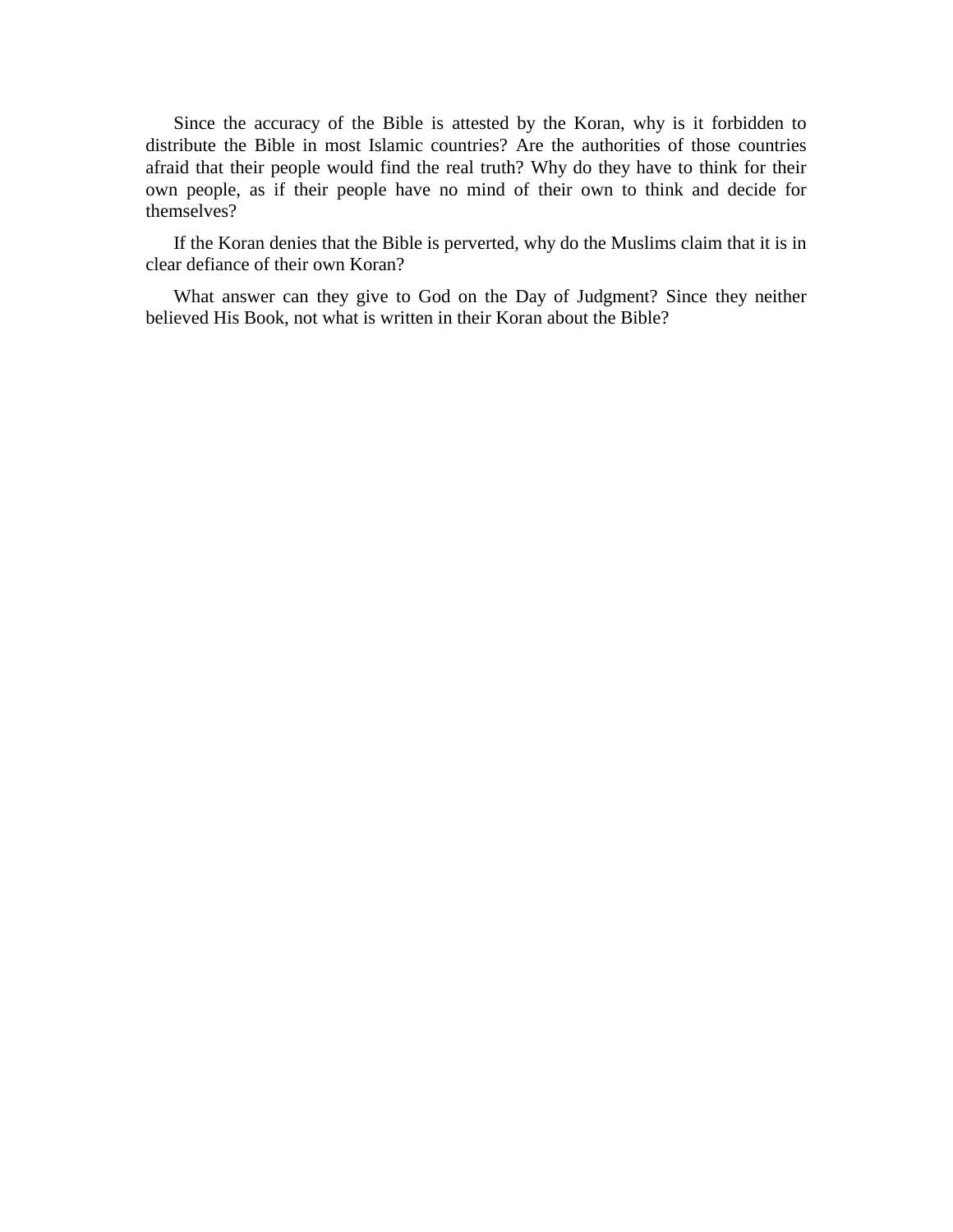#### **ABOUT CONTRADICTIONS**

The Muslims say: *"The Bible is full of contradictions", and they have yet to introduce a valid one.* 

By comparison, when tackling the problem of contradictions, we find many of them in the Koran. Some concern matters that are important to Islam, such as: *"Oh children of Israel, remember my grace upon you, and that I have preferred you from above all beings"* (The Cow 122).

Then, as though God found Himself mistaken by choosing the children of Israel from among all nations, the Koran portrays God as if He had changed His mind, saying: *"Thou wilt find the most hostile of men to the believers are the Jews"* (The Table 82).

Is God a God of confusions, contradictions and indecisiveness?

The Sunnite Muslims know well that a group of the Shiite Muslims (both are the two major Muslim sects) had proven that *Omar Ben Al- Khattab and Uthman Ben Affan,* the first and second successors of Muhammad, respectively, had deliberately changed several verses in the Koran and deleted some, with the express purpose of hiding two important facts from the Muslims; namely,

1) The first was that *Muhammad* commanded that his cousin *Ali Ben Abi Talib* be his successor.

2) The second was that *Muhammad* reserved the caliphate (the leadership) for the *descendants of Ali.*

In the book entitled *AL-Fadael (Virtues),* written in Arabic by *Shathan Ben Gibreel*, Muhammad spoke to *Jaber Ben Abd-Allah Al- Ansary*, one of his close followers.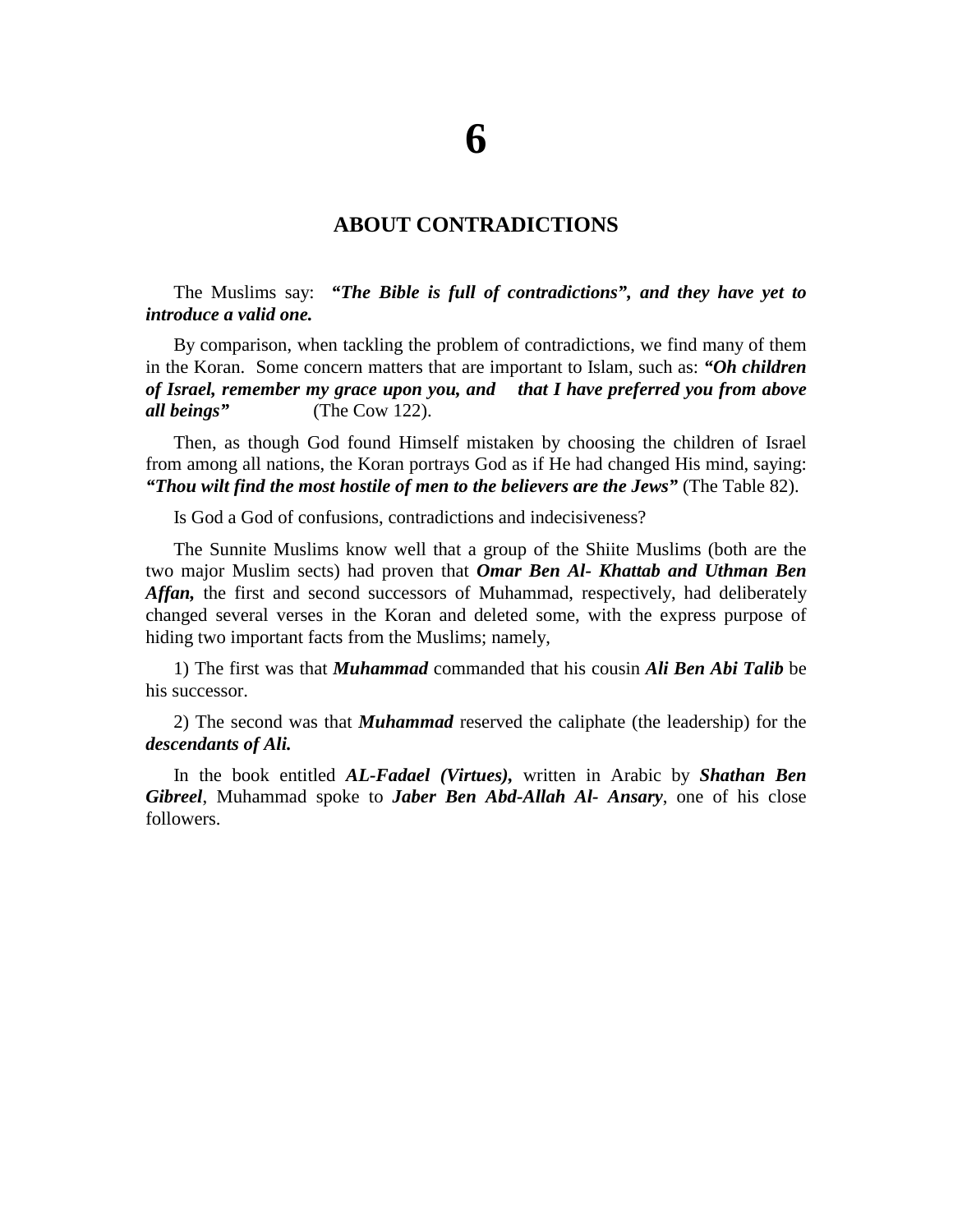According to that writer, Muhammad said: *"I asked the Messenger of God about the birth of Ali Ben Abi-Talib, and he answered: 'Ah! Ah! You asked me in wonder, oh, Jaber, about the best man who was born next in line to me, who is according to the practice of Jesus Christ, God, may He come, created him a light out of my light, and created me a light out of his light, and we were both born from one light... He created us before He created the stretched sky, or the flat land, before the existence of length or width, darkness or light, the sea or air; He created us fifty thousand years before all these; then God, may he be honored and glorified, praised Himself, and we praised Him, He sanctified Himself f and we sanctified Him; He glorified His might, and we glorified Him. So God thanked us for our deeds, and out of my praise He created the heaven and kept it. He created the earth and stretched it, and the seas and deepened them. Out of the praise of Ali, He created the Kin angels... O Jaber, God the Almighty molded us and sprung us through Adam where I settled in His right side whereas Ali in His left side"* 

The above passage strongly supports the Shiites' claim that *Ali Ben Abi-Talib* was supposed to have been Muhammad's successor.

Another group claims that *Uthman Ben-Affan* deleted an entire Sura entitled *"Sura of al-Nourein"* (meaning, the Sura of the Two Lights) from the Koran. Such deletion produced grave consequences to the Muslims.

Some Islamic history writers confirm the fact that *Uthman Ben-Affan* collected all the copies of the Koran and burnt them. Then he took the last copy of the original Koran, which was with *Hafsa*, the wife of Muhammad, and deleted everything in it that was in favor of *Ali Ben Abi-Talib* and his descendants, using the scribe *Zayd Ben Tabet*.

It is reported that some *Alawites* (a Muslim sect) have denied that the Koran, which is used today, is the same one that was sent down by God unto Muhammad. Furthermore, they insist that this current Koran was put together by *Uthman and Abu-Bakr.* 

Don't we have the right to ask why the Koran was confiscated from, the hands of the people? Why it was taken in a malicious way from the hands of *Hafsa*? Why all the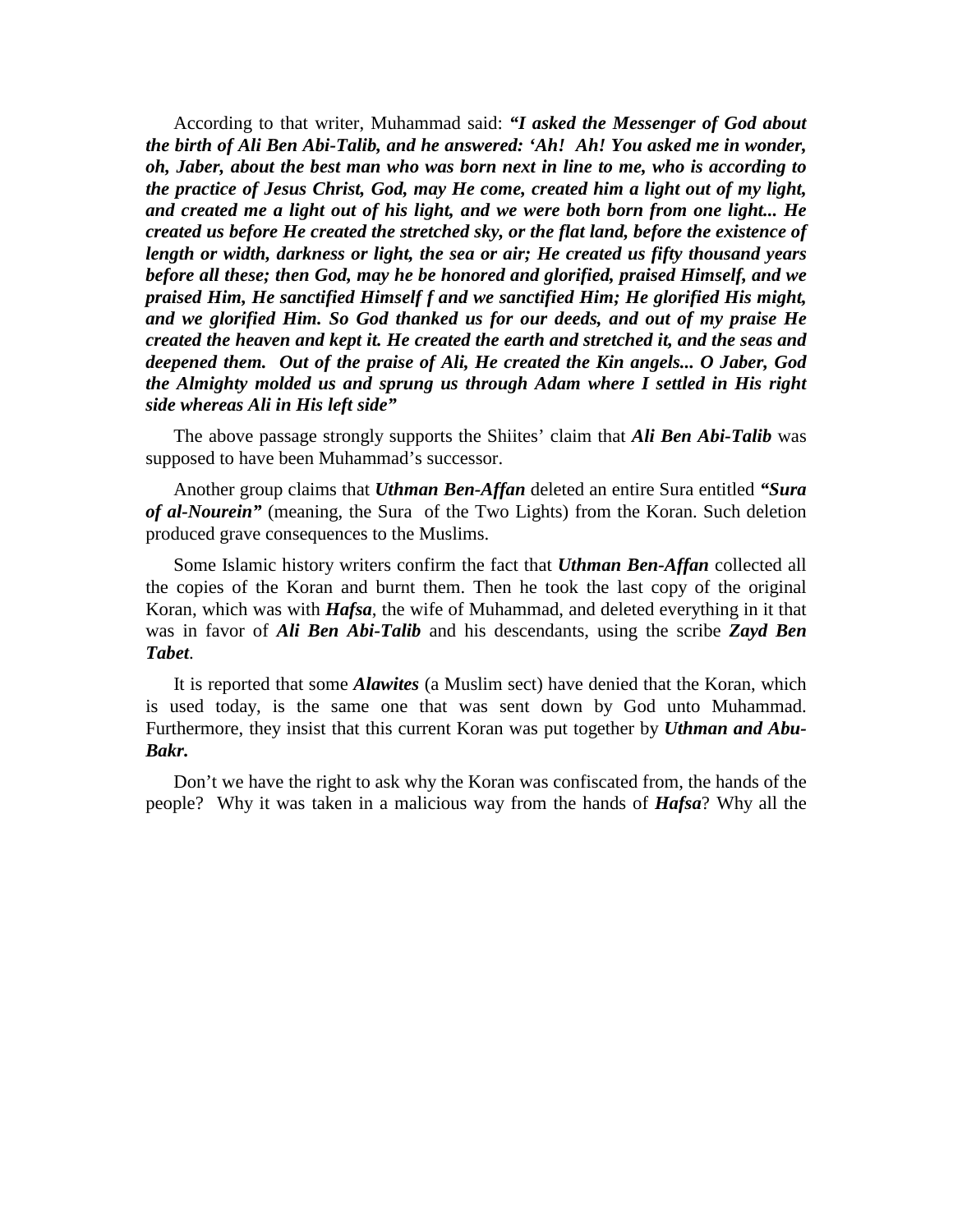copies of the Koran were burned by *Uthman*? Why did *Zeyed Ben Tabet* rewrite a new Koran?

It seems that the historians of Islam have succeeded in laying a thick veil on the eyes of the Islamic masses causing them to be tripped and dispersed.

This then led to the several contradictions found in their history. For instance, in a book written in Arabic titled: *The Grandeur of Muhammad and His Noble Virtues,*  Muhammad was quoted regarding Abu-Bakr: *"Abu-Bakr and I were on this matter*  like two race horses; I beat him and he followed me; and if he had beaten me, I *would have followed him"* 

Several serious questions can be raised here, such as:

a) Was not *Abu-Bakr* the first one among men to believe in Muhammad? A race should not have been mentioned at all in the case of prophet hood because it is God's calling, not men racing for it.

b) Wasn't he the first successor who ruled the Arabs following Muhammad? Whose decision were the prophet hood and the succession: *God's or men's?* 

c) How could the prophet hood be a target for which two men were racing? Was the prophet hood a matter of race between two men, or God's choice?

d) Let us suppose for a minute that Abu-Bakr had beaten Muhammad then what would the Muslims have called out at the time of prayer today? Would they have called out: *"There is no God but God, and Abu-Bakr is the Messenger of God"* instead of Muhammad?

It is no wonder that great confusion has resulted from studying those selfcontradictory texts. With all those texts quoted, forming a wide variety of contradictory writings, no wonder the Muslims are at loss.

We have to realize that these historical contradictions are at the heart of the religion, touching the top leadership and the calling of the servant or the prophet of God. More contradictory texts in the Koran will be discussed in a later chapter.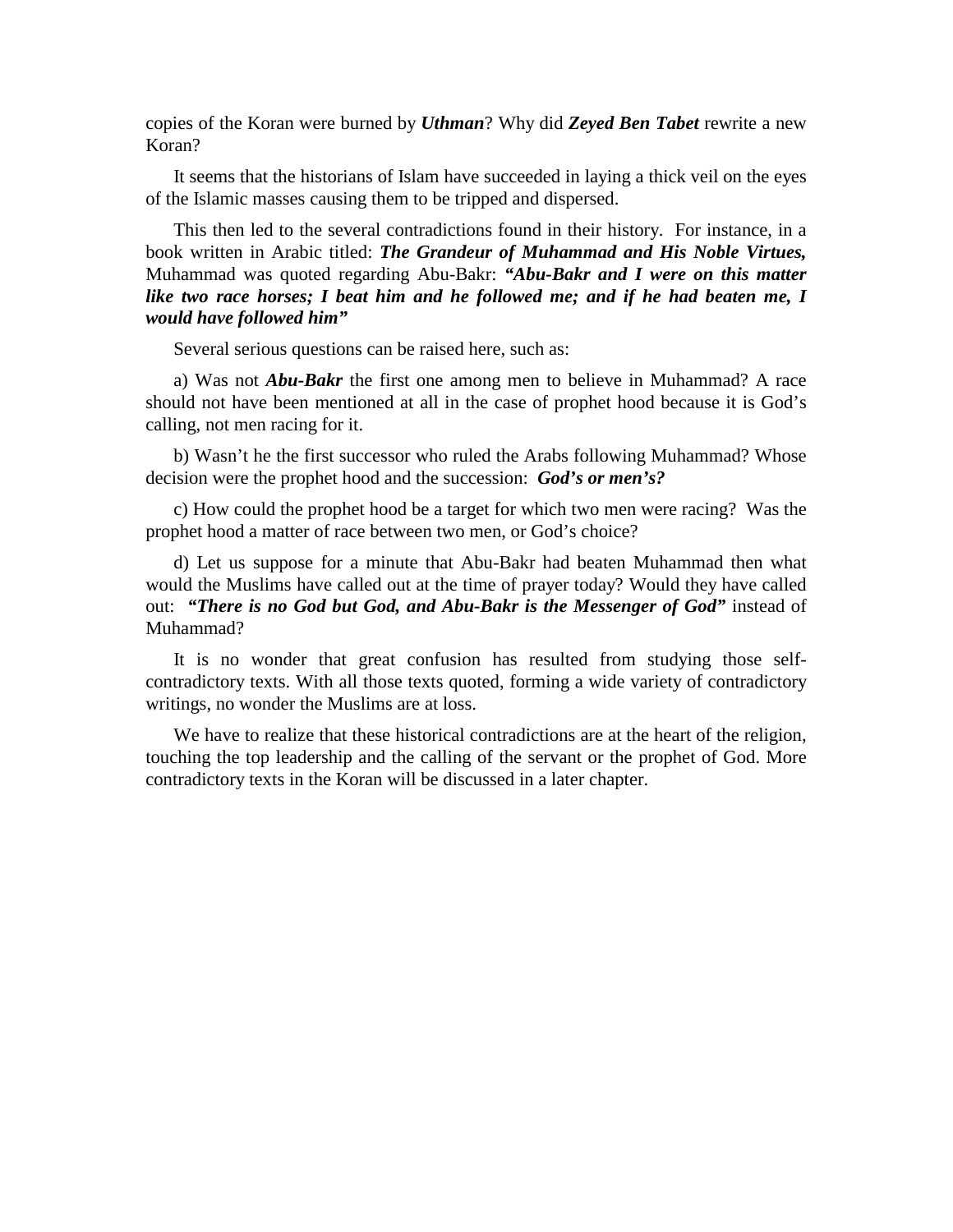On the other hand, if we examined all the texts, which some people consider contradictory in the Bible, we will find that their conclusion is the result of shallow studies of the Bible.

The reader will find nothing in the Bible that will mar its essence or purpose as a whole. But, rather, what may seem contradictory to a superficial student, becomes a clear evidence to the in-depth student that the Bible is in total harmony, from its beginning to its end.

Moving more deeply into important matters in the Word of God, it becomes inevitable that one must refuse either the Koran or the Bible. The Muslims, in general, have made a choice not to accept the very same book of which their Koran spoke very highly.

They argued that if they accepted the Bible, they would have to accept the doctrines of the Trinity and the redemption of sins of the vicarious work of Christ on the Cross of Calvary.

Their Imams have told them that such doctrines are in disagreement with their teachings and the Koran. They made it very clear that if you accept the Koran you should reject the Bible.

During the Gulf crisis, Saudi Arabia, who was protected by the Armed Forces of the United States, was audacious enough to tell its protectors that their Holy Bible was an offense to the Saudis. Could that be blind ignorance or vulgar ingratitude, or both?

#### *Then which one should a person choose?*

We should choose the Book of God, of course. The Bible is like a gigantic rocky mountain, immovable, that cannot be shaken by high waves of doubts or by the winds of complaints. Instead, the more those obstacles pile up, the more gloriously it glows.

Consider the fact that the Bible has been translated into more than 1800 languages and dialects, with millions of copies being printed and distributed annually.

Through the centuries, people have been curiously investigating the Bible for themselves, and they seem unable to resist such an irresistible drive. One must ask the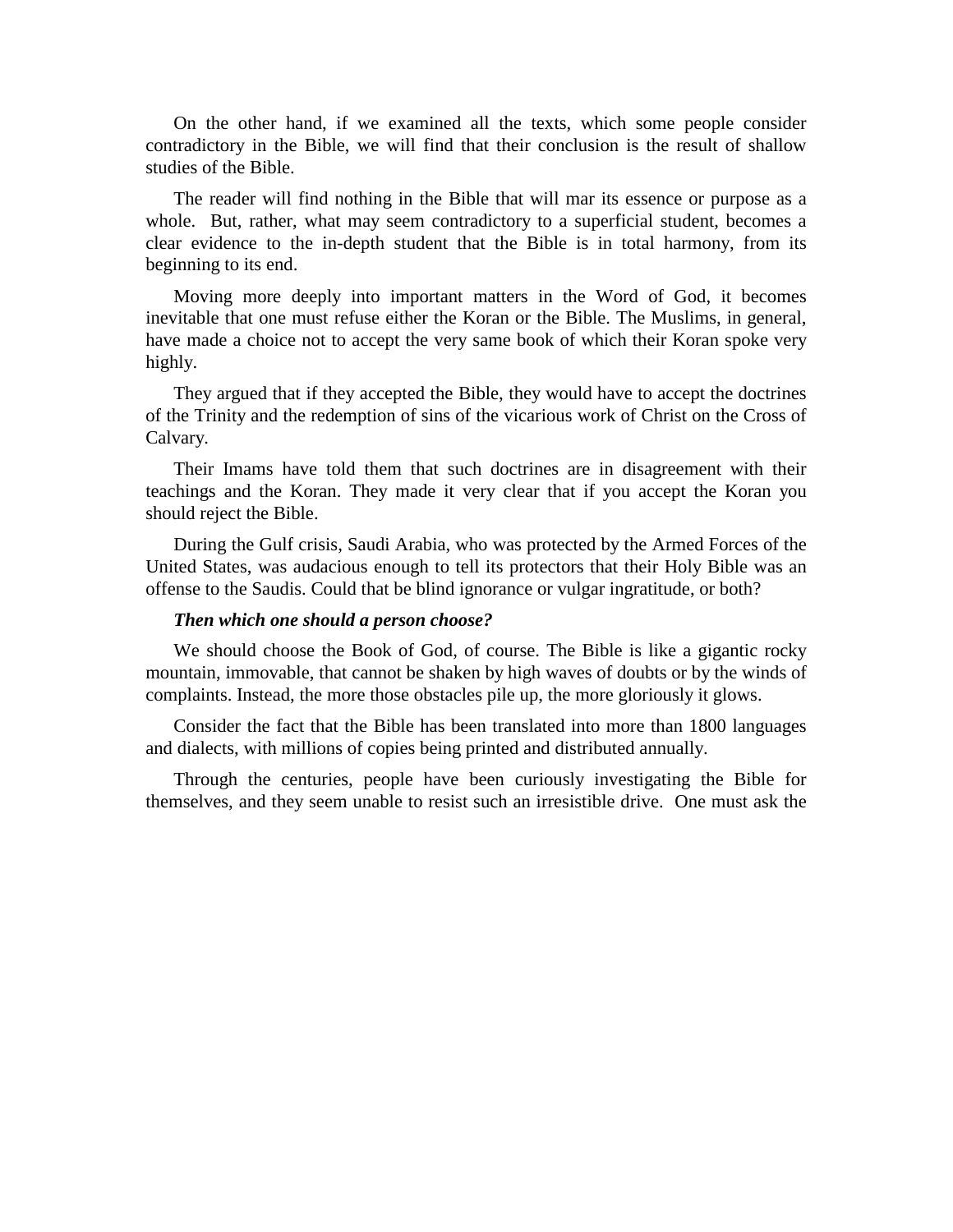question as to why this happens? Simply because it is the Word of God, and only by following its precepts, one can have peace of mind and conscience.

The Bible, and the Bible alone is the Book, which declares unto us the acceptance and mercy of God's justice through Jesus Christ, the Savior of the world.

The Bible tells us that it is this same Jesus who bought us with His own precious blood which was shed on the cross of Calvary to give eternal life to all those who believed on Him.

Those who believe that the Koran is a word from God, a light and guidance to those people, should read it slowly, meditatively and with complete understanding of its meaning.

This is the least that a Muslim should do. One can receive no benefit from the Koran if he does not thoroughly comprehend its sayings and obey its orders and prohibitions.

#### *Is this really the case of the Muslims today?*

Many Muslim readers and listeners satisfy themselves only by the musical chanting of the Koran. You are supposed to read it only by chanting its verses. Worse yet, the reciter expects to earn God's merit for his recitation.

Moreover, since the Koran is only to be recited in Arabic, according to Koranic rules, it surely prevents the reader, especially the foreigners to the Arabic tongue, from understanding what it says.

Since only one-fifth of the Muslims speak and understand Arabic, this means that four-fifths of the Muslims have no idea what the Koran says. It seems logical that no book should be treated in such a way, let alone a book claimed to be divine from God. The language of the reader should not be disregarded; such practice holds him in bondage to something he cannot even understand.

Any Muslim who truly believes in the Koran should not allow fanaticism to stand in his way of investigating the truth of the Bible, nor should he be forbidden from adopting it as his guide and light along the path in the darkness of this world.

He must also remember that the Koran says: *"Lo! Those who wrangle concerning the revelation of God without a warrant having come unto them, there is naught al se*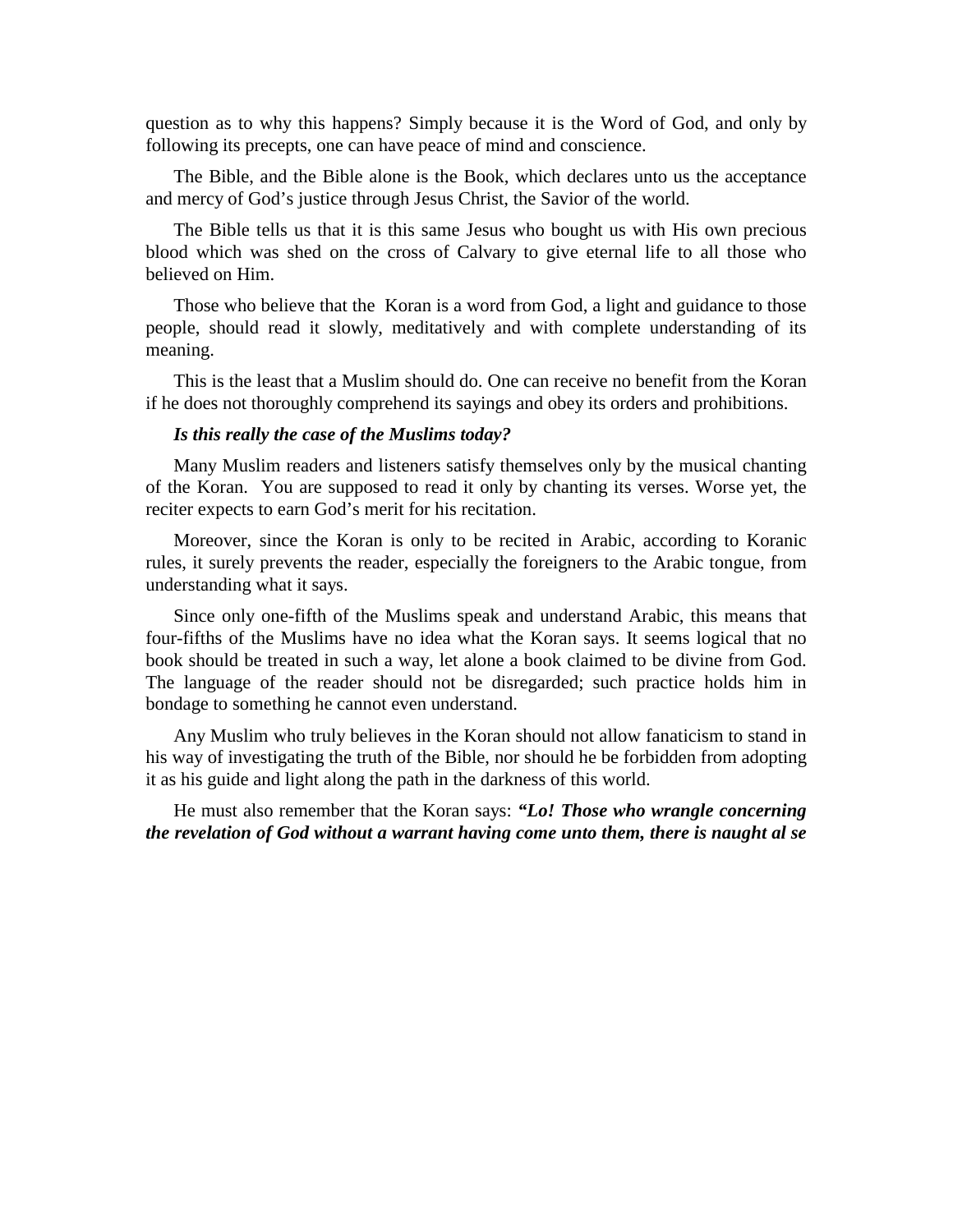#### *in their breasts save pride, which they will never attain. So take thou refuge in God. Lo! He only, He is the Hearer and the Seer"* (Believers 56).

If a Muslim seeks guidance through the Bible, he must read it carefully and beseech the Almighty to enlighten his mind. Then he can understand God's will and be guided towards the right and straight path along which those who are chosen by God are walking.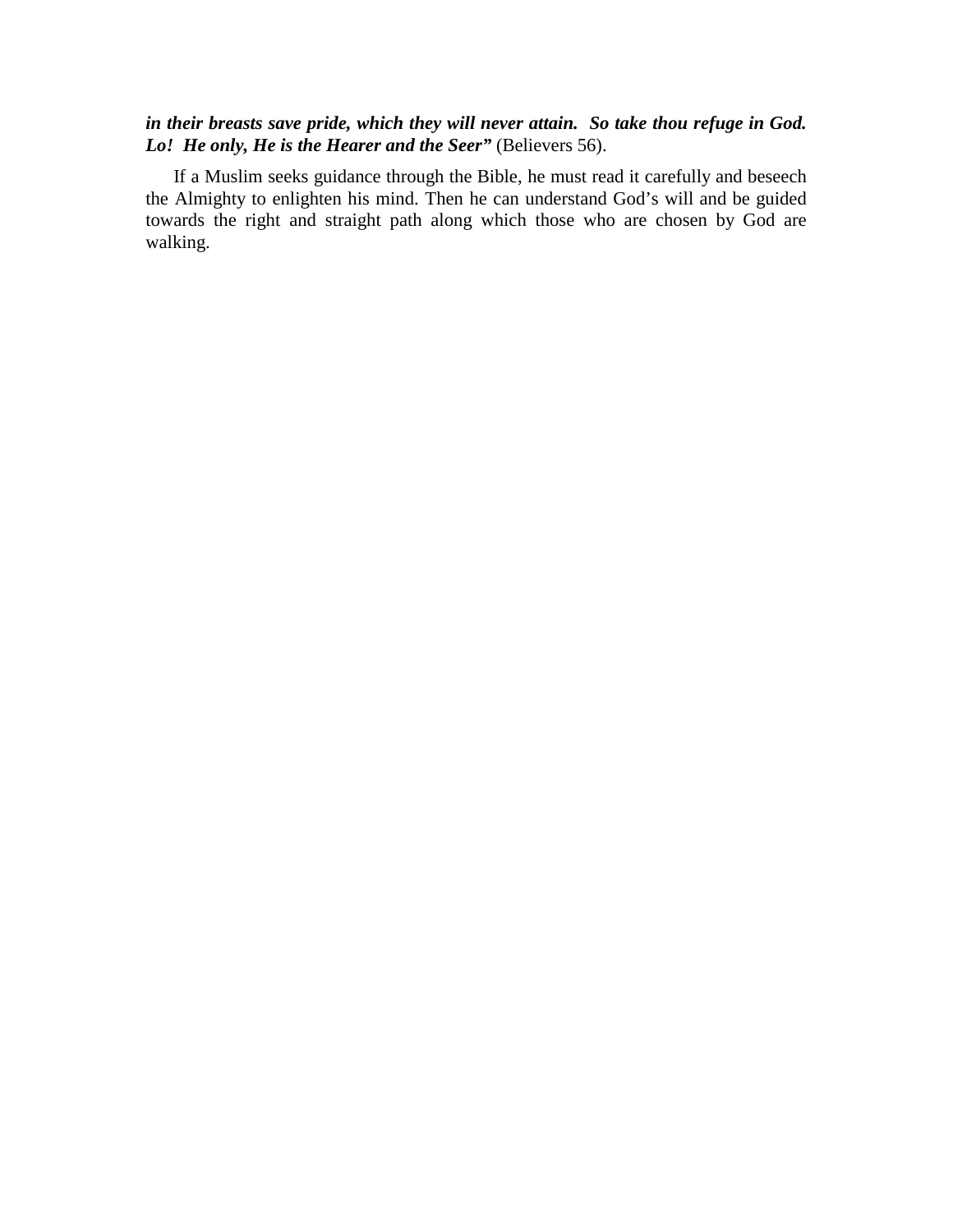### **ABOUT THE IMPOSSIBILITY OF THE QUR'AN**

The Muslims say*: "The Koran is a miracle because it was written by an illiterate man. God revealed it to us, and we should abide by its teachings"* 

We do not deny that the Koran is an eloquent and rhetorical book, but if writing a most eloquent and rhetorical book is considered a miracle, we should consider much of the Arabic poetry and literature as miracles, also; especially because they are equally eloquent and rhetorical, if not more than the Koran.

If eloquence and rhetorics are the basis of inspiration, what should we say then of Plato, Cicero, Dante and Shakespeare?

Moreover, how could the Koran be a miracle when most of its contents were taken from the Bible? Those contents were then molded into an archaic Arabic mold, alongside other stories that were added to fill its pages.

*Al-Mutanabbi*, meaning *"the prophetizer",* so nicknamed because he claimed that he could write a better Koran than Muhammad's, was killed because he did write a piece of literature that was more eloquent than Muhammad's.

*Taha Hussein*, the famous Egyptian philosopher, who became a Christian, once said: *"If we were asked to summarize the Bible, we can find no better summary for it than the Koran"* 

If one wishes to make sure that what we say is right, he has only to read both books. If anyone accepts the Koran but rejects the Bible, he must then ask: *"How can the Bible be perverted if a large percentage of the Koran's contents were taken from it?"* If we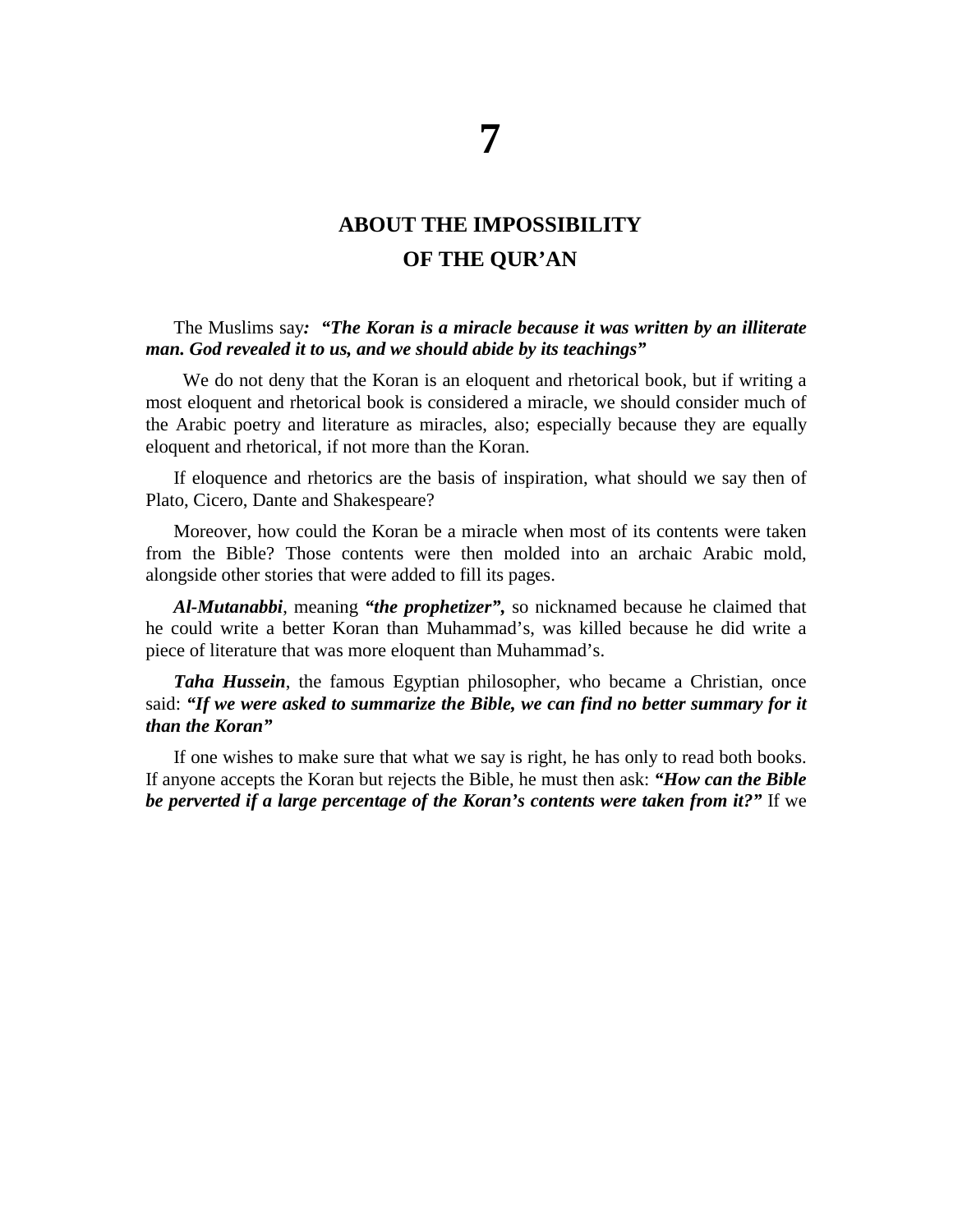were to remove all the Bible quotations out of the Koran, the remainder would not be worth mentioning.

The Muslims claim that every prophet performed at least one miracle to prove that his message was of God, and their miracles differ according to the environment or the period in which they occur.

They went on to say that during the time of Moses, witchcraft reached its peak among the Egyptians, and Moses was given miracles, which seemed magical.

During the time of Jesus, medicine was widely prevalent, so His miracles reflected that aspect. During the time of Muhammad, eloquence prevailed among the Arabs, so the Koran stunned the people of Arabia, especially because it was assumed to have been written by someone who was illiterate.

The Koran challenged people to write a book as eloquent as it, saying: *"And if you are in doubt concerning that which We have sent down on Our servant, then bring a Sura like it, and call your witnesses apart from God, if you are truthful"* (The Night Journey 88).

The Muslims then claim that if the Christian say it is not a miracle, the fact that it was brought forth by an illiterate person is enough evidence to provide that it is a miracle. The question that comes to mind here is: *Was Muhammad actually illiterate?* 

The concept that Muhammad was illiterate is supported by the Koran when it says: *"Those who follow the messenger, the unlettered prophet, believe in God and His messenger the prophet, believe in God and His messenger the prophet who can neither read nor write"* (The Heights 157-158).

The expression *unlettered* and the prophet who can neither read nor write, in the original Arabic language of the Koran, is expressed in one word, *Al-Ummy*.

This word can have one of two meanings: Either *unlettered* or *Gentile.* As defined by the Koran, the unlettered or the Gentiles, were all those who were not counted among the People of the Book (Christians and Jews).

In other words, all those who were not Christians or Jews, were considered unlettered, *Ummy*. The unlettered or Gentile, *Ummy*, was the description that the Koran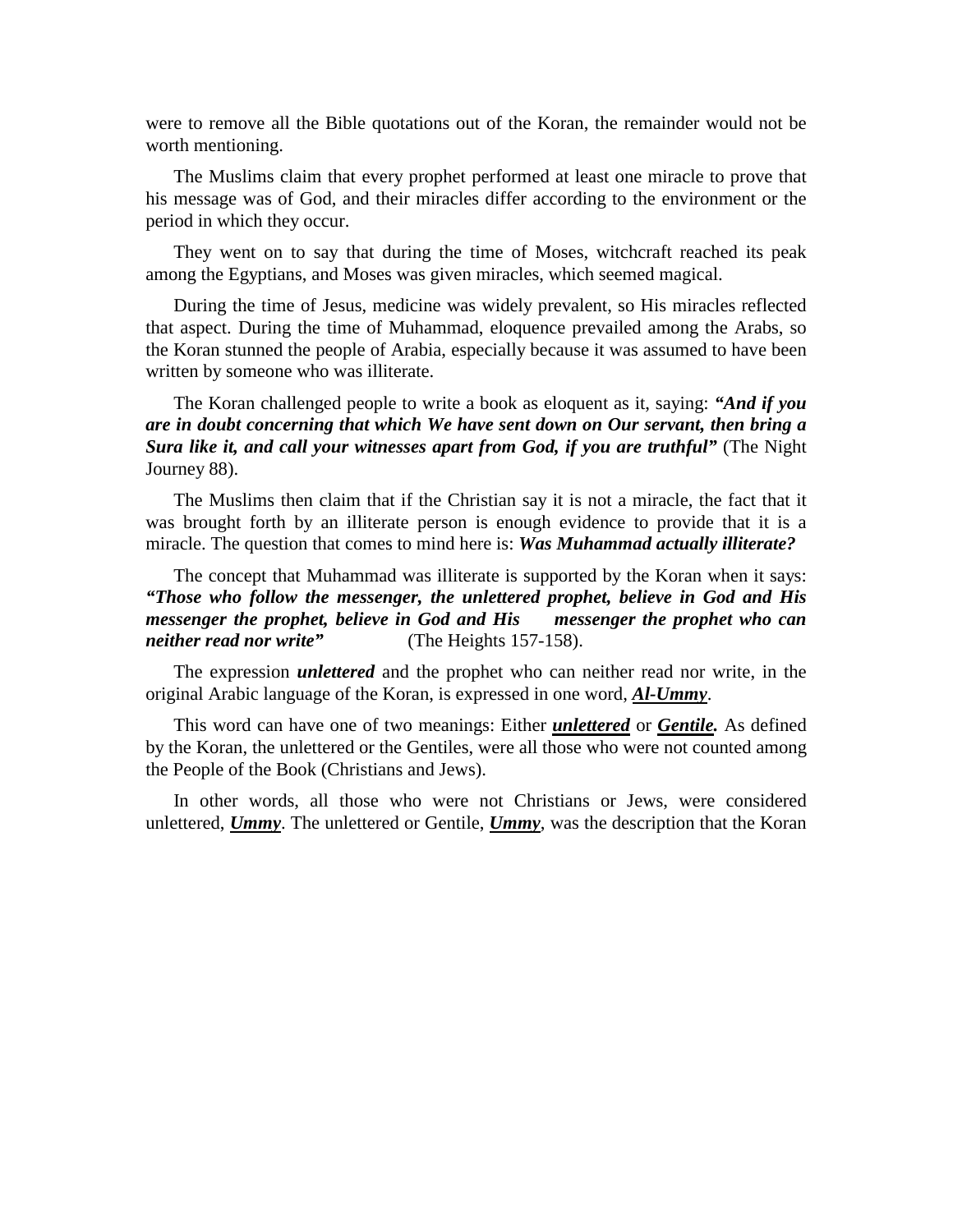gave to the people of Koreish or the Arabs of the Jahilah (the era that preceded Islam in the Arabian Peninsula).

It is suggested that in the English version of the Koran, the word and phrase was mistranslated to promote Islam and confirms the illiteracy of Muhammad.

Consequently, this description does not prove that Muhammad was illiterate, but it confirms that he came from a non-Jewish, non-Christian background.

Let us investigate this issue a little further. The Koran itself supports our interpretation of this situation by saying: *"So if they disputed with thee, say: 'I have surrendered my will to God, and whosoever follows me and say to those who have been given the Book and to the unlettered* (Gentiles): *Have you surrendered?"* 

The expression *common folk* which is a translation of the word *unlettered* in Arabic is harmonized with the expression used with it, the *"People of the Book",* meaning the Christians and the Jews.

It becomes evident that it signifies the Gentiles and not literal illiteracy. It is not logical that all the people of Koreish could not read or write at the time of Muhammad, as it is equally illogical that all the People of the Book could read at that time.

Mind you, Koreish, and the Arabs of that era had a great civilization. The Koran proves that point of *"the Gentiles"*, saying: *"And some there are of them that are illiterate not knowing the Book, but only fancies and mere conjecture"* (The Cow 78).

The Arabs were labeled as the Arabs of *Jahiliyah,* meaning the *unlettered,* not because they could not read or write, but because they did not worship God. Simply, they were ignorant of His true identity.

When Muhammad revealed his message, he was not among the People of the Book, he was then called the *Ummy Prophet,* meaning the Gentile prophet; distinguishing him from the other prophets who came from Israel.

*Verse 2 of the Congregation* Sura says: *"It is He who sent among the unlettered folks a messenger from among them, to recite unto them His revelations and make them grow, and teach them the Scripture and wisdom, though heretofore, they were indeed in error manifest"*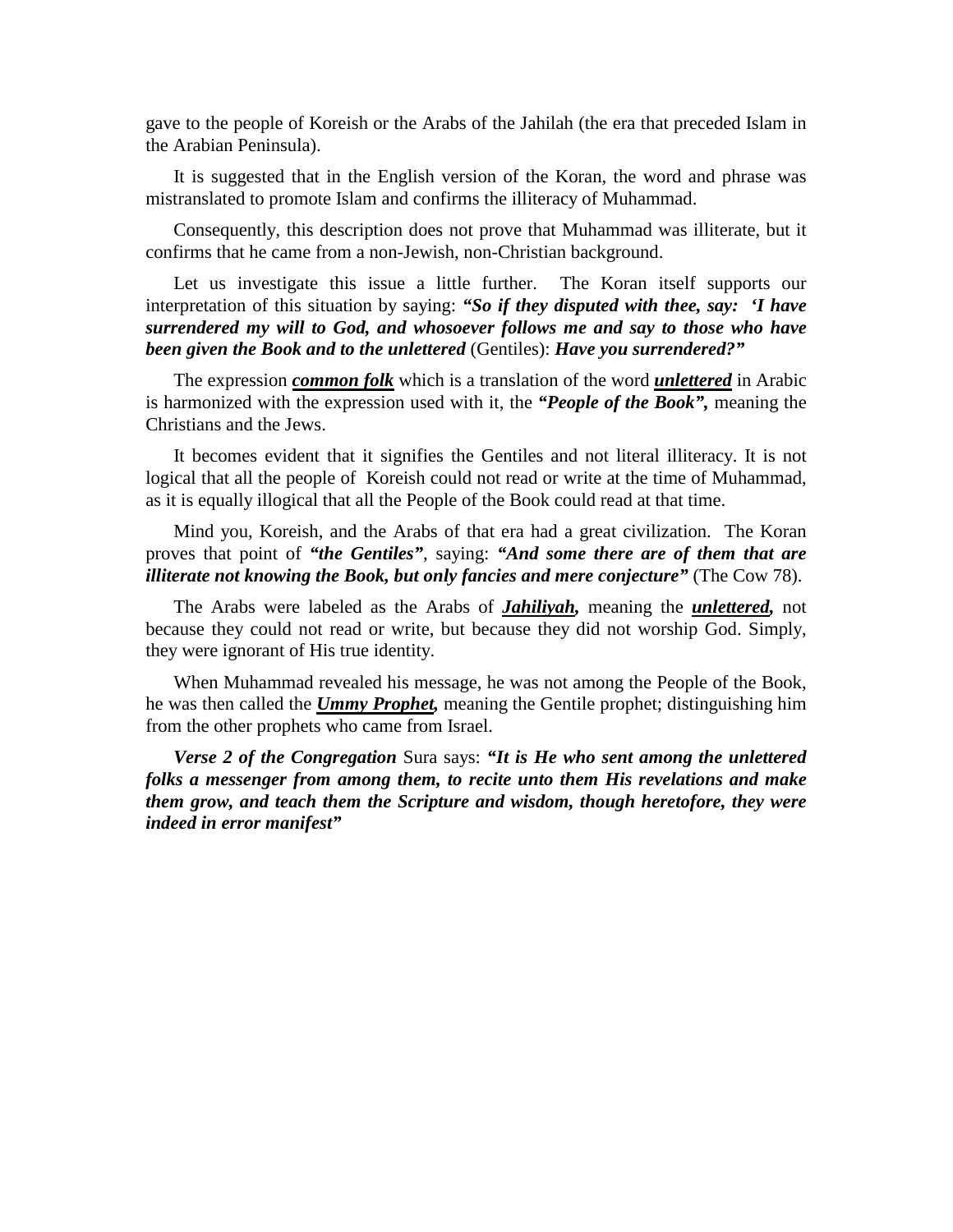Here the words *common folks* should be changed to *Gentile,* because of the real meaning that the Koran signifies when it uses the term. From the context, it would seem that it refers to the people of Koreish and the Arabs of Jahilah. If this is so, can we say that all of the people of that era were unlettered?

The fact is that some of the best classics of the Arabic literature came from that era with big names such as *Umrou Al- Keis, Pastor Lukman Ben Saida Al- Ayadi, Antara Ben Shaddad,* and others.

How could those famous writers and great poets be labeled illiterate or unlettered unless the word really means non-Jewish/non-Christian?

On the other hand, the Koran referred to the Christians and the Jews as the People of the Book; this should not mean that all those people had good command of the art of reading and writing.

To support our claim that Muhammad was not illiterate, we turn to the original language wherefrom we present our proofs. First, the word *A'jami* is used by Arabs to have two meanings.

It can mean a *Persian* or it could mean a *non-Arab,* excluding the inhabitants of the Arab countries. Originally, the meaning of this Arabic word was *speechless, tongue-tied person.*

In some Arabic books, *Hafez Al- Shirazi*, a noted Persian poet of highest caliber, was labeled as *A'jami*. There the word *A'jami* could not have meant *tongue-tied*, but simply *non-Arab*.

A further proof that the Muslims knew Muhammad's literacy is through the teachings of *Al- Bukhary* and Imam Mouslim, two famous Muslim expositors.

These two men referred in their Tradition books to the singing of the *Hadibia* treaty when Muhammad took a pen and signed his name on behalf of *Ali Ben Abi Talib*. Muhammad signed the treaty as follows: *"Ben Abd-Allah, the messenger of God."*

Another famous Muslim expositor called *Ibn Hisham*, related to us a quotation attributed to Muhammad: "*In my sleep, Gabriel the angel came to me in a silk brocade and said: 'Read!' I asked: 'What should I read?' And it was for three times... Then*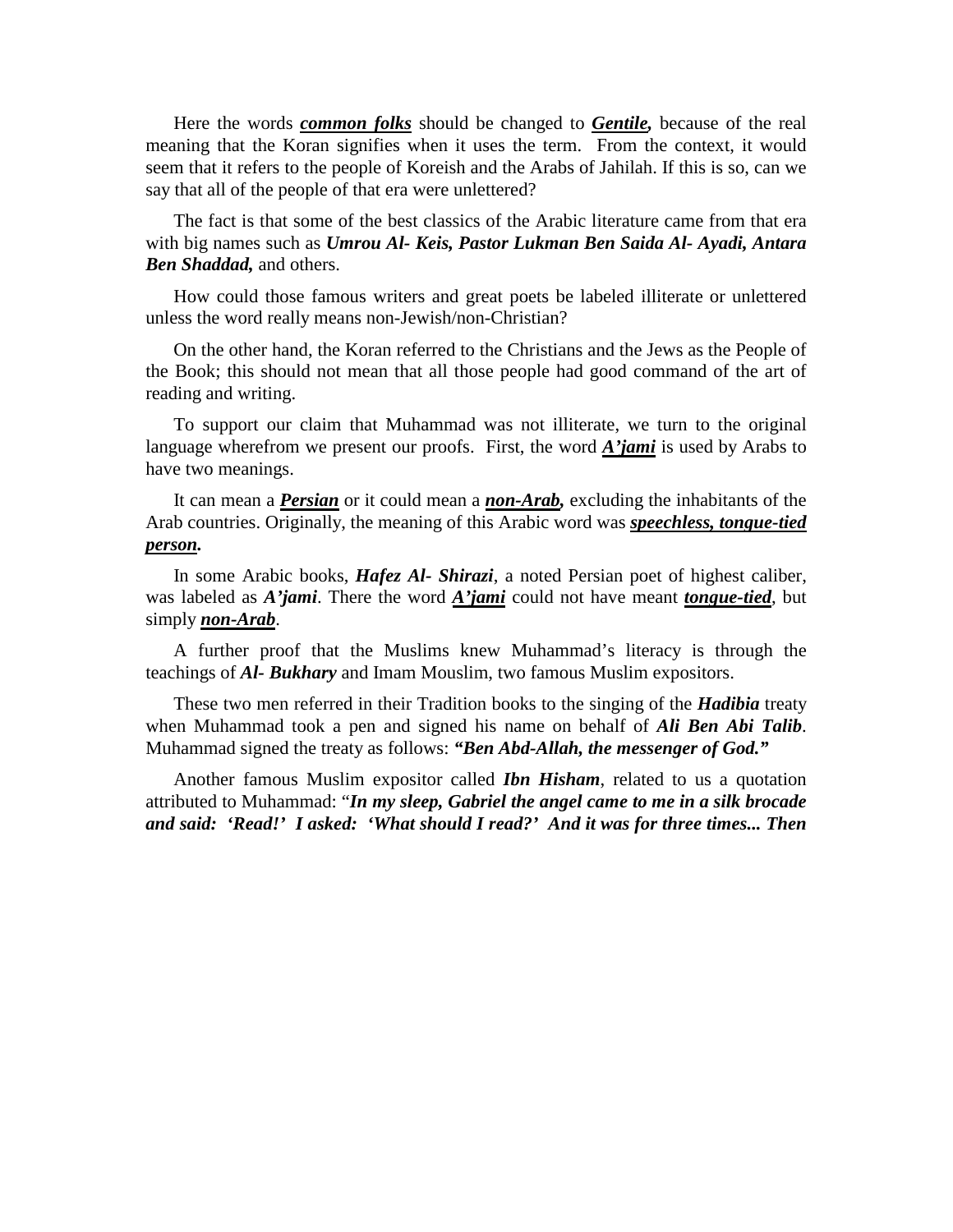*I repeated: 'What do I have to read?' Then he said: 'Read in the name of thy Lord who created Man of a blood-clot; Read, And thy Lord is the Most Generous, who taught by the pen, taught man that which he knoweth not...' Then Muhammad said: 'I read it.' And Gabriel departed"* (The Blood-clot 1-5).

If Muhammad could not read, he would not have asked, *"What should I read?"* He would have exclaimed, *"How could I read? I cannot read!"* But his statement is a clear rebuttal to the claim that the Muslims cling to about the Koran being written by an illiterate man; and let us leave our comment aside, and hear him say later, *"I READ IT.*" Furthermore, how could Abu-Bakr Uthman, Ali and others have a good command of the Arabic language when Muhammad did not?

Likewise, in the book *The Grandeur of Muhammad and His Noble Merits* and also in the historical writing of *Ibn Saad and Ibn Al-Atheer,* we find interesting statements made by Muhammad.

He was quoted saying as he was dying: *"Fetch me an ink pot and a sheet of paper to write you a book that protects you from straying after I am gone."* This quotation clearly proves Muhammad's ability to write, especially because he did not ask for a transcriber. It stands to reason, therefore, that one can write can also read.

The Shiite Comment on this story is that Omar *Ben Al- Khattab* refused to give him the inkpot because Muhammad's pain was unbearable. They further claim that if he had written, Ali would have succeeded him.

Moreover, it is a historical fact that Muhammad was raised by his Uncle, Abi Talib whom he described as the most equitable and just man whom he ever knew.

The question rises here: *"How could a fair and just man like Abi Talib educate Ali, his son, and keep his nephew, Muhammad, whom he raised in his own house as his own son, in the darkness of illiteracy?"* That cannot make sense.

According to *Al-Seer Tales*, an Islamic history book, Muhammad had *26 transcribers*. One of those transcribers wrote differently than what Muhammad dictated; consequently, he ordered his beheading. How then could Muhammad have known that fact if he did not proof read the document?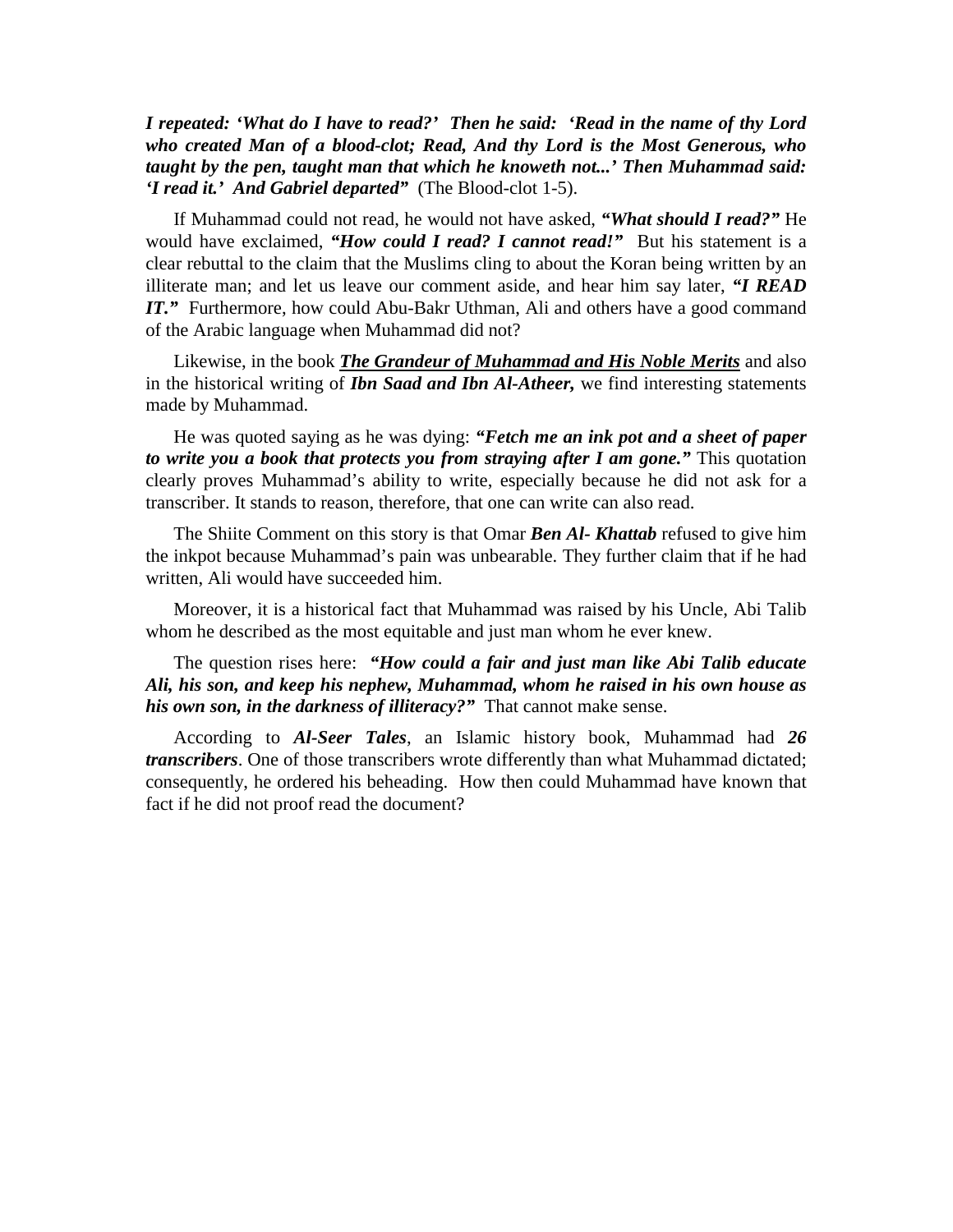Having reviewed these accounts of Muhammad's ability to read and write, we must also examine the historical incidents of the Koran for its authenticity. We will look more closely at this in the coming chapters.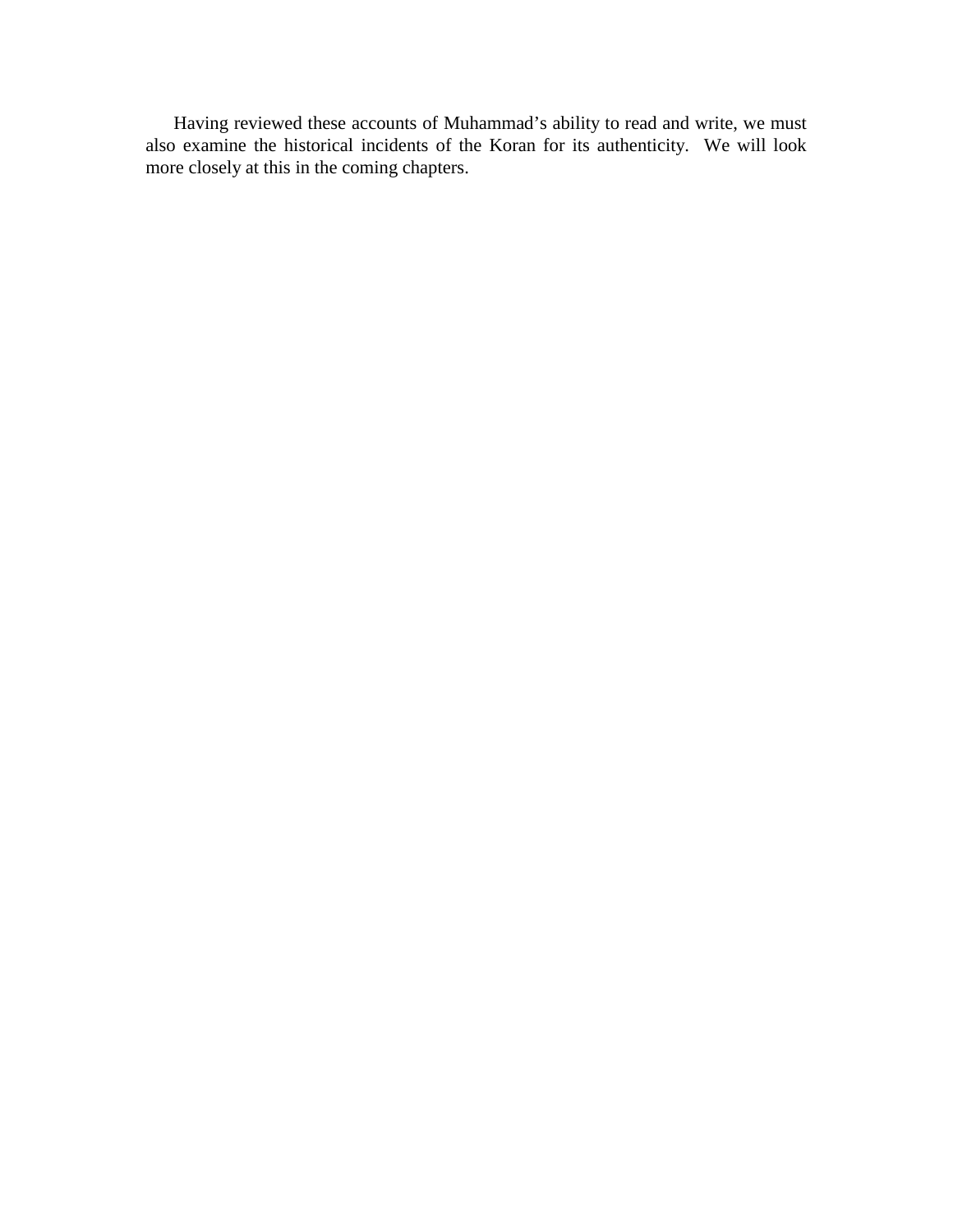# **ABOUT CHRONOLOGICAL ERRORS FOUND IN THE QUR'AN**

#### **1. ALEXANDER THE GREAT**

One day, some Jews of Kheiber came to test the knowledge of Muhammad. They asked him: *"What do you know about Alexander?"* (They meant Alexander the Great, 356-323 B.C., King of Macedonia, and conqueror of the Persian Empire).

The next day, Muhammad answered: *"Say, I shall recite unto you a remembrance of him. Lo, We establish him in the land, and we gave him a way to everything; and he followed a way. When he reached the setting place of the sun, he found it setting in a muddy spring, and found nearby a people. We said: O Dhool Karnein* (the double-horned man)*, either punish them or show them mercy. He said, As for him who doeth wrong, we shall punish him and then he will be brought back unto his Lord who will punish him with awful punishment! But as for him who believeth and doeth right, good will be his reward, and we shall speak unto him a mild command. Then he followed a road. Till, when he found it rising on a people for whom we had appointed no shelter there from. So it was. And Knew all concerning him"* (The Cave 82-91).

By reading the above Koran passage, one can recognize that it must have slipped Muhammad's mind that Alexander the Great was a die-hard pagan who burnt down the Phoenician city of Tyre because they were reluctant in allowing him to offer sacrifices to his pagan gods in their own temple.

Their hesitation was prompted by their traditions that dictated the rights of their king only to offer sacrifices in that temple. The reader should understand that paganism dominated Alexander's life, background, and ancestry.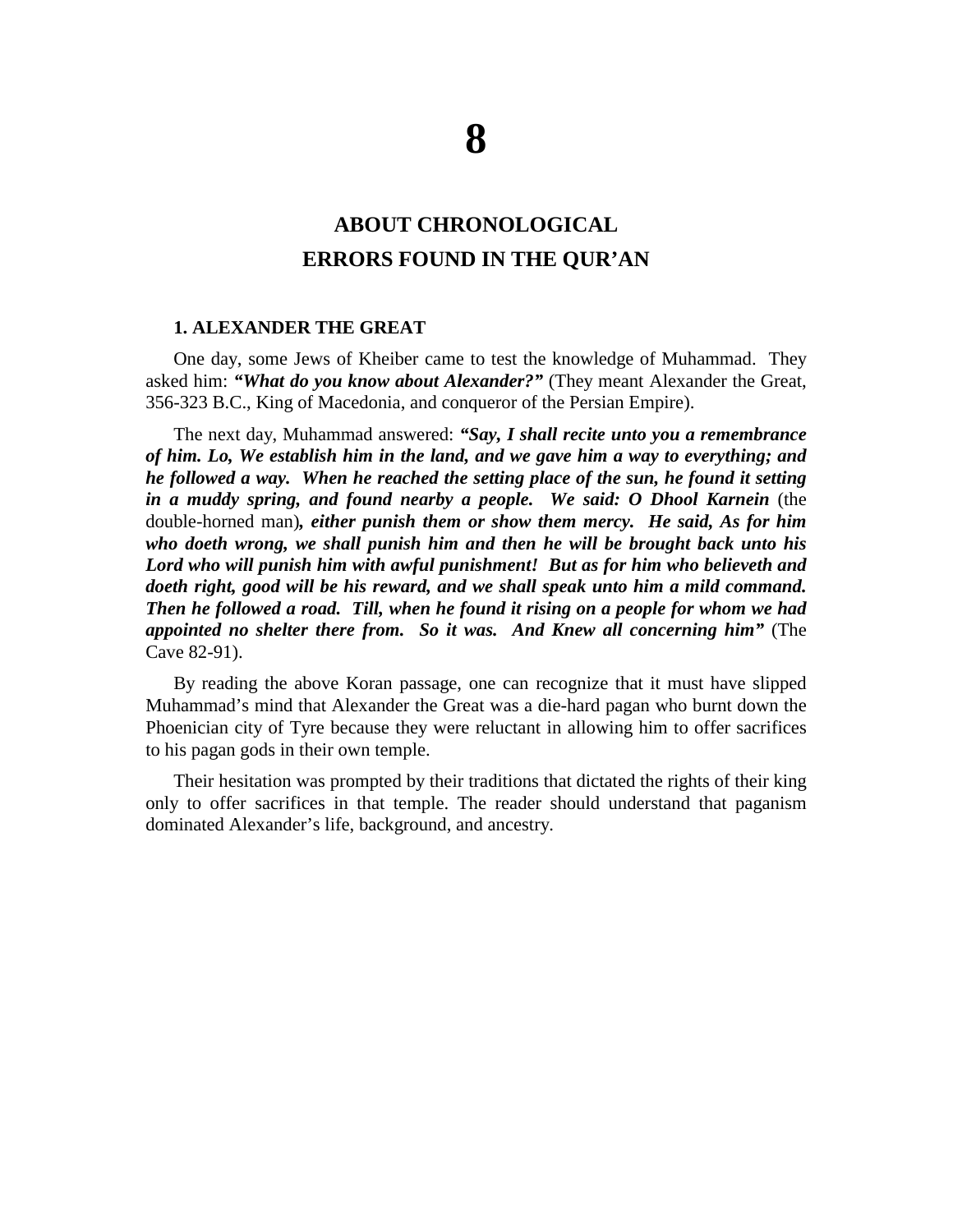Instead of concealing this dreadful historical mistake, which is clearly displayed in the Koran, some Muslim writers defended it. *Omar Ben Al-Khattab* said when he heard a man calling the name of Alexander the Great: *"It is because you used all names of the prophets, that you have ascended to the names of angels?"* 

Many other Muslim scholars, beside *Omar* have defended Alexander's sainthood, making him even equal to the angels. They have simply ignored Alexander's historical reality and bypassed a very well known historical fact, that Alexander was a pagan; and he destroyed the city of Tyre because they hesitated in allowing him to offer sacrifices for his pagan gods in their temple.

However, because Muhammad proclaimed his sainthood, they believe whatever he said, unquestionably and in disregard to historical realities. For them, Muhammad never errs regardless of the truth.

### **2. THE FLOOD**

*"But they denied him, so we saved him and those with him in the ship, and we drowned those who denied tokens... So we went against them the flood, and the locusts, and vermin, and the frogs, and the blood*" (The Heights 64 & 133).

Verse 133 confuses the occurrence of the flood with Moses' plagues of locusts, lice, frogs, and blood. To prove that the above-mentioned flood was the great and unique flood of Genesis, Noah's flood, let us consider its usage in this Koran text.

The word *flood* in the Arabic text was preceded by the definite article *the* meaning the word used is a well-known event that had its own identity. In the Middle East, this event has always been known as Noah's flood.

In fact, the flood took place hundreds of years before the time of Moses. The Bible assures us that the only eight people who survived the flood were Noah, his wife, his three sons, *Shem, Ham, Japheth,* and their three wives; eight persons in all.

Furthermore, if the flood took place in Moses' day, how many arks would have been needed to accommodate the Israelites? Consequently, the fact that the Egyptians came hundreds of years after the flood of Noah, forces us to wonder about the Koran's credibility and authenticity.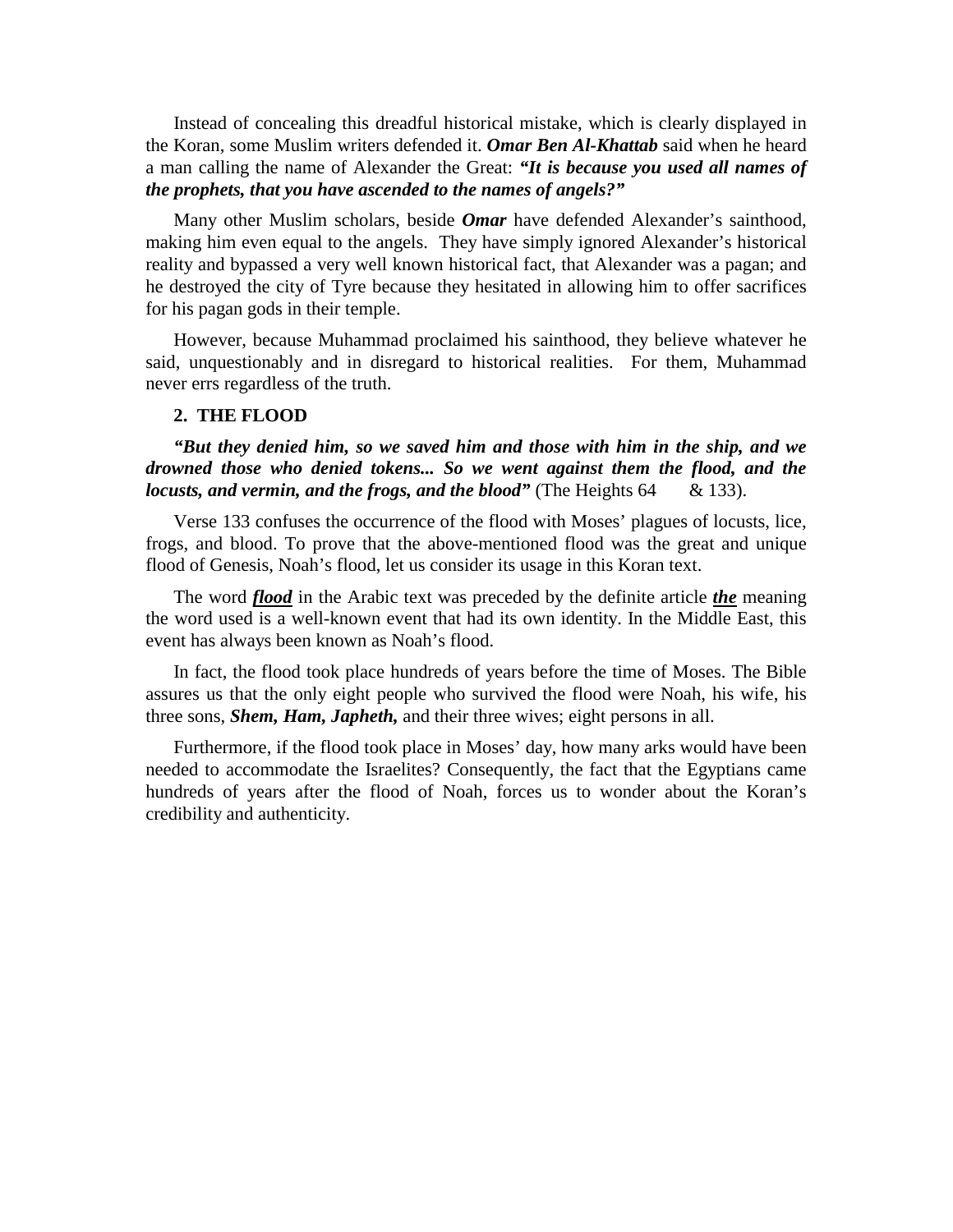#### **3. MERIAM, DAUGHTER OF IMRAN**

Another big mistake occurred in the Koran when Mary *(Mary is the Anglicized word for the Hebrew name Merriam),* daughter of Imran, was mistaken for the Virgin Mary, Jesus' mother.

A real confusion mars the story as the Koran says: *"When the wife of Imran said, My Lord, I have vowed unto thee that which is in my womb as a consecrated offering. Accept it from me; Thou only art the hearer, who knows"* (The House of Imran 35).

*"And Mary daughter of Imran whose body was chaste, therefore we breathed therein something of our Spirit; and she put faith in the words of her Lord and His Book, and was one of those who obey"* (The Banning 12).

The Bible tells us that Mary (Merriam), daughter of Imran, is the sister of Aaron and Moses, whose father was Imran, and Mother was Jochebed, daughter of Levi. (Num. 26:59).

However, the Bible tells us that Mary, Jesus' mother, was the daughter of Hali (Luke 3:23). Although, these two names, Merriam and Mary, are the same name in Hebrew and Arabic, there was a period of *1500 years* between them. The mistake is so obvious. None of the Muslim scholars have tried to justify this obvious chronological mistake.

### **4. MOSES**

The Koran says that the woman who adopted Moses was Pharaoh's wife, not Pharaoh's daughter, saying: *"And the wife of Pharaoh said, He will be a consolation for me and for thee. Kill him not peradventure he may be of use to us, or we may choose him for a son. And they perceived not"* (The Story 9).

Who would know Moses' guardian better than Moses himself? ould Muhammad be considered more knowledgeable than Moses concerning Moses' affairs? Would the Koran be a better reference than the Torah, the files of Moses?

If Moses, himself, said that the woman who adopted him was the daughter of Pharaoh, should we not believe him? The Bible elaborates, saying: *"And the daughter of Pharaoh came down to wash herself at the river; and her maidens walked along by the river's side; and when she saw the ark among the flags, she sent her maid to fetch*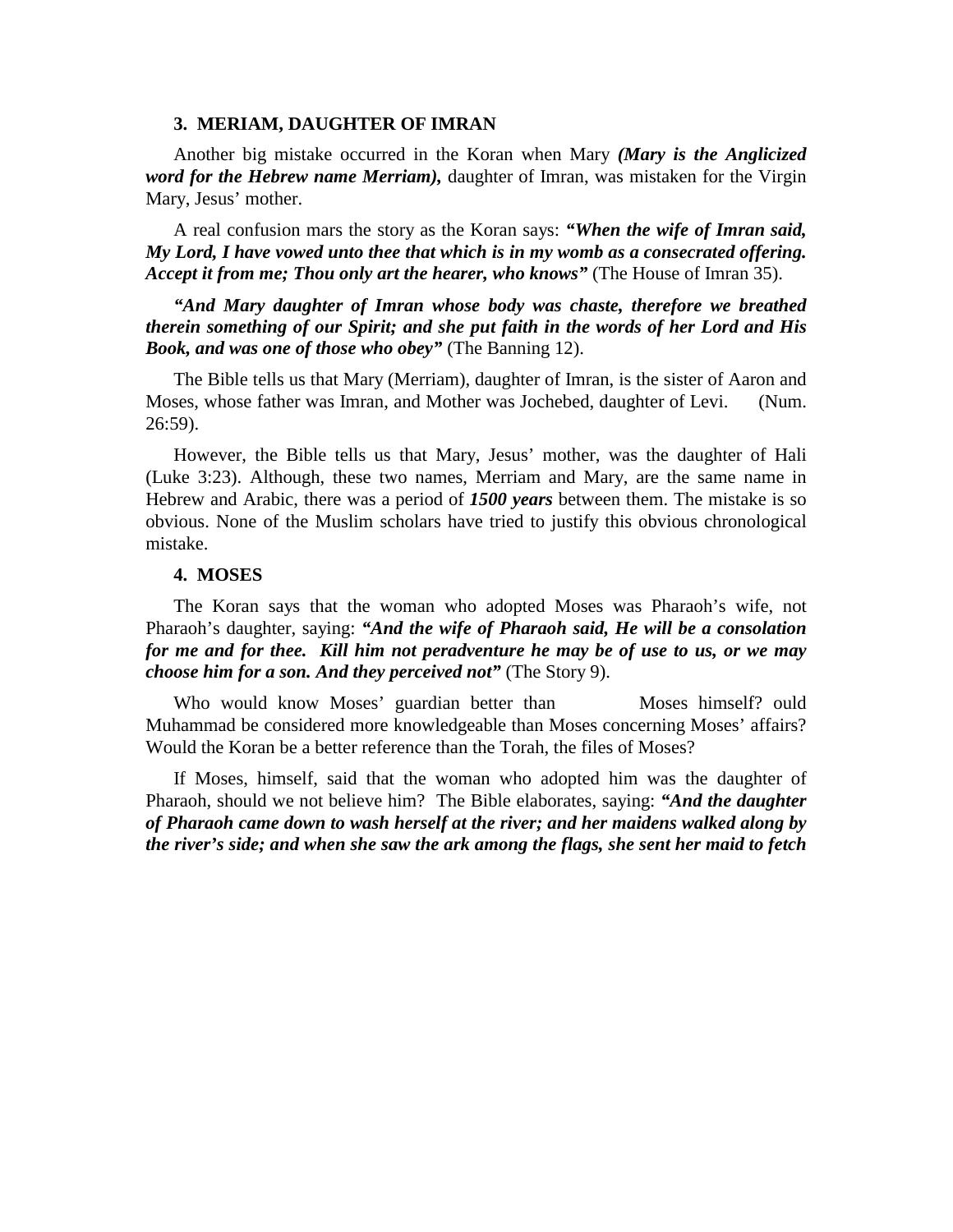*it. And when she had opened it, the babe wept. And she had compassion on him, and said, 'This is one of the Hebrews' children.' Then said his sister to Pharaoh's daughter, 'Shall I go and call to thee a nurse of the Hebrew women, that she may nurse the child for thee?' 'Go; and the maid went and called the child's mother.' And Pharaoh's daughter said unto her, 'Take the child away, and nurse it for me, and I will give thee wages.' And the woman took the child, and nursed it. And the child grew, and she brought him unto Pharaoh's daughter, and he became her son. And she called his name Moses, and said, 'Because I drew him out of the water"* (Ex.  $2:5-10$ ).

The expression, *Pharaoh's daughter*, occurred five times in the above text, which was written by Moses himself. Although Muhammad had never doubted the authority of the Bible, his writings demonstrated and confirmed his lack of Bible knowledge.

### **5. ISAAC AND ISHMAEL**

In one of the Traditions, *the Hadith books*, Muhammad was quoted as saying that Abraham offered Ishmael, not Isaac, as a sacrifice. When some people attempted to correct his information, they were harshly shunned because he claimed that he had spoken on behalf of God; therefore he is never wrong, regardless, and no matter what he said.

Now let us consider what the Muslim writers have written concerning this subject. *Al-Massoudy* wrote that *Abd Allah Ben Abbas* and his master *Akrama* had a debate...

Akrama asked: *"Who was supposed to have been slain?"* Abd Allah answered: *"Ishmael"* … *"Why?"* asked Akrama.

Ben Abbas answered: *"Because how can God pass the good news of Isaac's birth to Abraham, then order that he be killed?"* 

*"I can bring you proof from the Koran that Isaac was supposed to have been slain,"* said Akrama, *"Thus will thy Lord prefer thee and teach thee the interpretation of events, and perfect His grace upon thee and upon the household of Jacob as He perfected it upon thy forefathers, Abraham and Isaac. Lo! Thy Lord is All-knowing and All-wise."*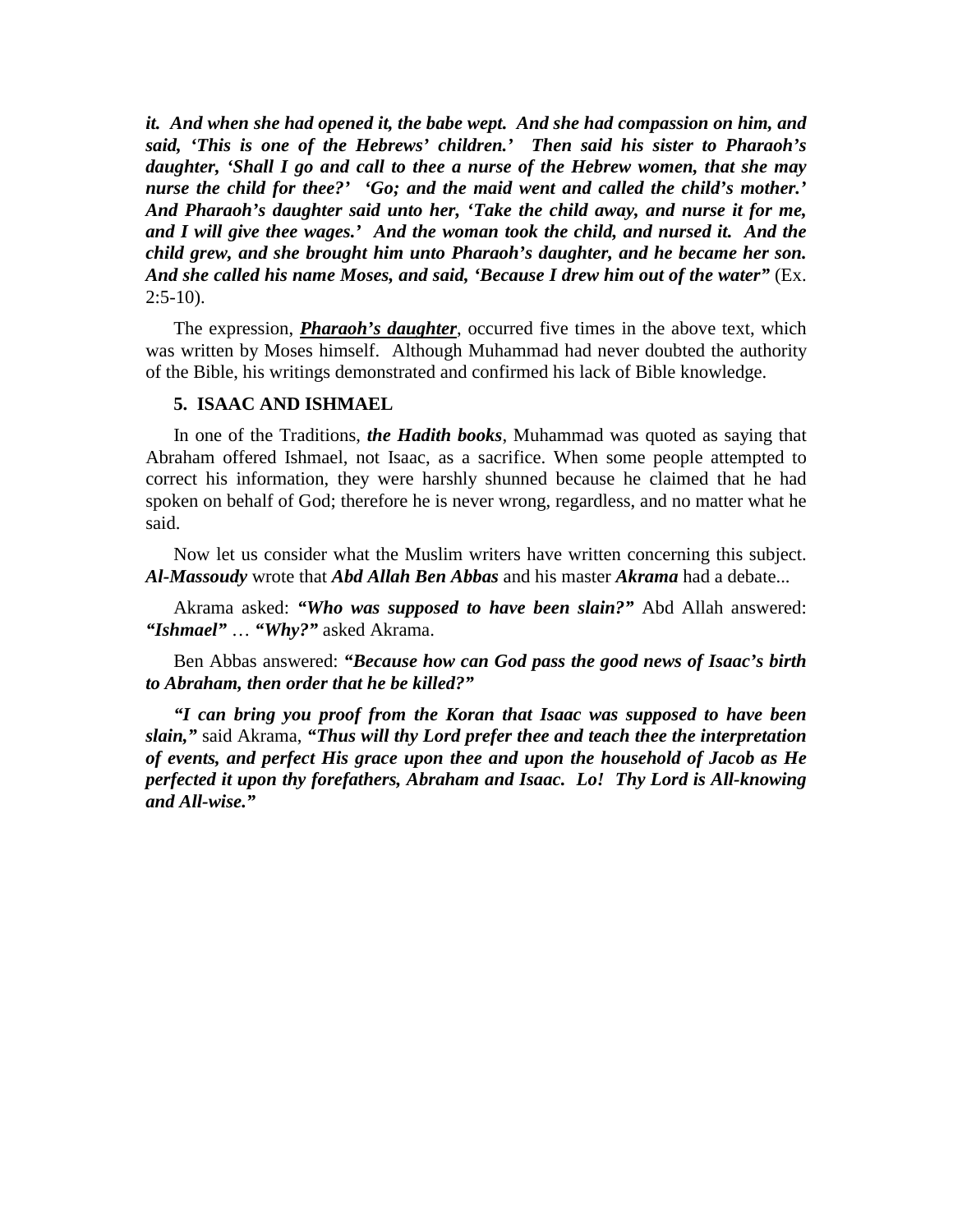# *"God's blessing to Abraham was by choosing him, and saving him,"* said Akrama, *"and to Isaac by redeeming him from slaying"* (Joseph 6).

Indeed, Muhammad left behind a very difficult task for his followers to handle; that is, to prove that the one that was supposed to have been slain was Ishmael and not Isaac. For fourteen centuries, the Muslims have been trying to prove that point of view, but without success.

Even in the Koran, the promise was through Isaac and not through Ishmael, saying: *"So, when he had withdrawn from them and that which they were worshipping beside God, We gave him Isaac and Jacob; each of them we made a prophet "* (Mary 49).

Yes, Isaac, not Ishmael was the one who was supposed to be sacrificed and then redeemed. It was through Isaac's descendants that the promise was to be received.

### **6. ABOUT MIRACLES**

The Muslims say that Muhammad performed many *miracles (The Prophetic Biography, Volume 1, pages 37-140, written in Arabic).* Their claims include:

1. He supposedly split the moon in two; causing half to appear over *Abi Keis,* and the other half over *Keinakaa* (Two mountains in Arabia).

2. He raised his parents from the dead after a long period of being dead, so they could believe in him; then they died again.

3. He extracted water at a place called Al- Jaz.

4. He gave back life to the son of a woman among his companions.

5. He fed a large number of people with little food.

We regret to say that all the above stories are incorrect. They were not even mentioned in the Koran. Even the Muslims avoid mentioning them because they strongly doubted they ever happened.

The Koran says: *"Those who disbelieve say, if only a miracle were sent down upon him from his Lord! Say, God sendeth whom He will astray, and guideth unto Himself all who turn to Him. An verily We sent messengers before thee, and appointed for them wives and offspring, and it was not given to any messenger that he*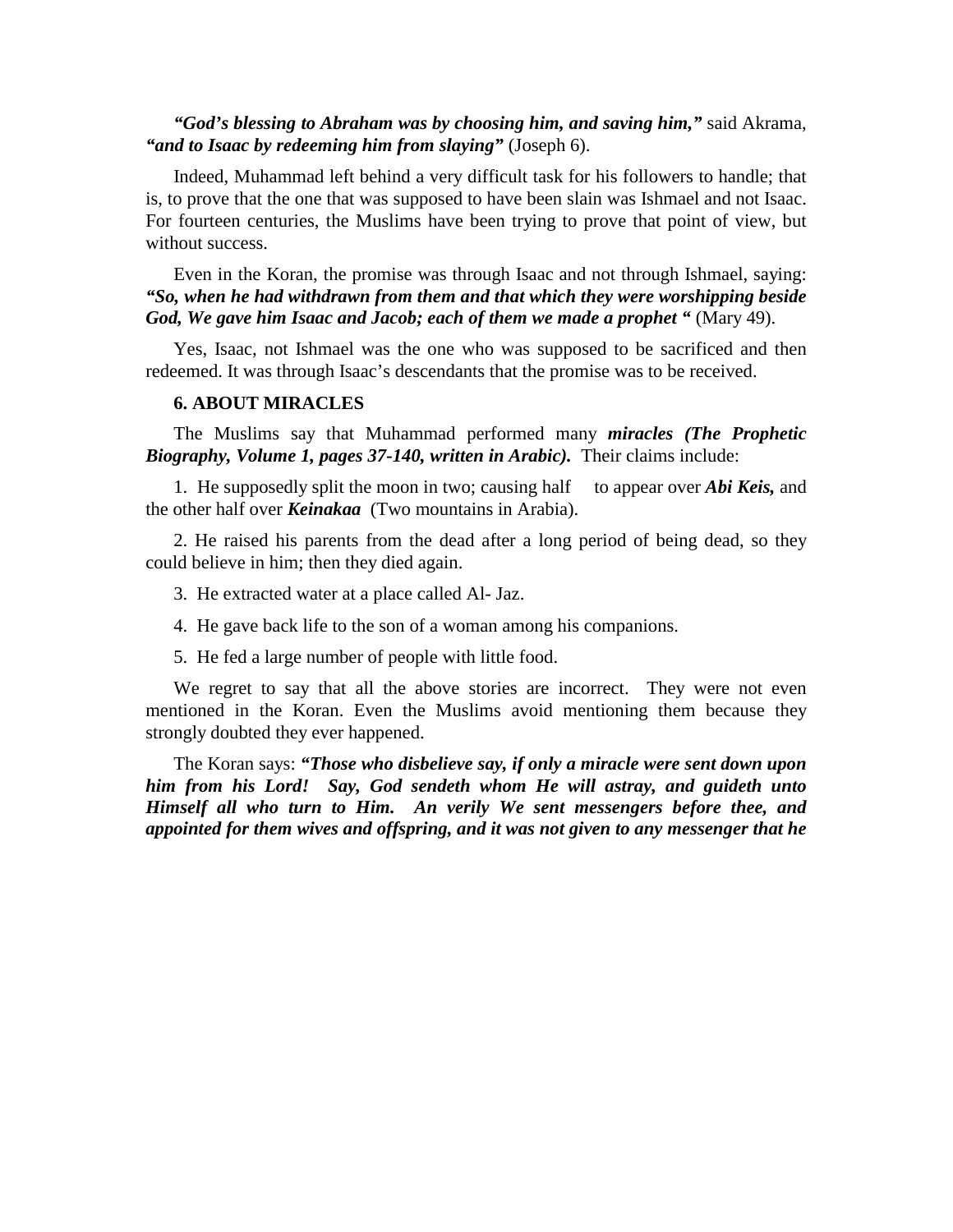*should bring a miracle save by God's leave; for everything there is a time prescribed"* (The Thunder 17 & 50).

*"Naught hindereth us from sending miracles save that the folk of old denied them"* (The Night Journey 59).

In his *fourth* volume, *page 702, Al Baidhawi* commented on the last verse, saying: We ceased sending miracles suggested by the people of Koreish, just to discredit the ancestors of the tribes such as *Aad and Thamud*.

If these miracles were sent, they would have disbelieved them just as their predecessors did, and deserved termination according to the law of the Koran. But we preferred to save them, because among them are those who would believe, and give birth to some who might believe."

Can there be any clearer proof that Muhammad did not perform any miracle as God's earlier prophets and messengers did?

### **7. THE LANGUAGE OF PARADISE**

The Muslims suggest that the language of Koreish (Arabic dialect) used in the writing of the Koran, is the language of Paradise.

In fact, the language of Koreish is merely an Arabic dialect of the people of Mecca and a part of Arabia. Arabic is one of the old Semitic languages among the Syriac, Aramaic, Chaldean, Hebrew, and Assyrian; and they all are related.

No doubt the Koran was written in a rich and eloquent language; but linguists have proven that it contains many non-Arabic words, and those words have been taken from the Persian, Syriac, and Chaldean languages.

Even the word *Koran*, which means *reading a written text,* comes from the Aramaic tripartite verb, *Koroh-nikreh-koriono.*

The Koran, furthermore, contains hundreds of *linguistic and grammatical mistakes,* as we will discuss hereunder. If such mistakes occurred in any book, philologists would have surely considered it unforgivable, to say the least.

The great and highly acclaimed Lebanese Christian poet, *Ibrahim Al Yazigi*, known for his sharp intelligence as the editor of the famous Egyptian daily newspaper, *Al-*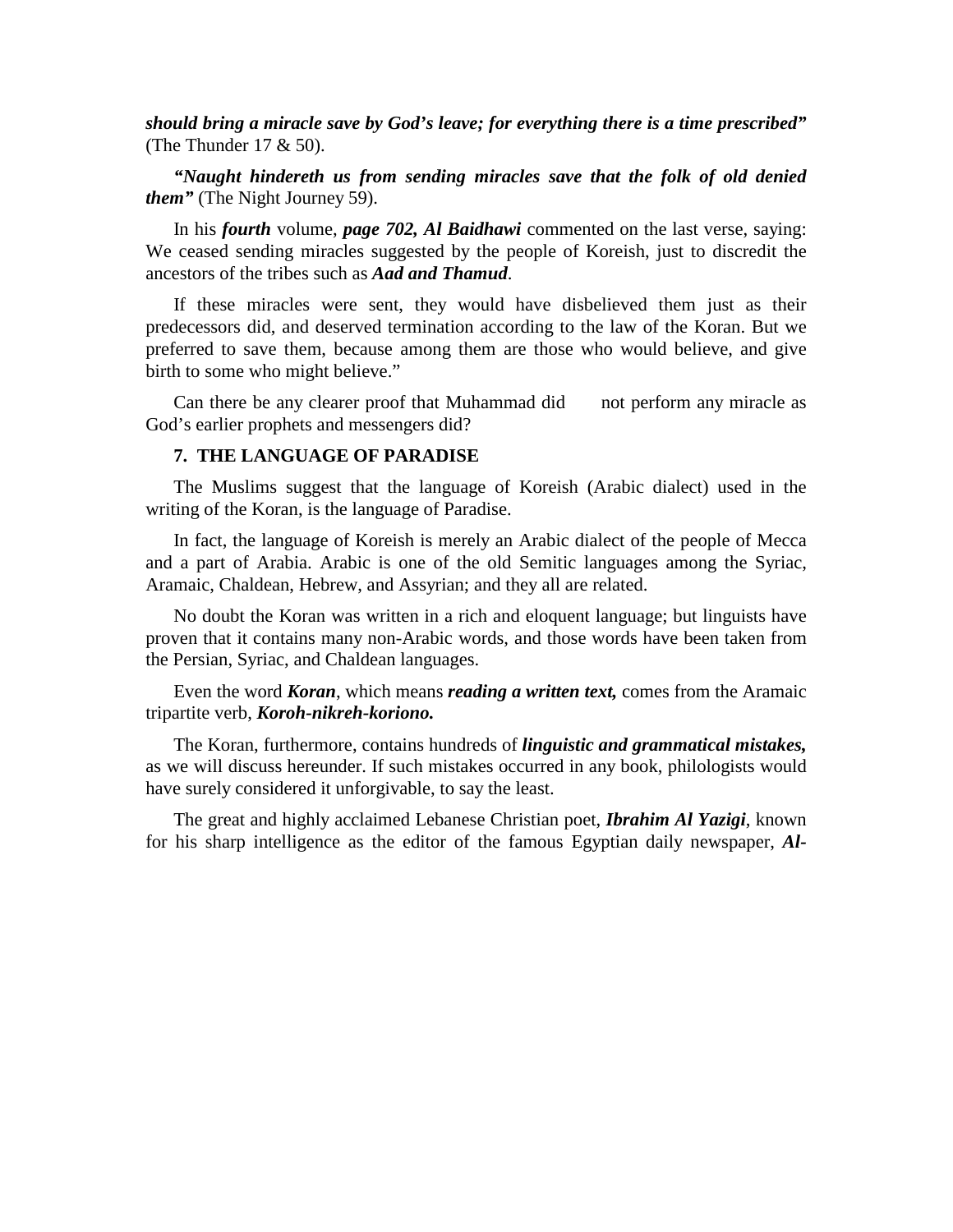*Ahram*, deliberately committed mistakes in his editorials. When he was confronted by learned Muslim Imams, he showed them that similar mistakes appear in the Koran.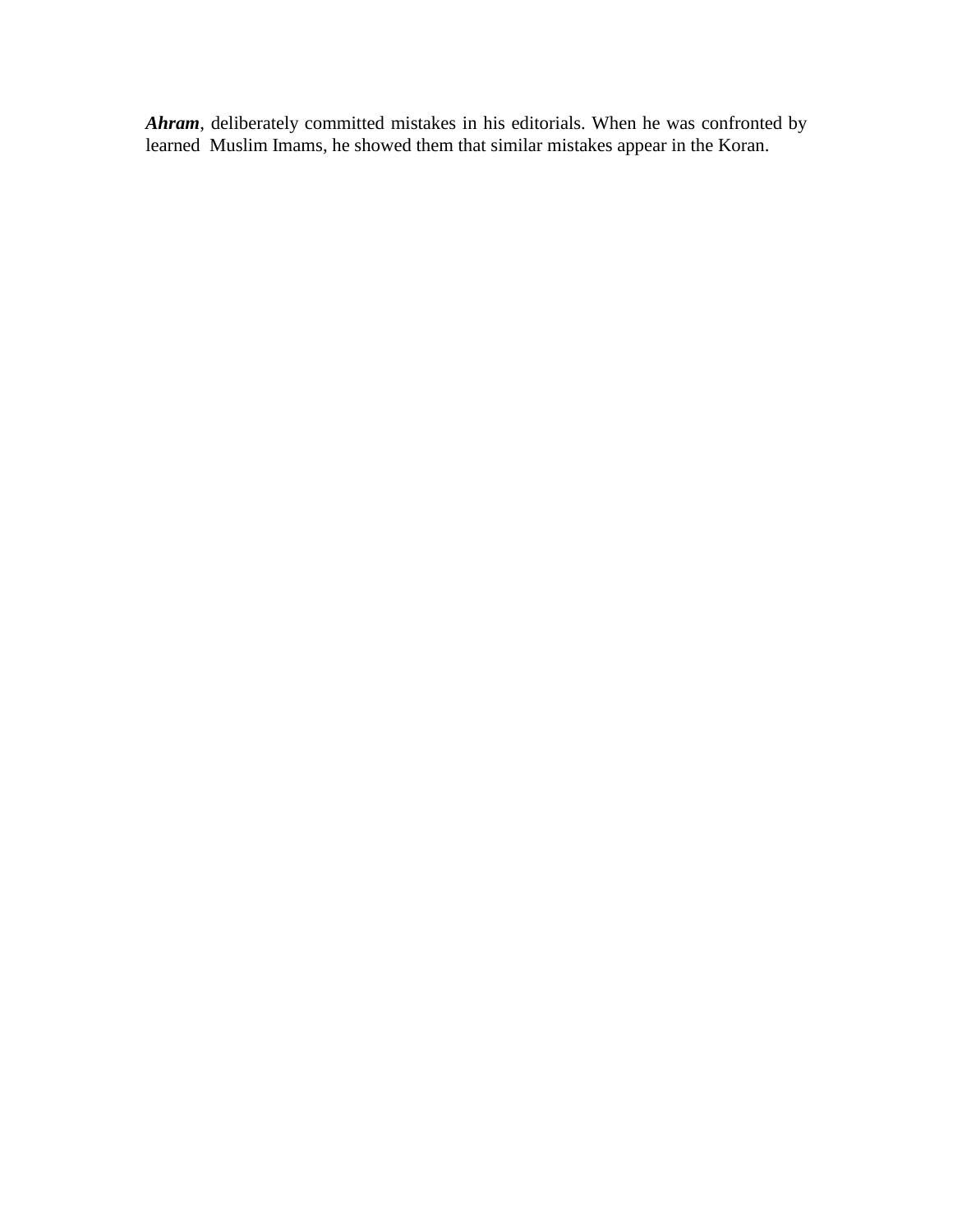# **ABOUT CHRIST**

Devout Muslims read the Koran over and over again, and many of them memorize it, word for word; yet, they never seem to realize the clear evidence it presents as to the supremacy of Jesus Christ over all the prophets and the messengers of God.

The Bible calls Christ the Son of God and the Word of God; on the other hand, the Koran calls Him *The Spirit of God,* and *His Word.* These expressions are so close in meaning that they seem to be the same, giving rise to several questions.

- Does God do anything unintentionally?
- What do these expressions mean?
- Which prophet in history had such words said about him?
- Why was Jesus Christ the only one given this divine name?

These questions are but sparkles that light up the mind, open the eyes and draw the attention of the intelligent. For it is only the person who seeks the truth who will consider the contests of the Bible regarding Jesus Christ.

Although there are some subtle differences in the expressions *Son of God, Spirit of God, and Word of God,* there is no doubt as to their similarity in relating Jesus as being a part of God.

God was pleased when He sent His Word in a bodily from into the world, to offer Himself as a sacrifice for the world. This was the unique way in which the pure and righteous judgment of God could be satisfied.

Since this fact is clearly stated in the Bible, who are we to defy the Word of God?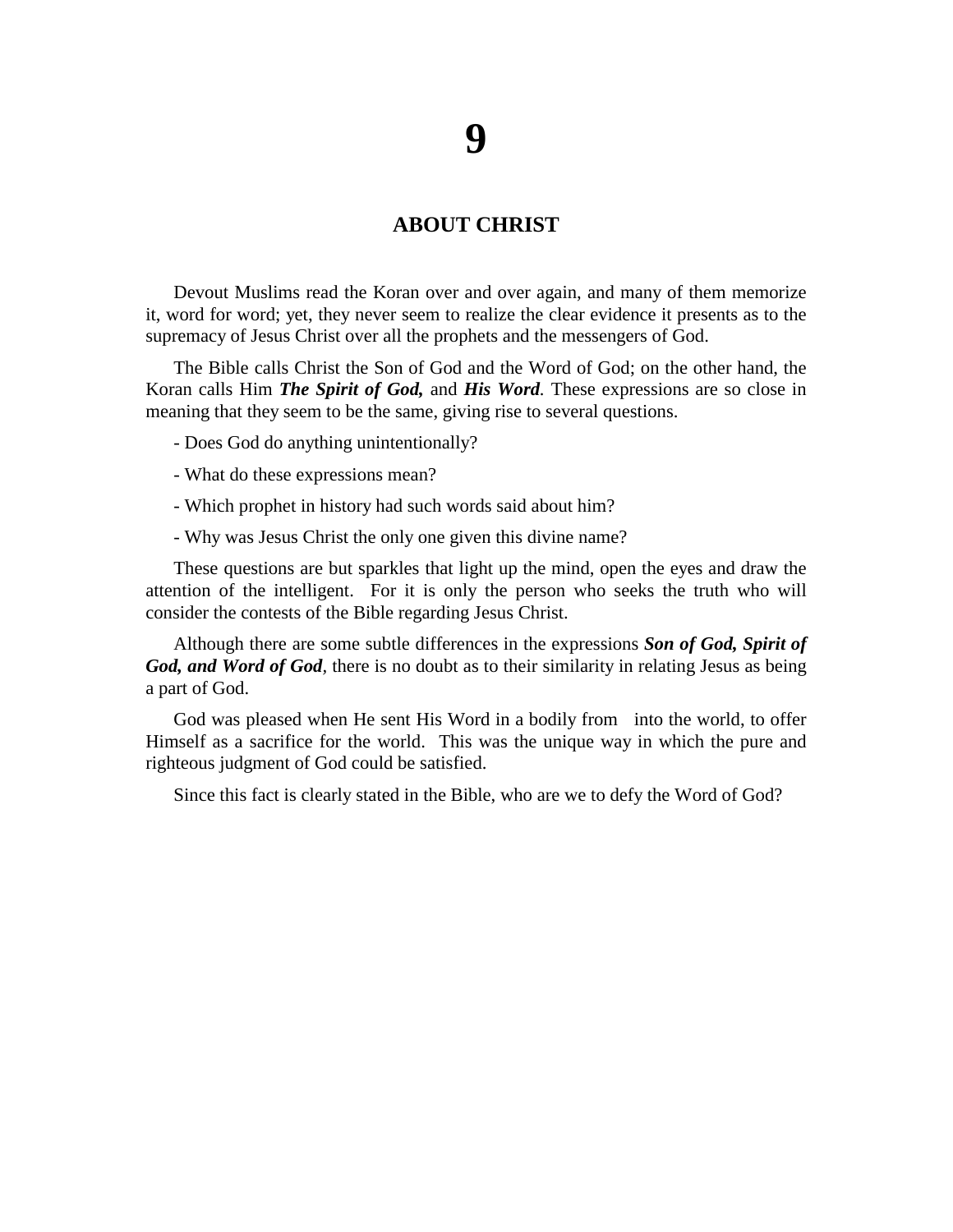Is it our right to disregard His Book just because it does not suit our logic or our idea of the supremacy of God?

Is it possible to measure the wisdom of the Creator with a man-made measure?

Does anyone know the mind of God except God Himself?

What is the purpose of the Koran in describing Jesus the Messiah, when it said? *"Jesus the Messiah, son of Mary, is the Word of God, and His Spirit, which He conveyed unto Mary"* (The Women 171).

Were there any other prophets in the Koran described in this manner?

Was there any other man said to be born of a virgin?

Yes, Jesus is related to God in a very special way, being supremely good and performing miracles that had never been achieved before.

Yet, the Muslims still resist His divinity, His death in the flesh, His resurrection, and His wondrous work of redemption. Also, they resist the fact that the Koran conveys, saying: *"Oh Jesus. Lo! I am taking thee unto me, and raising thee unto me, and purifying thee of those who disbelieve; and I am setting those who follow thee above those who disbelieve until the Day of the Resurrection"* (The House of Imran 55).

Yes, this is Jesus the Messiah, the Son of God who gave Himself to save the world, then rose from the dead according to Scriptures, and ascended to heaven in complete purity.

He is there now watching over the universe considering those who chose Him as their personal Savior, higher than those who disbelieve, even from now and until the Day of Resurrection. The fact is that we as Christians also believe in this above-state Koran's verse.

Though the testimony of the Koran coincides with that of the Bible, it is however like offering a cold drop of water to a thirsty person. Instead of quenching his thirst, he becomes even thirstier for the water of the incessant spring.

We owe much to the Koran because it points the thirsty among the Muslims to the spring, which is the book of God, the Bible, especially when it says: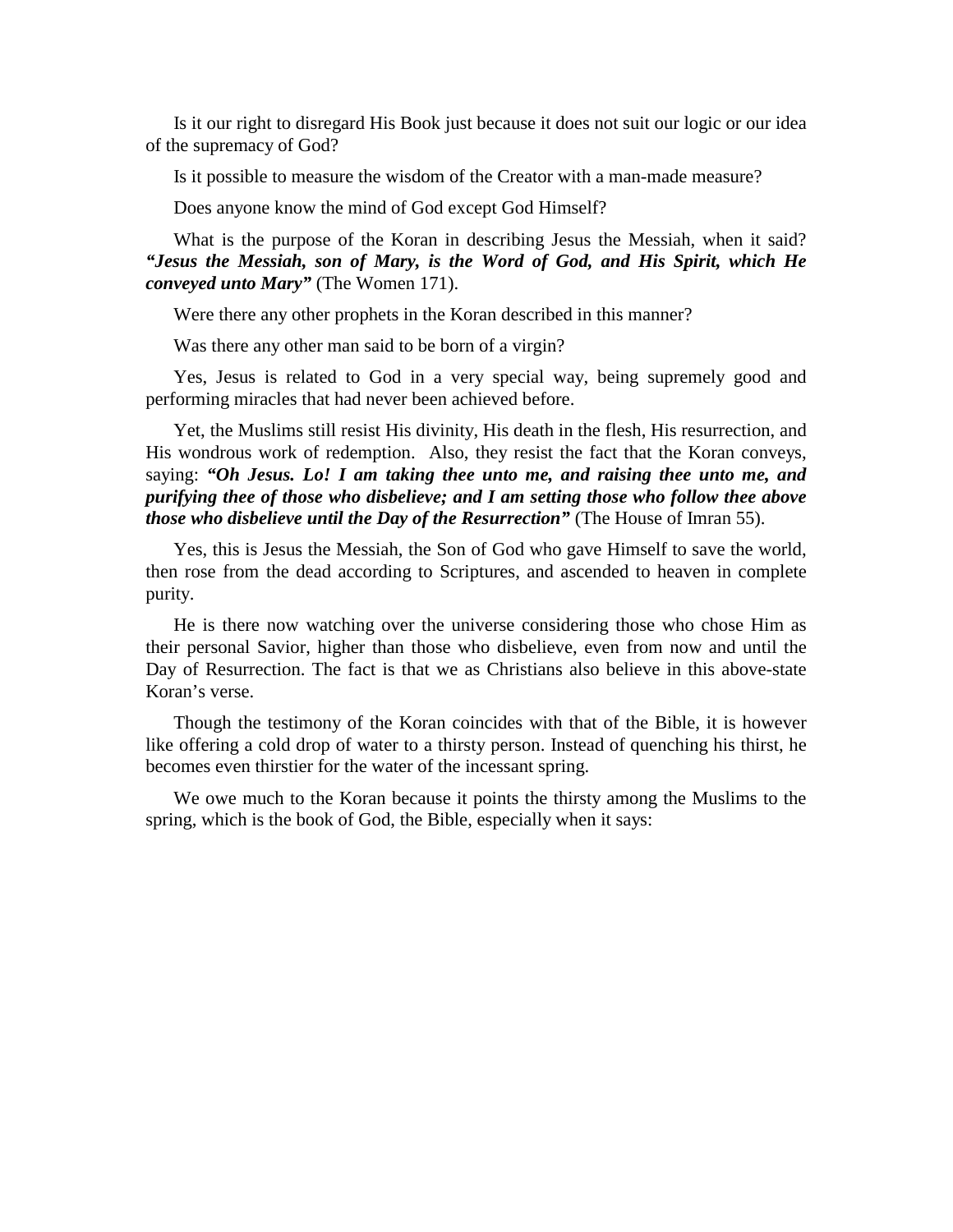*"The Scripture was revealed only to the Jews and to the Christians"* (The Cattle 156).

*"We gave the Scripture unto Moses, complete for him who would do good"* (The Cattle 154).

*"And we caused Jesus son of Mary, to follow and gave Him the Gospel "* (The Iron 27).

The Holy Bible is the living, effective and blessed Word of God. It is also the inexhaustible spring; and Jesus Christ is the fresh water, which quenches the thirst of all who are thirsty for the Truth.

Jesus said to the Samaritan woman: *"Whosoever drinketh of this water shall thirst again, but whosoever drinketh of the water that I shall give him, shall never thirst; but the water that I shall give him shall be in him in a well of water springing up into everlasting life"* (John 4:13-14).

Jesus Christ is the center of things in the Bible and the Koran. The Koran places Jesus in a position that is above all prophets, even above that of Muhammad himself.

The Koran says: *"When the angels said, O Mary, Lo, God giveth thee glad tidings of a Word from Him, whose name is the Messiah Jesus, son of Mary, illustrious in the world and the hereafter, and the one near set to God"* (The House of Imran 45).

It is obvious that the phrase *"give thee glad tidings of a Word from Him, whose name is the Messiah Jesus, son of Mary"* demonstrates the personality and the selfexistence of the Word.

The statement *"a Word from Him"* is a proof that the one born from Mary is a direct emanation from God. This naming which came in the Koran is the very same one which came in the Gospel about Jesus the Messiah and is found in *John 1:1 & 1:14 and in Rev. 19:13.*

The purpose of all this is to reveal that the Word who became flesh through Mary is eternal and a person of the Godhead. When the Bible says that the Word was with God, and the Word was God (John 1:1), it establishes the relationship of Jesus to God as being a part of the same, showing two persons of the Trinity.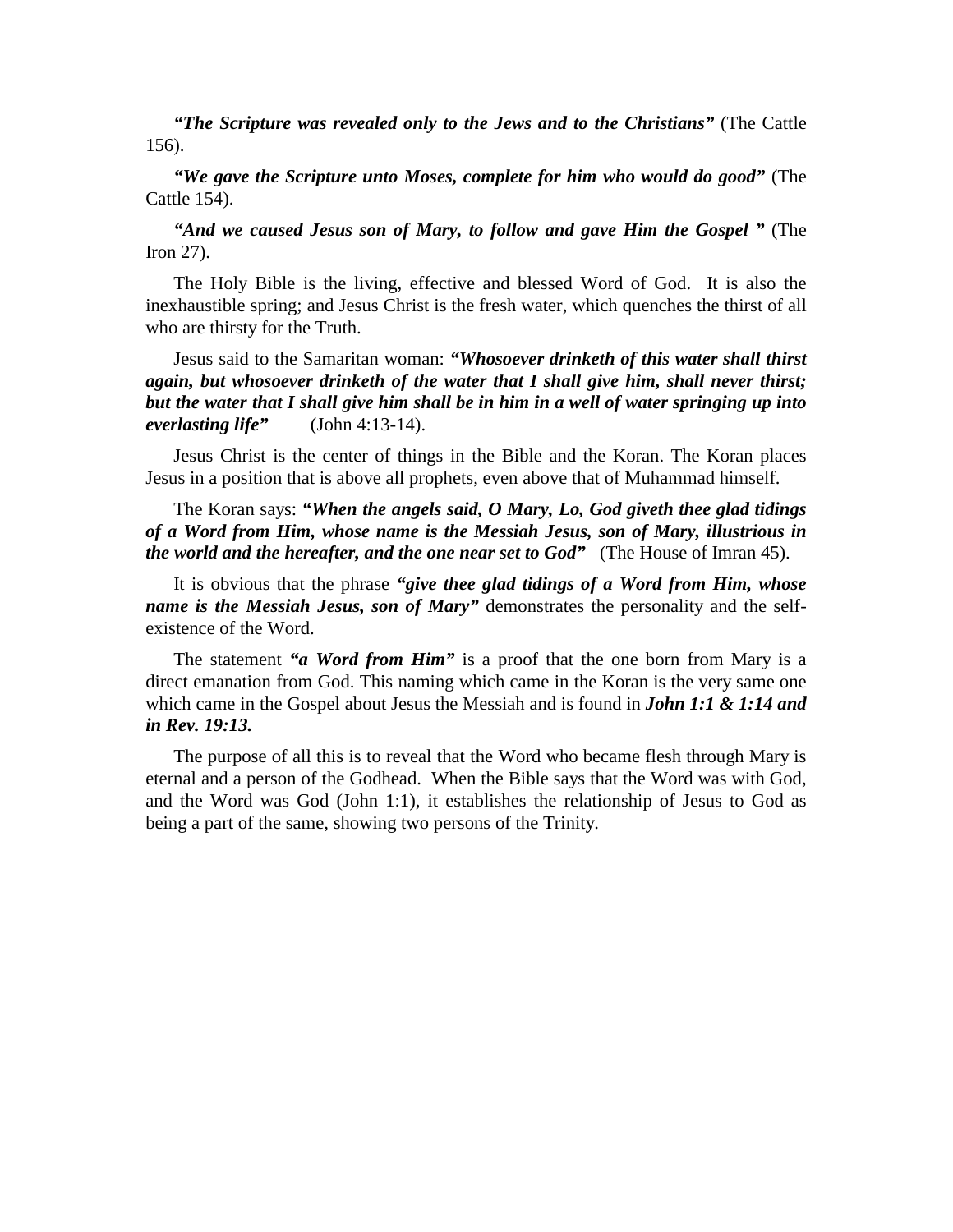Now consider another Koran verse concerning Jesus: *"The Messiah Jesus, Son of Mary, was a messenger of God, and His Word which He conveyed unto Mary, and a Spirit from Him"* (The Women 171).

What other prophet mentioned in the Koran has been ascribed to in this way, or has been given the privileges that the Lord Jesus had when he was on earth? None.

The verse does not only mention that He was a prophet or messenger, but it also proves that He is *The Word of God*. To end any ambiguity in the phrase *the Word of God*, the Koran adds *a Spirit from Him.* 

The purpose in this is to show that Jesus the Messiah was not an ordinary prophet; but rather, He was the Son of God, sent by His Father, to our world. This is the exact meaning of the Koran verse compared to the proven authentic Gospel; whether it was supposed to mean that or not.

Consequently, there is no difference between *an essence from the essence of God... a Spirit from Him... or a Spirit of God".* All these expressions are one, and add the assurance that His birth was against the course of nature and was unlike all other people's birth.

- Who among all men was born without the involvement of an earthly father and bears this relation to God, which is higher than that of all other prophets and messengers?

- Who is the person who was born of a woman without a father?

- Whose Son is He then?
- Can't He be called the Son of God as the Bible calls Him?

In spite of all this, the Muslims say that Christians have strayed from the right path because they believe that God became a man. Indeed, what a man He became! Having been resented, despised, and finally killed by His own people, the Jews. He became the Savior of the world by His death and resurrection.

Can a man of logic accept these difficult facts, they asked? As a result, the Muslims further contend that the Bible was indeed sent to the Jews and the Christians by God, but they perverted it.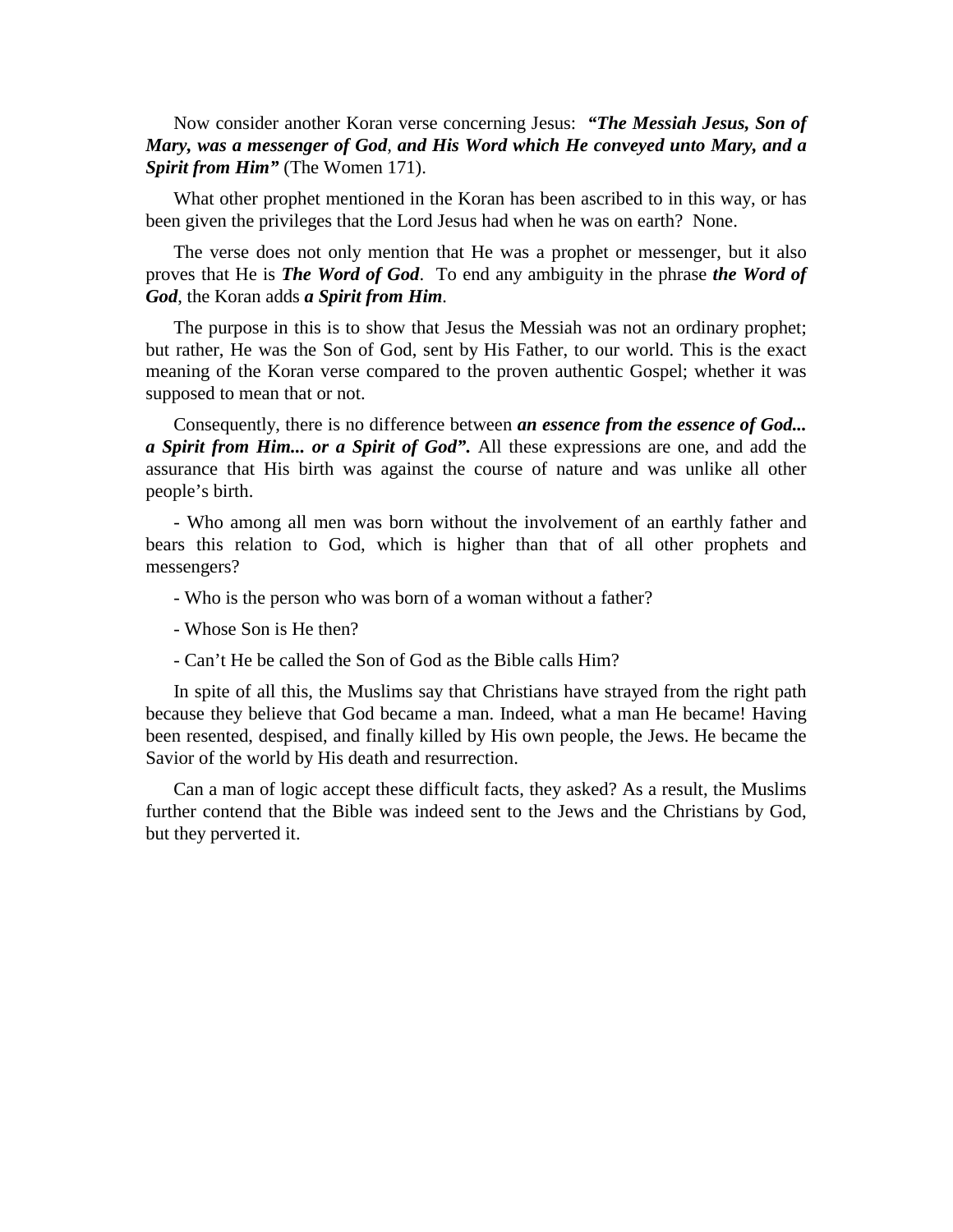To them, this perversion is quite obvious as they approach God's Word with preconceived notions. Consequently, many seemingly religious people have strayed away from the truth.

One may ask*: "Does God allow this to happen to godly people?"* The answer is certainly not, because God chooses to lead devout souls to the Truth. This is achieved through the discovery of the cross of Jesus Christ, and then bearing it out in one's own life.

## Jesus Himself said: *"And he that taketh not his cross, and followeth after me is not worthy of me"* (Matthew 10:38).

Taking up the cross is not an easy task; it can lead one down a difficult path. This narrow path is often entangled with suffering, persecution and deprivation. This is the main reason why the cross is commonly rejected, as well as the Holy One who was crucified on it.

After all, only thieves, robbers and murderers were crucified on a cross. The Bible warns us against the enmity of the cross of Jesus Christ, when Paul the apostle said: *"For the preaching of the cross is to them that perish foolishness; but unto us which are saved, it is the power of God"* (1 Corinthians 1:18).

The Muslims also say that to believe in the incarnation of the Son of God, the Second Person of the Trinity, and to believe in His death in the flesh to redeem the world, is a matter beyond the credence or the imagination of any mind; and this belief is void of all truth.

Those who stand behind such objections conclude that what cannot be perceived by the mind must be incorrect. Such argument is absurd.

There is no doubt that the incarnation of the Son of God is a matter beyond the understanding of the human mind. This is especially true when we say that God is One in Three Persons, and this Second Person of the Godhead became a man to save men.

It is quite reasonable to see that matters pertaining to God should exceed the understanding of men.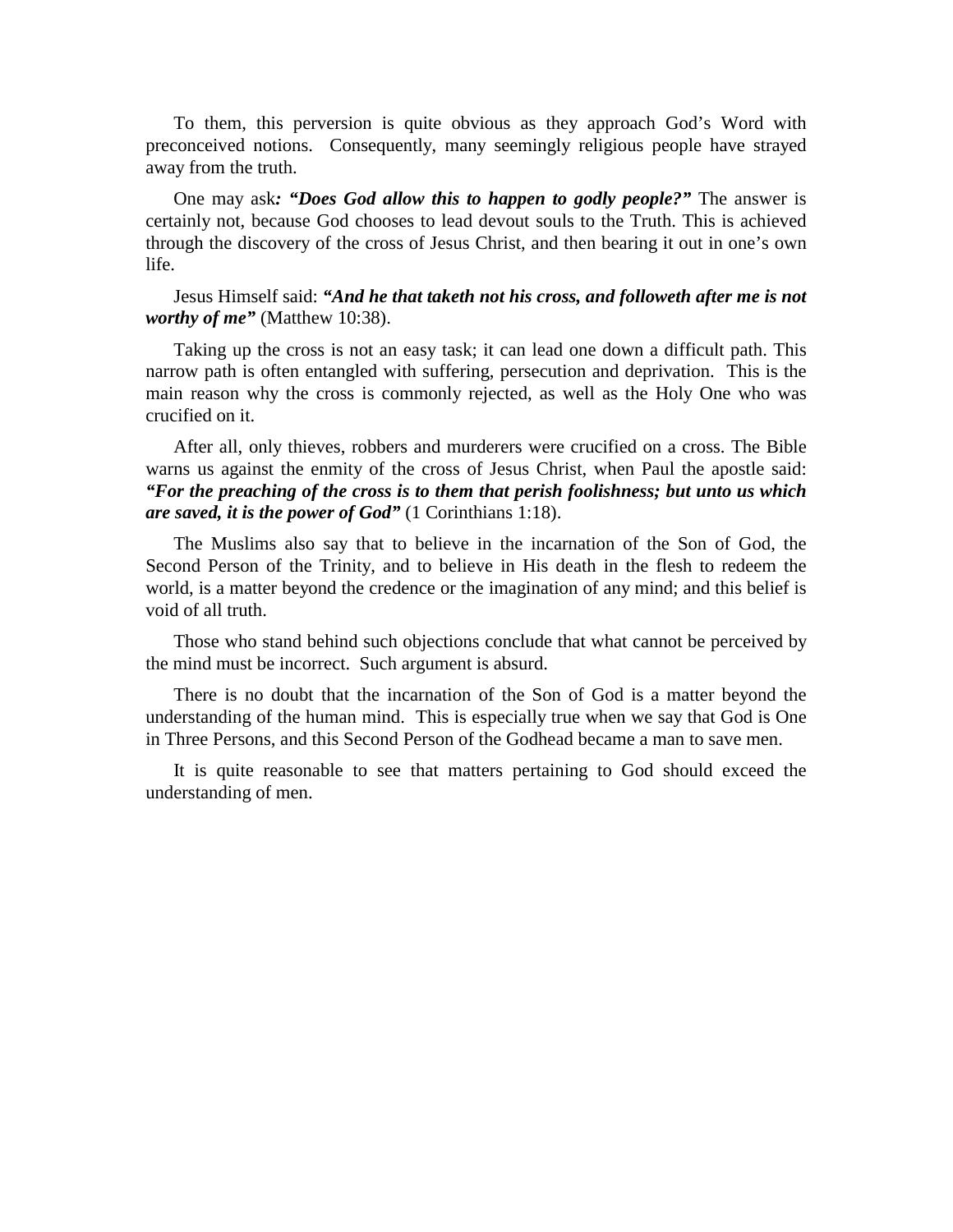For example, when we view the issue of the resurrection, we find out that even Thomas, a close disciple of Jesus did not believe until he saw Him personally; for this reason He rebuked him saying: *"Thomas, because thou hast seen me thou hast believed; blessed are they that have not seen and yet have believed"* (John 20:29).

- Is there truly any thing that pertains to God that does not exceed the understanding of our limited minds?

Another is the issue of salvation. *What is salvation?* Salvation is what God did for me, not what man does for God. Man is burdened with SIN, and *"The wages of sin is death".* (Romans 6:23).

The Bible tells us that no matter how hard we try; we can never overcome the smallest sin with our human efforts. Because God is so merciful, loving, caring and generous, He offered His salvation to mankind who is corrupt.

In a way, He might have said: *"I will go down and save the miserable man."* So, He miraculously came down through the Virgin Mary, consequently, the Second Person of the Trinity came in the flesh, and became a man like us.

He felt with us: He cried, became hungry, was persecuted, beaten, spit upon, and despised. He ate, drank, had friends, visited people and rejoiced.

He spoke with understanding as one who truly knew our problems. He was tempted like us, but neither fell into temptation nor sinned. Then He gave himself to die on the cross of Calvary, shedding His last precious drop of blood, to pay the price for our sins.

Hence He saved us from our sins: that is how redemption was attained. The Bible declares: *"Let this mind be in you, which was also in Christ Jesus, who being in the form of God, thought it not robbery to be equal with God, but made Himself of no reputation, and took upon Him the form of a servant, and was made in the likeness of men, and being found in fashion as a man, He humbled Himself and became obedient unto death, even the death of the cross. Wherefore, God also hath exalted Him, and given Him a name which is above every name, that at the name of Jesus, every knee should bow, of things in heaven, and things on the earth, and things under the earth, and that every tongue should confess that Jesus Christ is Lord, to the glory of God the Father"* (Philippians 2:5-11).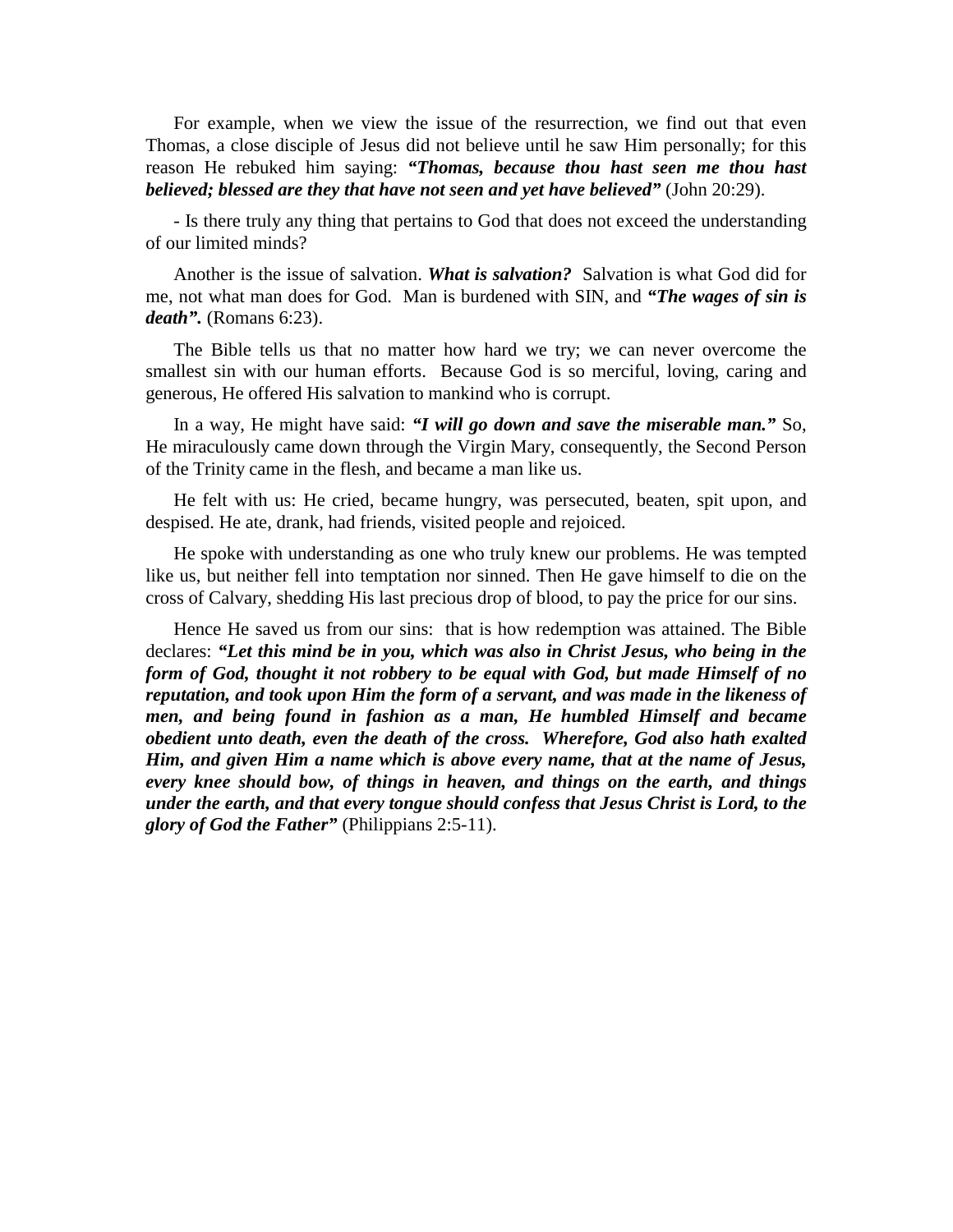Yes, this is the way the love of God was demonstrated on the cross of Calvary. He did not love us by words only, but He proved it by His work. Such action was costly since He had to leave His heavenly glory and the praise of the angels to become a man. He lowered Himself to reach us and raise us, but only if we believed in His wondrous redeeming and saving work.

This is indeed a wonderful thing on God's part. If a patient does not understand how his physician performs his treatment, would he refuse to accept it?

The patient needs only to place himself in the hands of a good physician; and thus accept his medicine willingly, using it according to the given prescription.

In the same token, the best way for a man to enjoy peace of mind is to willfully accept what the Creator did for him and to thank Him for it. How much capacity does the human mind have to have in order to perceive the works of the eternal God and His heavenly wisdom and eternal power?

We therefore must submit to God and believe what He revealed to us in His precious Book. Jesus of Nazareth is the Son of God; He is God, and He is man, also. He died in the flesh and rose again from the dead on the third day. He can live in us eternally if we invite Him into our hearts and our lives.

He is seated at the right-hand side of the throne of Glory where He acts as an advocate for His own; namely, those who believed on Him. This marvelously unique Person was sent to set the captives of sin free, and to release the prisoners of the spiritual death into eternal life.

We should understand here that it is hard for a Muslim to conceive and accept this very humble plan of God; and because of his pride, it seems to him as foolishness. But let us remember what God tells us in the Bible concerning pride:

### *"Every one that is proud in heart is an abomination to the Lord"* (Proverbs 16:5).

*"Pride goeth before destruction, and an haughty spirit before a fall"* (Proverbs 16:18).

To comprehend these Biblical facts, the Muslims must search honestly for the revelation of God in His Book. A Muslim should also depend on the guidance of the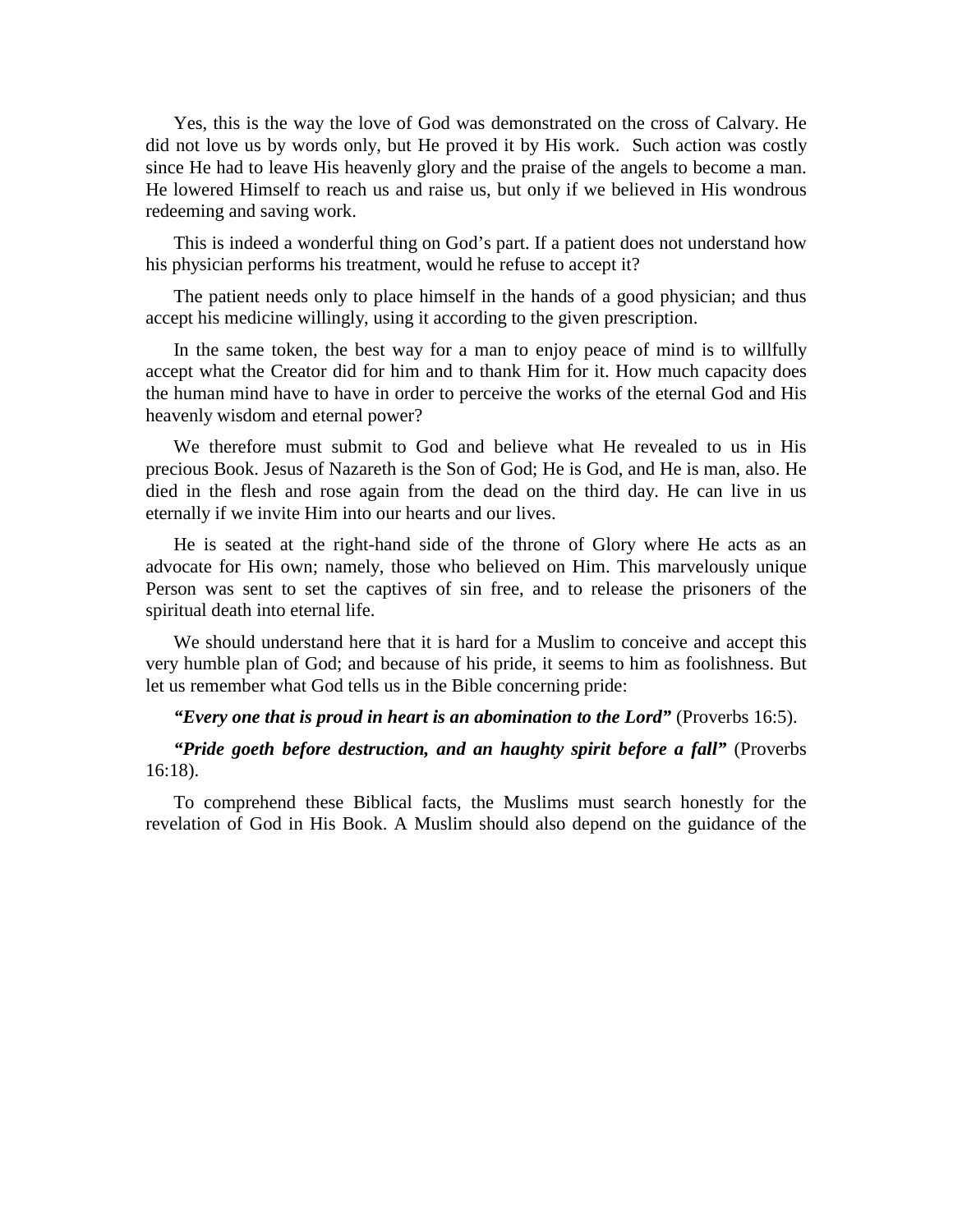Holy Spirit. He should seek to accept Jesus, obey the Creator, and depart from malicious desires and abide by the truth. It may be difficult at times to accept or understand all what the prophets wrote about Jesus.

To look for the right way of salvation requires great perseverance along the right path. Paul suggests that suffering along this path is inevitable when he says: *"For unto you it is given in the behalf of Christ, not only to believe on Him, but also to suffer for His sake"* (Philippians 1:29).

Although this fact may frighten many people, I am certain that God does not neglect those who depend on Him. God may however allow His children at times to undergo temptations, troubles or difficulties to test them and build up their faith. However, the end result is that *"all things do work together for the good of those who love God"* (Romans 8:28).

If we dare to agree that the Bible is void of any blemish, then we must believe what God revealed in it. For if a Muslim or anyone al se denies the divinity of Christ, His crucifixion, death and resurrection, he would be denying the very heart of the Bible.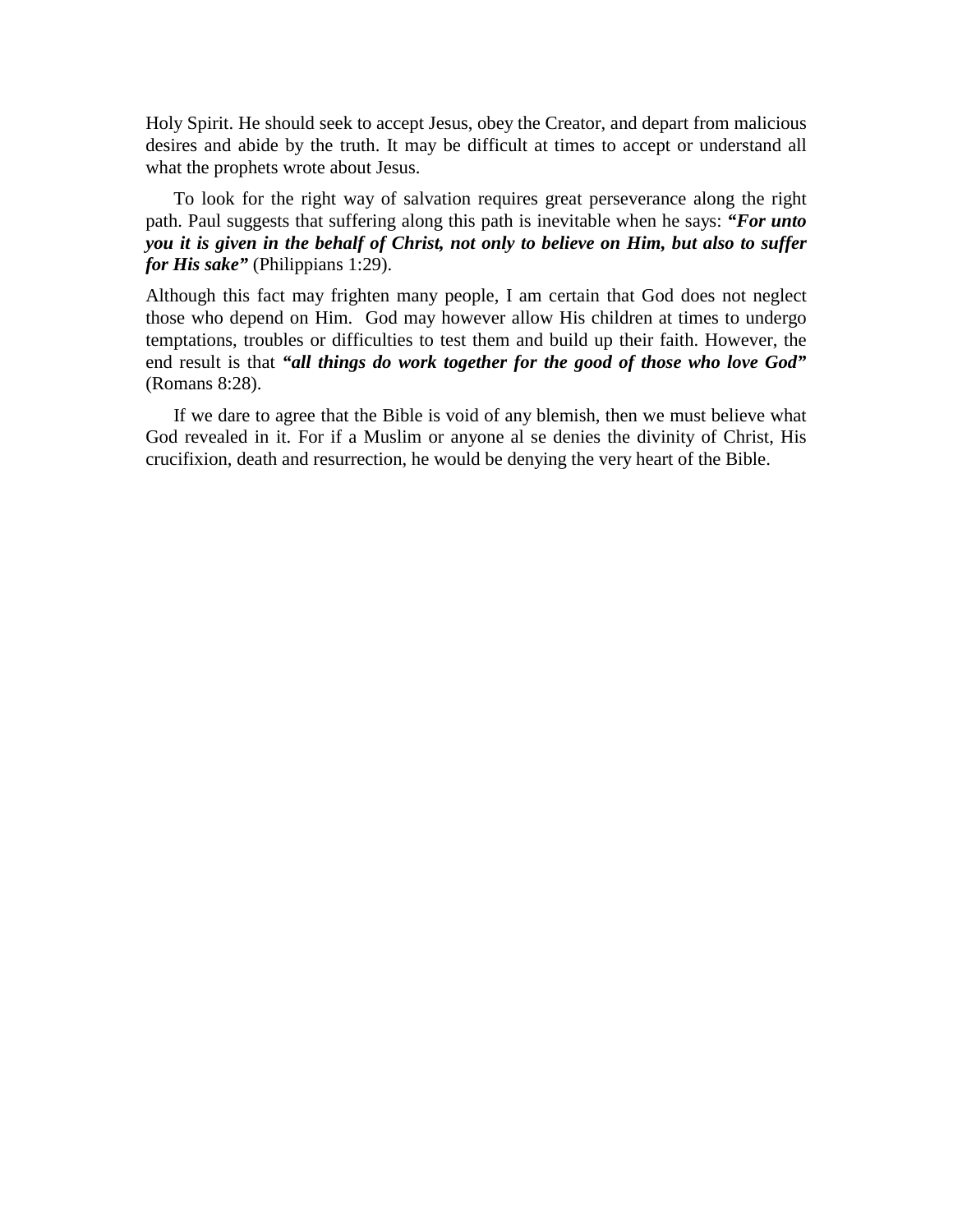# **THE KORAN AND THE HADITH EVIDENCES OF THE DEITY OF CHRIST THE QUR'AN EVIDENCE**

Now, let us consider *five* proofs in the Koran that add validity to the fact that Jesus the Messiah, Son of Mary, is indeed God Himself, rather than just a messenger or prophet.

1) The Koran calls Jesus the Messiah, *the Word of God and A Spirit of Him,* saying: *"The Messiah Jesus, Son of Mary, was a messenger of God, and His Word which He conveyed unto Mary, and a Spirit of Him"* (The Women 171).

The Koran refers to Muhammad as only the messenger of God *(the Heights 157- 158).* The sender has more authority than his messenger; the messenger merely carries the message from the source to a third party. But to be the Spirit of God, is to have the very essence of God.

2) The birth of Jesus was contrary to all natural laws; the Koran says: *"She* (Mary*) said, How can I have a son when on mortal hath ever touched me, neither have I been unchaste? Thy Lord saith, it is easy for me, and it will be that we make of Him a revelation for mankind, and a Mercy from us, and it is a thing ordained"* (Mary 20- 21).

This matter should attract the attention of the wise man because of its break with nature. If Jesus had not been of exquisite honor and dignity, having a unique relationship with God, a virgin would not have conceived him. Besides, He was a revelation, a miracle, a gift from God; and above everything al se, He was the mercy of God to mankind.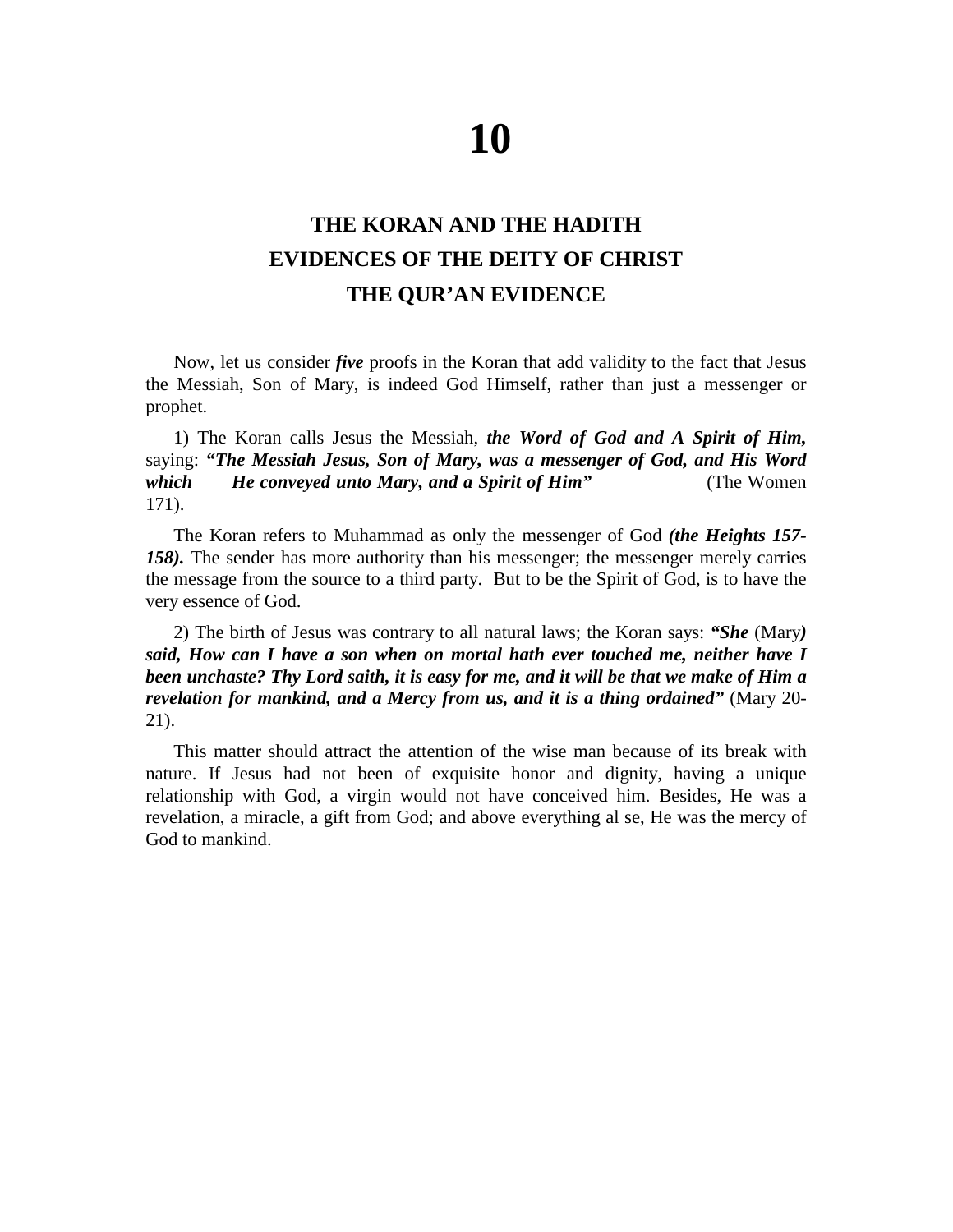3) The Messiah performed miracles, which were not executed by any former or latter prophet or messenger. The Koran says: *"When God said, O Jesus, Son of Mary, remember My favor unto thee and unto thy mother; how I strengthened thee with the Holy Spirit, so that thou spakest unto mankind in the cradle, as in maturity; and how I taught thee the scripture and wisdom, and the Torah and the Gospel; and how thou didst create of clay as it were the likeness of a bird by my permission, and didst breathed upon it, and it became a bird by My permission, and thou didst heal him who was born blind, and the leper by My permission, and how thou didst raise the dead by My permission"* (The Table 110).

Beside Christ performing miracles in the Koran, the Muslims know perfectly that the only one that can create and raise the dead is God only.

4) The Koran tells of God's forgiving the sins of the great Patriarchs, prophets, and messengers; but it has never mentioned that God needed to forgive Jesus, because He was without sin.

As for Adam, for example, the Koran says: *"And We said, Adam, dwell thou and thy wife in the garden, and eat ye freely of the fruits thereof, where ye will; but come not nigh this tree lest ye become wrong-doers. But Satan caused them to deflect there from and be expelled from the happy state in which they were; and we said, Fall down, one of you a foe unto the other. There shall be for you on earth a habitation and provision for a time, then Adam received from his Lord words of revelation, and He relented towards him. Lo! He is the relenting and the Merciful"* (The Cow 35- 37).

The Koran mentions that Muhammad too needed to be forgiven for past iniquities and for ones to come; he needed to be absolved of his burdens that bent his back; the Koran says:

*"That God may forgive thee (O Muhammad) of thy sin which is past, and that which is to come, and may perfect His favor unto thee, and may guide thee on the right path"* (The Victory 2).

*"Have we not caused thy bosom to dilate, and eased thee of the burden which weighed down thy back"* (The Solace 2).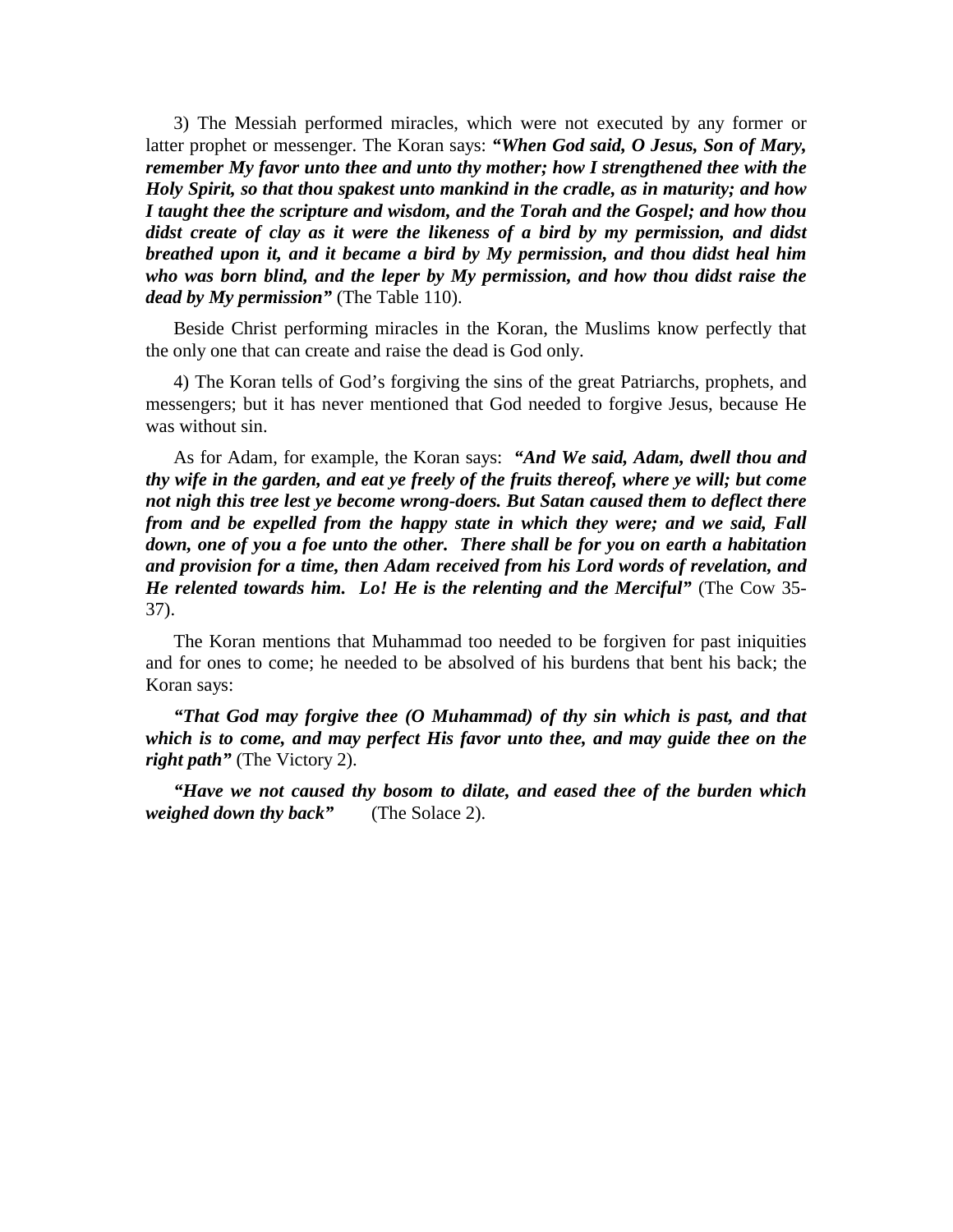*"So know, O Muhammad, that there is no God save Allah, and ask forgiveness for thy sin, and for believing men and the believing women; God knoweth both your place of turmoil and your place of rest"* (Muhammad 19).

But the Koran never mentions that Jesus the Messiah needed to ask God for any kind of forgiveness, or that God had to forgive Him anything; simply because Jesus was without sin.

The Bible clearly testifies of Jesus the Messiah as being without any sin, and do does the Koran, saying: *"And when she was delivered, she said* (Mary's mother is supposed to have been speaking), *My Lord, I am delivered of a female, God knew best of what she was delivered, the male is not as the female, and I have named her Mary, and I have craved thy protection for her, and for her off-springs, from Satan the outcast, and her Lord accepted her with full acceptance"* (The House of Imran 36-37).

These two verses prove that the Koran testifies of the infallibility of Mary and of her offspring, the Messiah. This is in fact more than what the Christians themselves believe, because the Christians believe in the infallibility of the Lord Jesus Christ only.

Jesus Himself once asked the crowd: *Which of you convicteth me of sin?"* (John 8:46). No one could answer Him. These things then emphasize the fact that Jesus the Messiah is above all the other prophets and messengers, in a unique and perfect personality.

5) If any Muslim is to be asked this question: *Who is the watcher over men?* He will automatically answer *God*. But the Koran says: *"And when God said, O Jesus, Son of Mary, didst thou say unto men take me and my mother as gods apart from God? He said, To Thee be the glory; it is not mine to say except what Thou didst command me to say; serve God my Lord and your Lord, and I was The Watcher over them, while I remained among them, but when Thou didst take me to Thyself, Thou wast Thyself the Watcher over them"* (The Table 116-117).

Accordingly, these two Koran verses, as you see, show that the watcher over men was once the Lord Jesus Christ, and once God. If the Koran says that Jesus the Messiah was the *watcher over men*, then the Muslims ought to admit that Jesus has the same status as God, *for He is God.*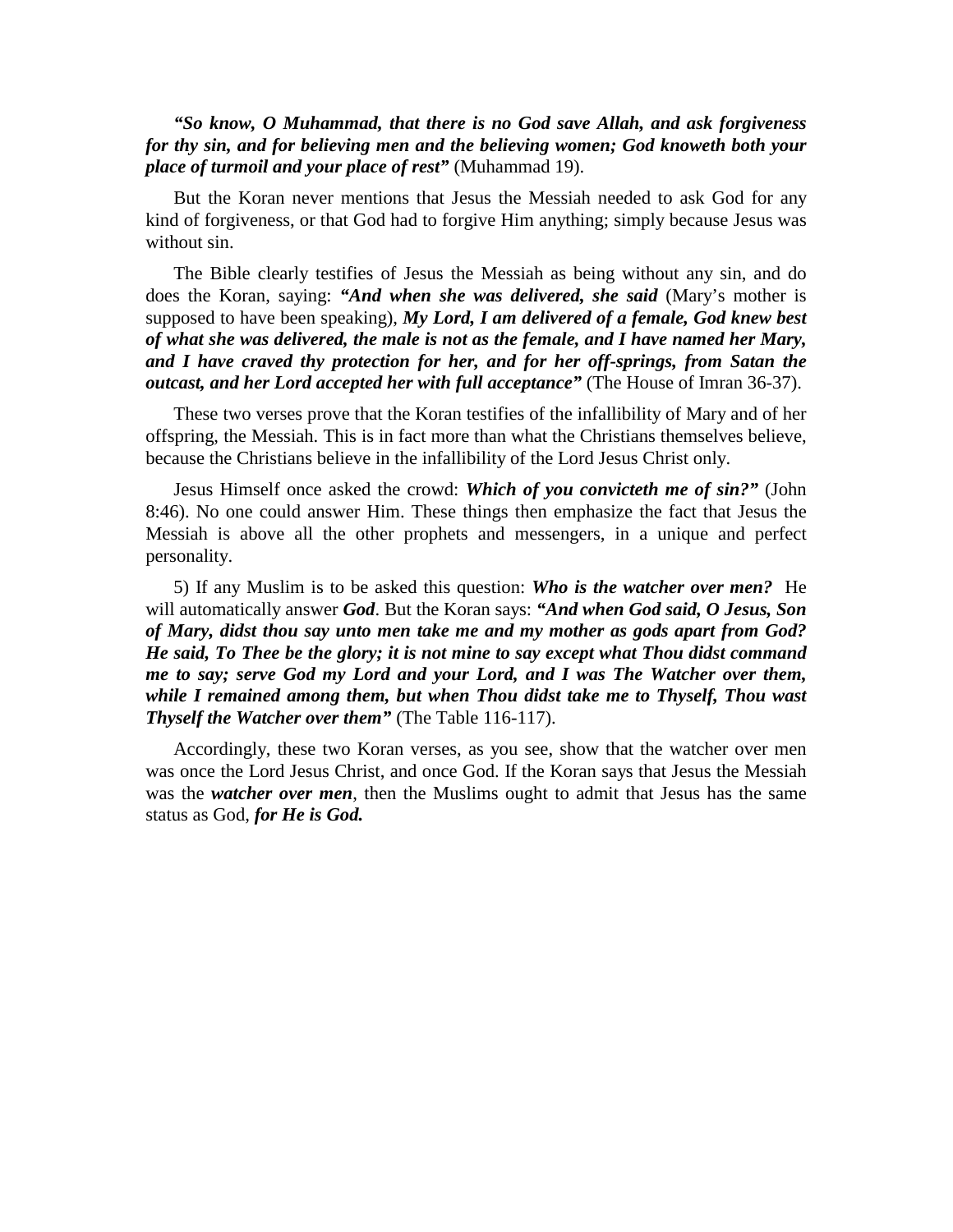Now, let us consider the three proofs from the Traditions; i.e., *the Hadith*.

# **THE HADITH PROOFS**

Before considering the three *Tradition's* proofs, one may well say that God did not inspire the Hadith. However, the Muslim expositors have had a different point of view about this point.

In the book titled: *Manhal Al- Waridein, the Exposition of Riad Al Salihin, by Dr. Subhi Al- Saleh* (in Arabic), said: *"The Hadith is an inspiration which Gabriel the angel revealed to Muhammad as the Koran was also revealed to him, and taught him both alike. Consequently, the Koran and the Hadith meet in being a message from God, but differ in that the Koran unlike the Hadith is revealed to show its wondrous nature and to be used as a means of challenge. The terminology of the Koran is written on the Preserved Tablets in heaven; neither Gabriel nor the Messenger had the authority to change it. Whereas the part of the Hadith revealed by Gabriel might carry a reflectional meaning which colors the expressions."* 

Now consider this approach based on what one of the well-respected Muslim expositors who was killed in the *Lebanese Civil War*; let us look more closely to the *Hadith* for more proof pertaining to Jesus Christ, being the very God.

1) In the book, *Al Hadith of Imam Muslim,* (Volume V, page 126, in Arabic), the writer says: *"Once Muhammad said to his wife, Ayisha, daughter of Abi Bakr, Every child descending from Adam was picked by the devil to cry after his birth, except for Jesus the Messiah, the Son of Mary."* 

Thus, the devil prodded all the prophets and the messengers including Muhammad, at the time of their birth, with only one single exception; namely, the Lord Jesus Christ. The devil could not touch him. This should be a clear and solid evidence as to why Jesus was totally different than other prophets, and why He should be considered superior to all of them.

2) In the book, *Hadith of Imam Al Ghazzali,* (Volume III, page 38, in Arabic), he writes: *"When Jesus the Messiah, Son of Mary, peace be on Him, was born, the devils came to Satan and said, The idols have nodded their heads; Satan answered, An incident occurred somewhere. Then he flew and roamed the earth to find nothing.*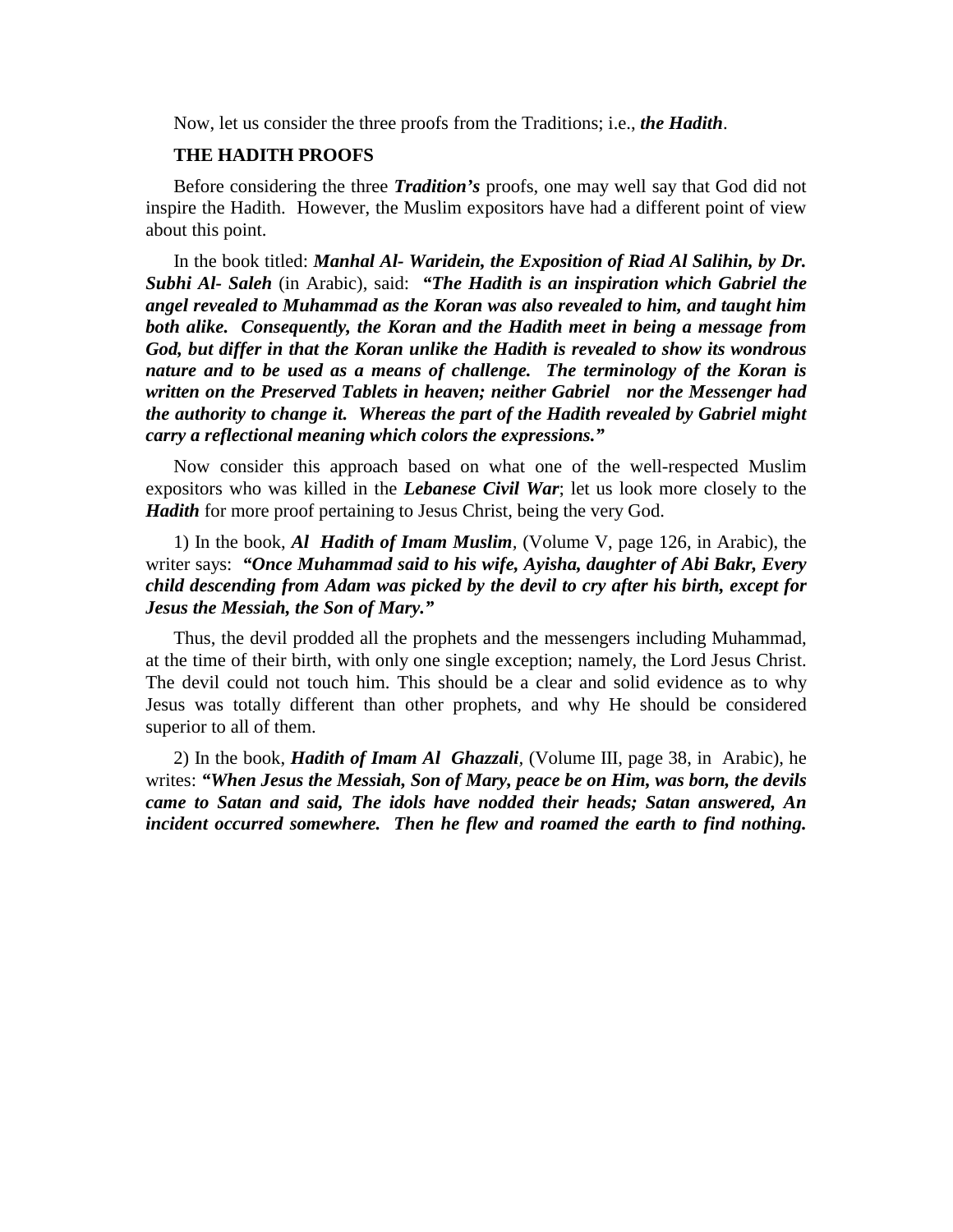*At the end, he found Jesus, peace be upon Him. He flew back and told them, a prophet was born yesterday; no woman has given birth to a child in my absence except this one."* 

3) In his book, *News About Mecca and Its Traditions*, (Arabic), *Al Azraki* says: *"When the Koreish people rebuilt the Ka`ba in Mecca, after its destruction, they raised the pictures of the prophets, the pictures of trees, and the pictures of the angels, on its pillars. There was the picture of Jesus and His mother, and a picture of some angels, etc. On the day Mecca was conquered, Muhammad entered the Ka`ba and sent Al Fadl Ben Abd Al Muttaleb, to fetch some water from the Zemzem well. Later, he asked for a robe, which he dipped in water, and blotted out those pictures and said, blot out all except the picture under my hands. He took away his hands, and there was the picture of Jesus, Son of Mary."* 

These texts from the Islamic Traditions provide incentive to raise the appreciation of the Messiah in their hearts and place it above all the other prophets.

They should also direct their thoughts to contemplate the unique privilege given to no other but the Messiah, the Son of Mary. Furthermore, these writings should leave one with a few thought-provoking questions:

-Why did they specify the Son of Mary with these wonderful privileges?

-What is the secret behind calling Him the Word and the Spirit of God?

-Why was He born of no earthly father, with the escort of an army of angels to protect Him against Satan?

-Why was He infallible, unlike all other people?

-Why was there a divine kinship between Jesus and God?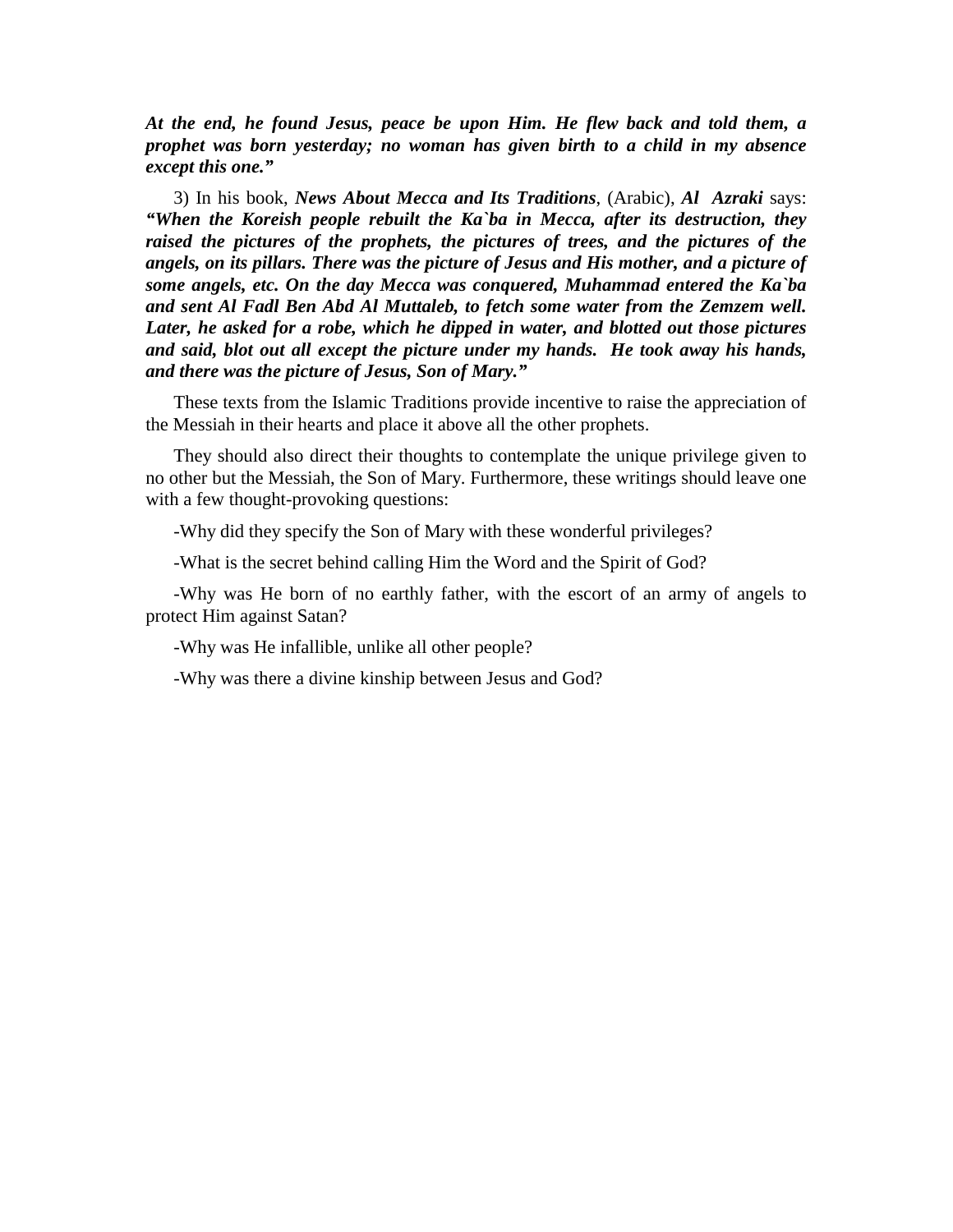# **ABOUT THE UNITY OF GOD**

If a man seeks God, then it is extremely important that he does not reject an inspiration given by God. For this reason, if we supposed that God revealed the Koran, then the learned Christians should study it thoroughly and apply it to their lives.

However, what if these things thought to have been inspired by God were found in a document dated back at least four centuries before the writing of the Koran? In this case, we should go back to the source to learn more about God.

As we stated in previous chapters, the books included in the Bible came under careful scrutiny by the church fathers to make sure that they were indeed inspired by God. The Apostle Paul wrote: *"All Scripture is given by inspiration of God, and is profitable for doctrine, for reproof, for correction, and for instruction in righteousness"* (II Timothy 3.16).

It is a dangerous thing to refuse a divine inspiration by claiming that it was perverted, distorted and full of contradictions, or that it exclusively belongs to a certain nation rather than another. Is God a collection of religions spread among His creation? God is one, so is His message.

No doubt that many of the teachings that are found in the Koran are useful, notably the texts concerning the unity of God. More than this, we also find a fountain of living water flowing out of the Koran, representing the writing of the prophets and the apostles quoted in the Koran, recurrently testified for in it. If we look more closely we find interesting testimonies on behalf of the Bible when the Koran says:

*"And we caused Jesus, Son of Mary, to follow in their footsteps, confirming that which was revealed before Him in the Torah, and we bestowed upon Him the Gospel wherein is guidance and light, confirming that which was revealed before it in the Torah, a guidance, and admonition unto those who ward off evil"* (The Table 46).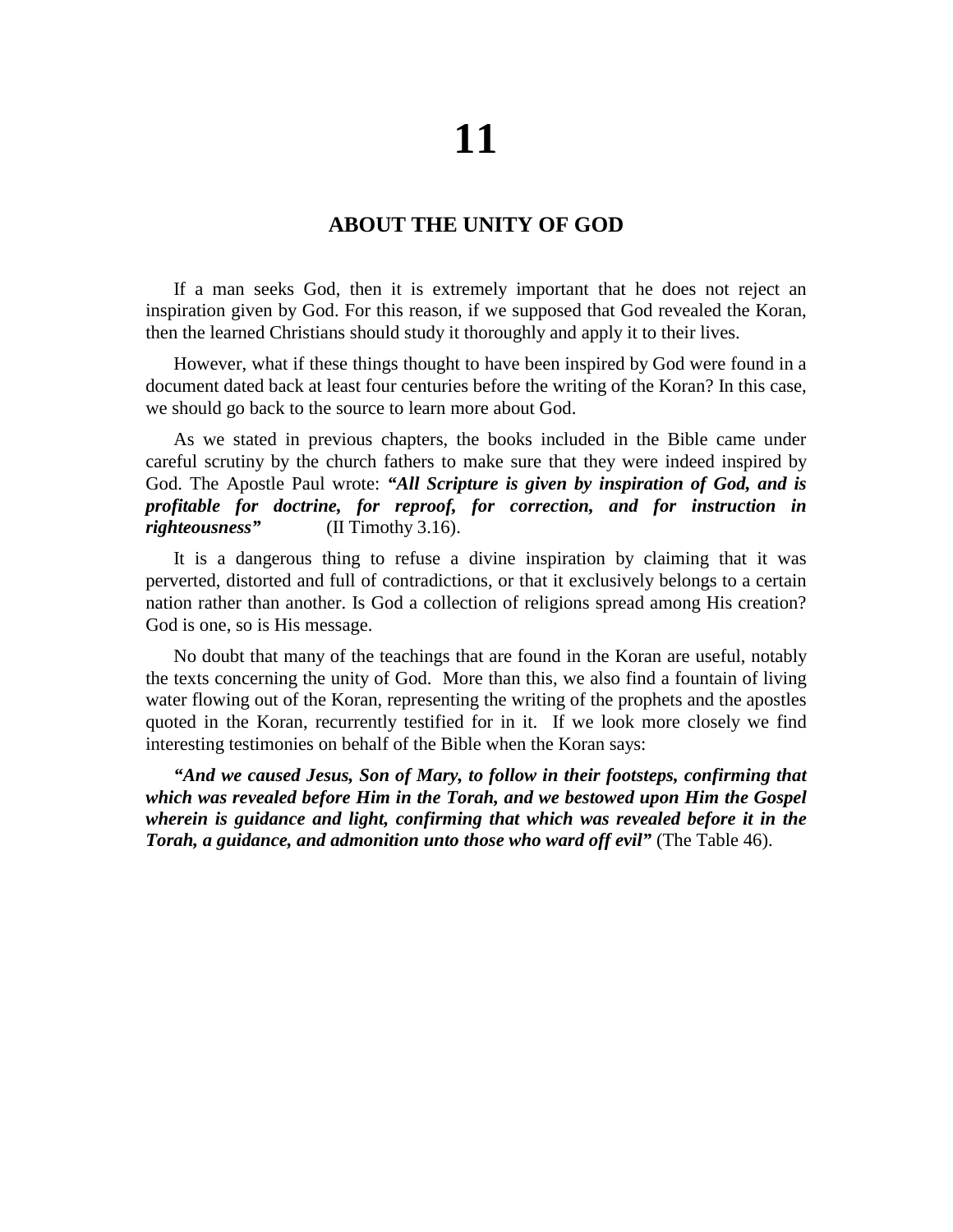This testimony for the Bible is totally disregarded by the Muslims, or cast into oblivion, or left aside in the neglected corners of their minds. Yet, this is a foundational, fundamental teaching of the Koran.

The Koran also calls people to believe in One God; it further teaches to shun polytheism and idolatry. It warns people concerning the Day of Resurrection when rewards and punishment will be given to men in accordance to their actions on earth. It promises Paradise for the righteous, and suffering in eternal fires for the wicked.

The Koran also forbade some actions and permits other. For example, it prohibits theft and perjury, and commands that alms be given to the poor. Every body commends such teachings of the Koran and admits that they are good.

No one can deny that God is the cause of every good thing, whether it comes in a book, written by a prophet, or exists in a righteous mind, or by other means. Consequently, before we accept Muhammad's calling as a prophet or messenger, we must do some research to answer two questions:

1) Was Muhammad the first to teach the Unity of God?

2) Was Muhammad's teaching in this or other respects, more elaborate and loftier than what the earlier prophets wrote in the Bible?

It seems logical that if God had thought that some new revelations were needed, He would have sent a new messenger with new facts, rather than sending a messenger to repeat what was already well known.

Therefore, it follows that the new book probably is not some new inspiration but may be instead a testimony to that which came before it, where these facts, which were mentioned in the Koran, had already been stated there, in the Bible.

These facts, which had been found in the Bible, had already been preached to the whole world centuries before they were written in the Koran.

The Bible describes the outcome of such preaching when it says: *"They have turned the whole world up-side down"* (Acts 17.6). Yes, they have turned the whole world up side down with all these divine teachings among which the unity of God was preeminent.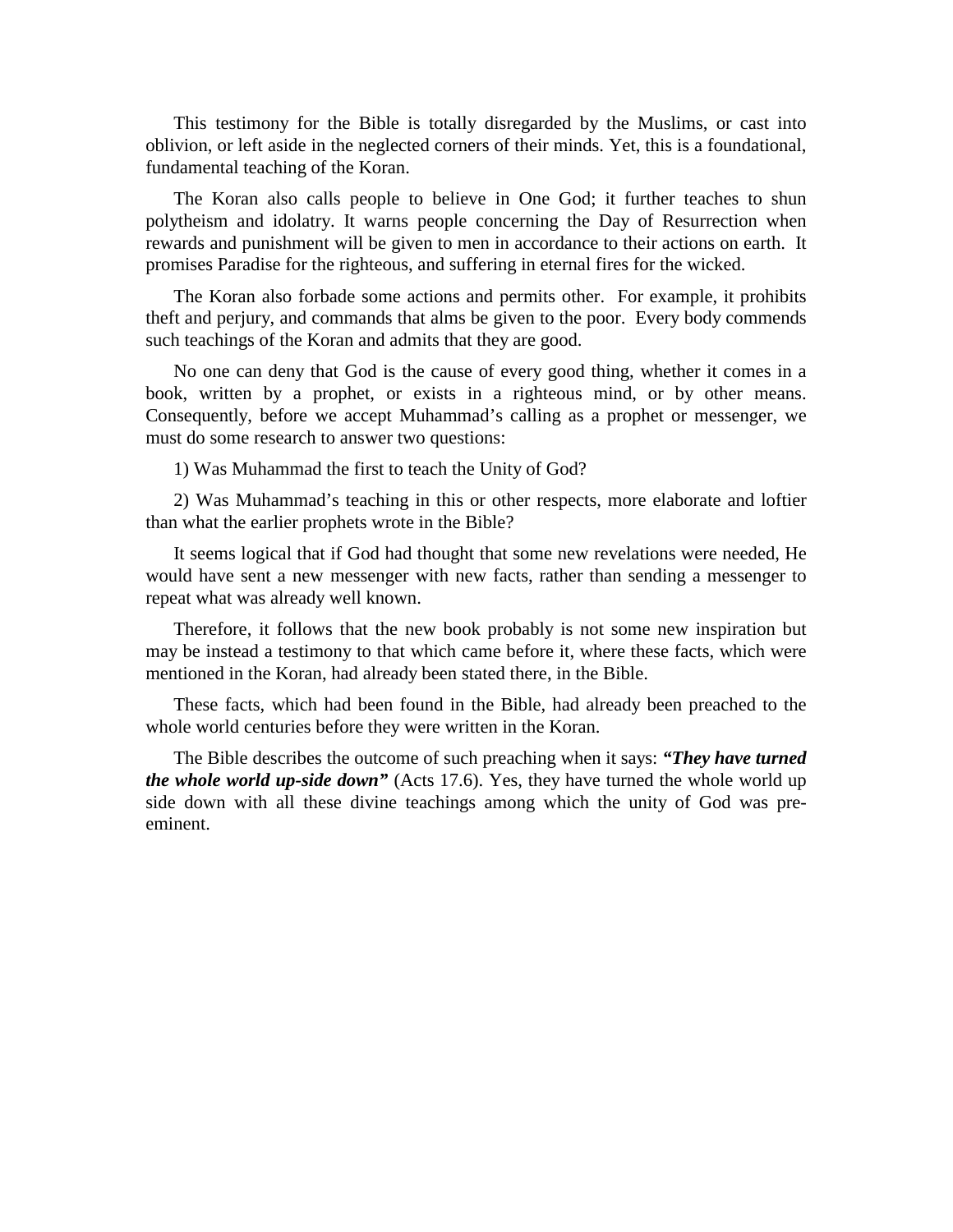Even the Middle Eastern countries had their share in knowing about the unity of God, and the grandeur of His attributes long before the days of Muhammad.

The doctrine of the unity of God is the foundation of faith for the Jews and the Christians as we can see in the Bible when it cites this command: *"Hear, O Israel: the Lord our God, The Lord is one"* (Deuteronomy 6.4).

If Muhammad were the first to announce the oneness of God, we would have undoubtedly believed him; but it is obvious that many before Him declared this same unity.

For instance, before Muhammad was born, the Arabs believed in one great God, called Allah (the singular of the Hebrew name of God, Elohim).

Along with this, the *Ka`ba* in Mecca was called *The House of Allah.* If the word *god* is preceded by the definite article *the*, in Arabic, it means the one and only God.

The same is true in the English for the use of both, minuscule god, and majuscule God. In the case of the Arabs, they mention the word *god* with the definite article *the* to mean *God*.

Even Muhammad's father, who died before the birth of his son, was called *Abd Allah*, meaning *the servant of God*. Since the word *God* is used here, that was automatically understood that believing in the unity of God was asserted here.

We cannot imagine that the Arab pagans had ever told Muhammad about the unity of God, but he would surely have heard enough from the Christians and the Jews who had sizable communities in the Arab peninsula, including Mecca itself.

Islamic history tells that Muhammad traveled to Syria at least twice, if not more often there, he traded with its people who, in majority, were Christians, before he claimed his prophet hood. He went on his first journey when he was nine; his second journey took place when he was twenty-five.

The book titled *The Grandeur of Muhammad and His Noble Merits* (Arabic), the writer stated: *"At the age of twenty-five, he (Muhammad) went to Damascus on a trade business accompanied by Khadijah, daughter of Khweiled, his first wife, and*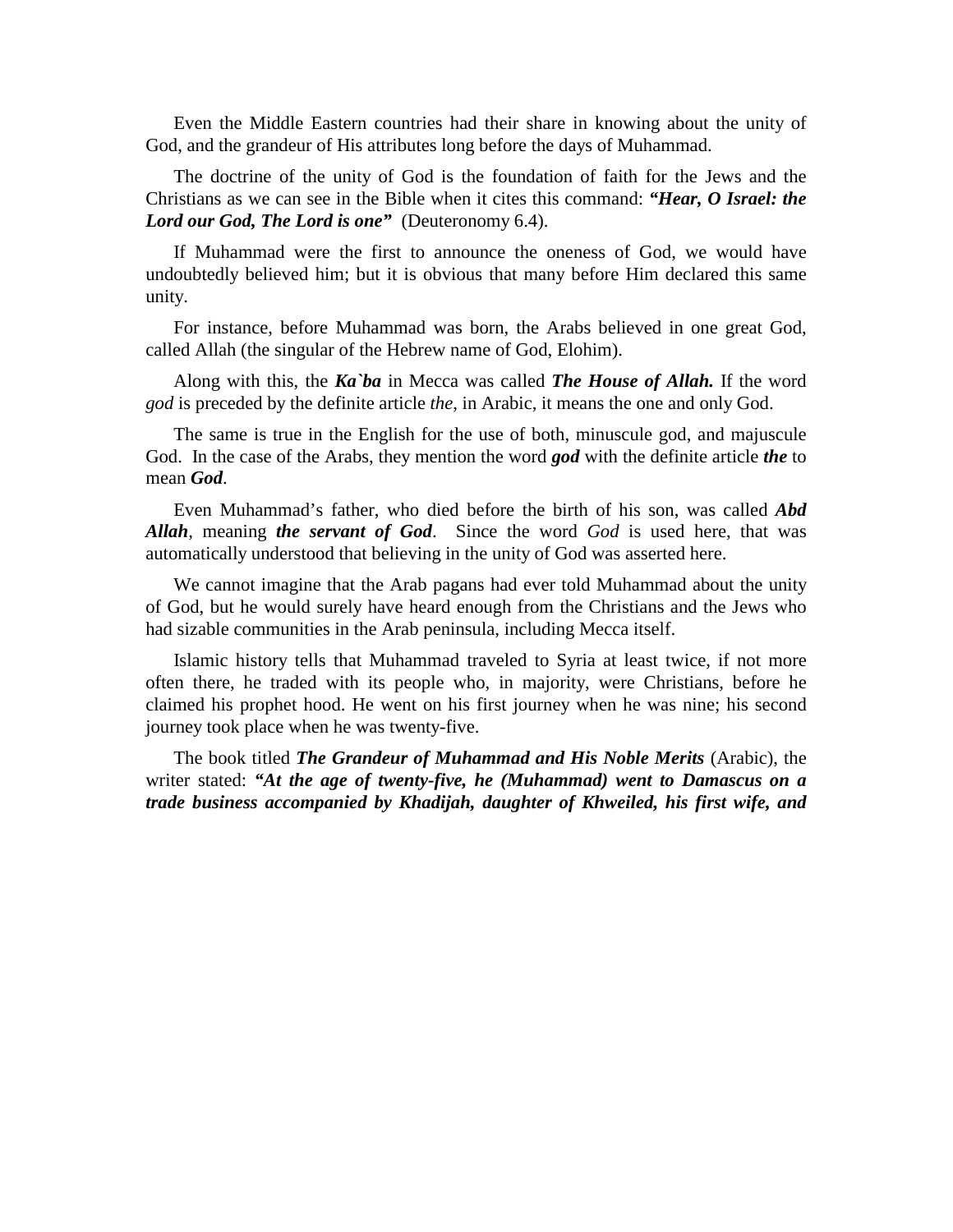# *her servant Maysara, as a helper. When they arrived at the market of Basra, they stayed at the house of a Nestorian monk called Sergios of Bahira."*

This same book points out that the hermitage where the monk *Sergios of Bahira*  lived was the same one occupied by all Nestorian monks.

Undoubtedly, those monks had copies of the Holy Scriptures, or at least parts of it; and they used them to practice their faith and communicate their doctrines to Muhammad.

Muhammad had further contacts with the Scriptures through many of his friends and relative who happened to be Jews or Christians living in Mecca at the time.

One example is *Pastor Waraka Ben Nawfal*, a Christian preacher who was a translator of the Bible and a teacher of Muhammad and Ali Ben Abi Taleb, his cousin. What basic books or principles and theology did this Christian Pastor teach them, for nearly forty years, as mentioned in their history? Would it not be the same principles that are found in the Books of the Holy Bible?

It is well known that *Pastor Waraka Ben Nawfal* officiated at the wedding of *Khadijah daughter of Khweiled and Muhammad.* What does it mean when a Christian pastor officiates at a wedding, giving the blessing to those who are getting married?

Was it not true that Muhammad was married to Khadijah in accordance with Christian practices? Another question may be raised: Why didn't the books on the life of Muhammad mention anything about Khadijah's religion and faith?

It is well known that *Khadijah* was the daughter of *Khweiled* the son of *Assad Ben Abd Al- Aza*, a well-known Christian in Koreish. All those events took place before Muhammad claimed his calling, and expounded upon in a book titled *A Pastor and a Prophet*, written in Arabic by *Abou Moussa Al- Hariri*.

Besides, *Uthman Ben Howereth* who became a Christian while working at Caesar's palace in Constantinople, was a cousin of Khadijah, according to the family tree written by *Ben Hisham*, a Hadith writer, who expounded on the genealogy of Muhammad.

Likewise, another of the wives of Muhammad had a direct link with Christianity; namely, *Um Habiba*. Before marrying Muhammad, she was married to *Obeid-Allah*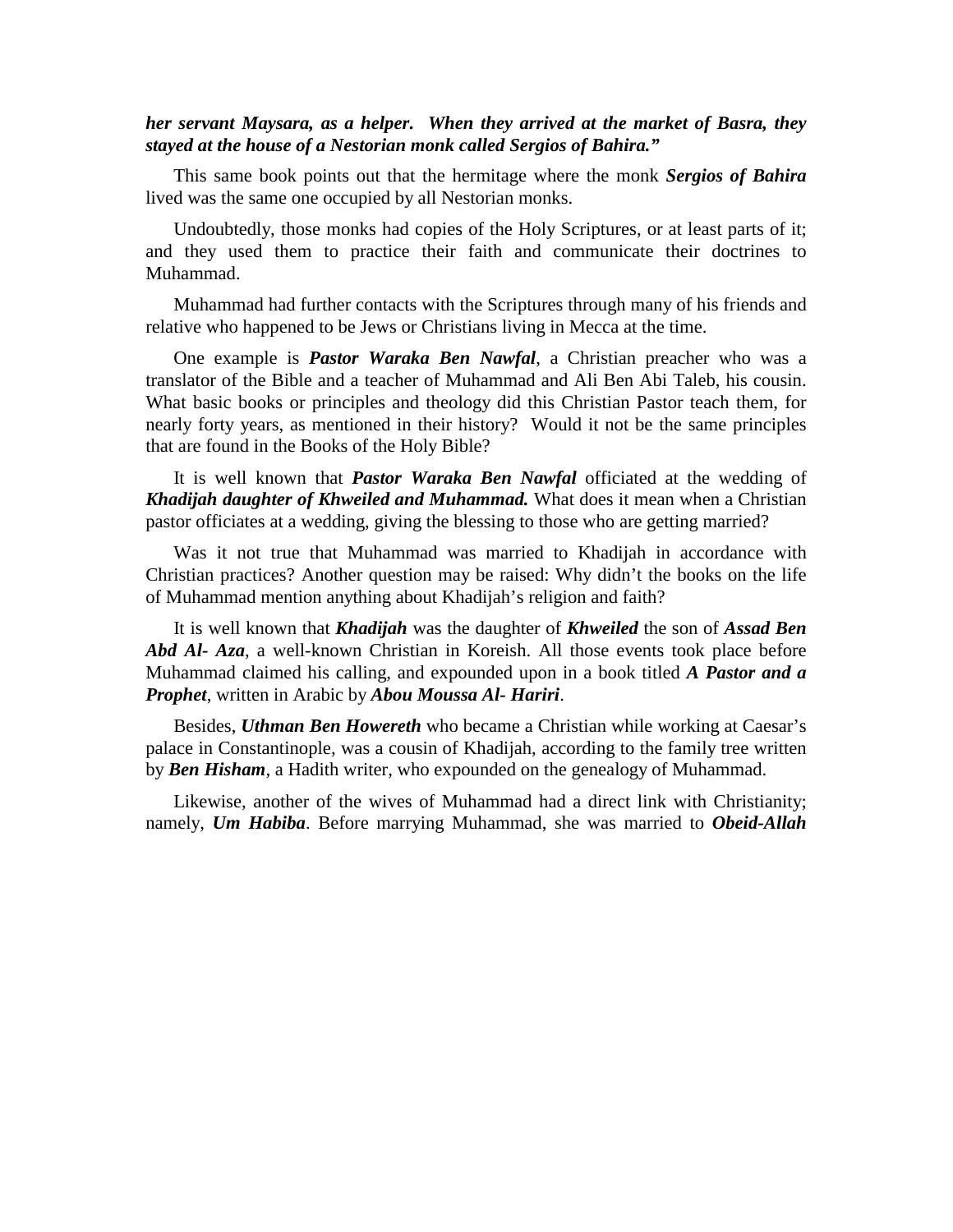*Ben Jahsh*. After *Obeid-Allah* became a Muslim, he moved to Ethiopia where he was converted back to Christianity.

Next was *Abd Allah Ben Salam* who used to be a respected Jewish Rabbi before following Muhammad. *Al-Abbasi or Abou Al-Abbas* and *Al- Jalalan* have suggested that he was the one cited in the Wind-Curved Sandhills Sura in the Koran as follows: *"And a witness of the children of Israel hath already testified to the like thereof and hath believed"* (The Sandhills 10).

Finally, consider *Zayd,* Muhammad's adopted son, who was born and brought up in Syria. This implied that his son was most probably associated with Christianity before following Muhammad, because Syria was in majority a Christian country at that time.

# **THE CONCLUSION:**

If we take into consideration all of those facts, we must conclude that the doctrines such as the unity of God could not be ascribed first to Muhammad; but rather, it should be ascribed to the original source; i.e., the Bible, and then to Muhammad through the help of his Christian and Jewish connections.

It is not the goal here to pass judgment on Muhammad for using these doctrines and quoting them out of the Bible; to the contrary, we commend him for reminding his people of God's greatness.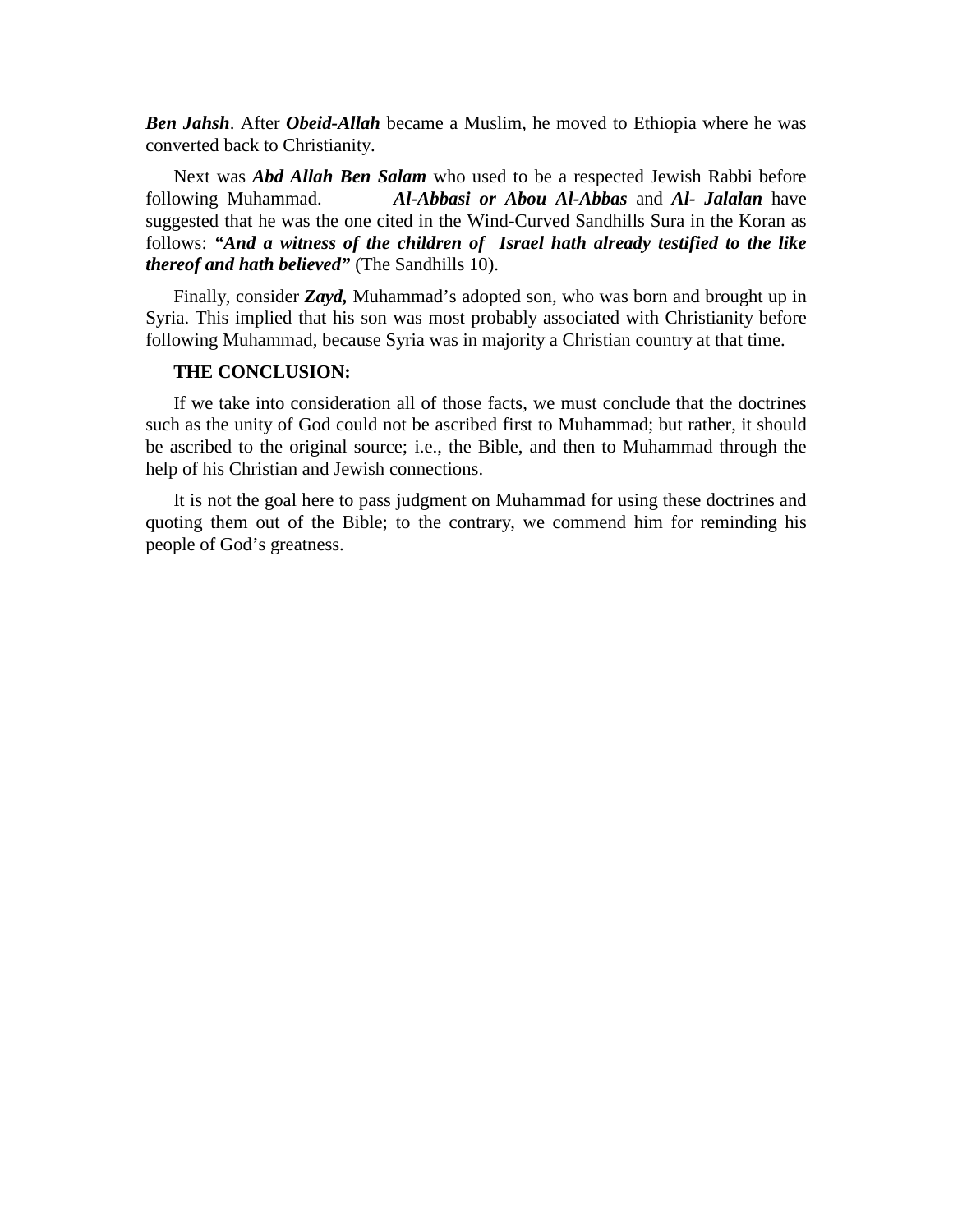# **ABOUT THE TRINITY**

The Muslims state that God is the Eternal Person and therefore they ask:

- How do the Christians say that God is three; i.e., the Father, the Son and the Holy Spirit?

- How can we reconcile reproduction with the unity of God or with His Oneness?

- Where did God declare that He was One in Three, or Three in One?

- Would the All wise, all merciful declare to man that which exceeds his limit of understanding?

There is nothing in the doctrine of Unity and Trinity that exceeds man's understanding. Furthermore, it is not a strange thing that God whose thoughts stretch much further beyond our minds, is One in three Persons.

If our limited knowledge does not fathom the fact of having one in three and three in One, this truth will not be rendered neither invalid nor impossible for the Omnipotent God.

The majority of those who claim they are Christians confirm their belief in the doctrine of the Trinity. Some minor sects, who are branded as heretics by the Christians, believe otherwise.

One example is the Jehovah's Witnesses who appeared in the middle of the eighteenth century. They are far removed from Christianity, and they have one single goal: They aim to deny the glorious Trinity, thereby, undermining the position of the Lord Jesus Christ as the Second Person of the Trinity; therefore, denying His deity and vicarious work on the cross of Calvary.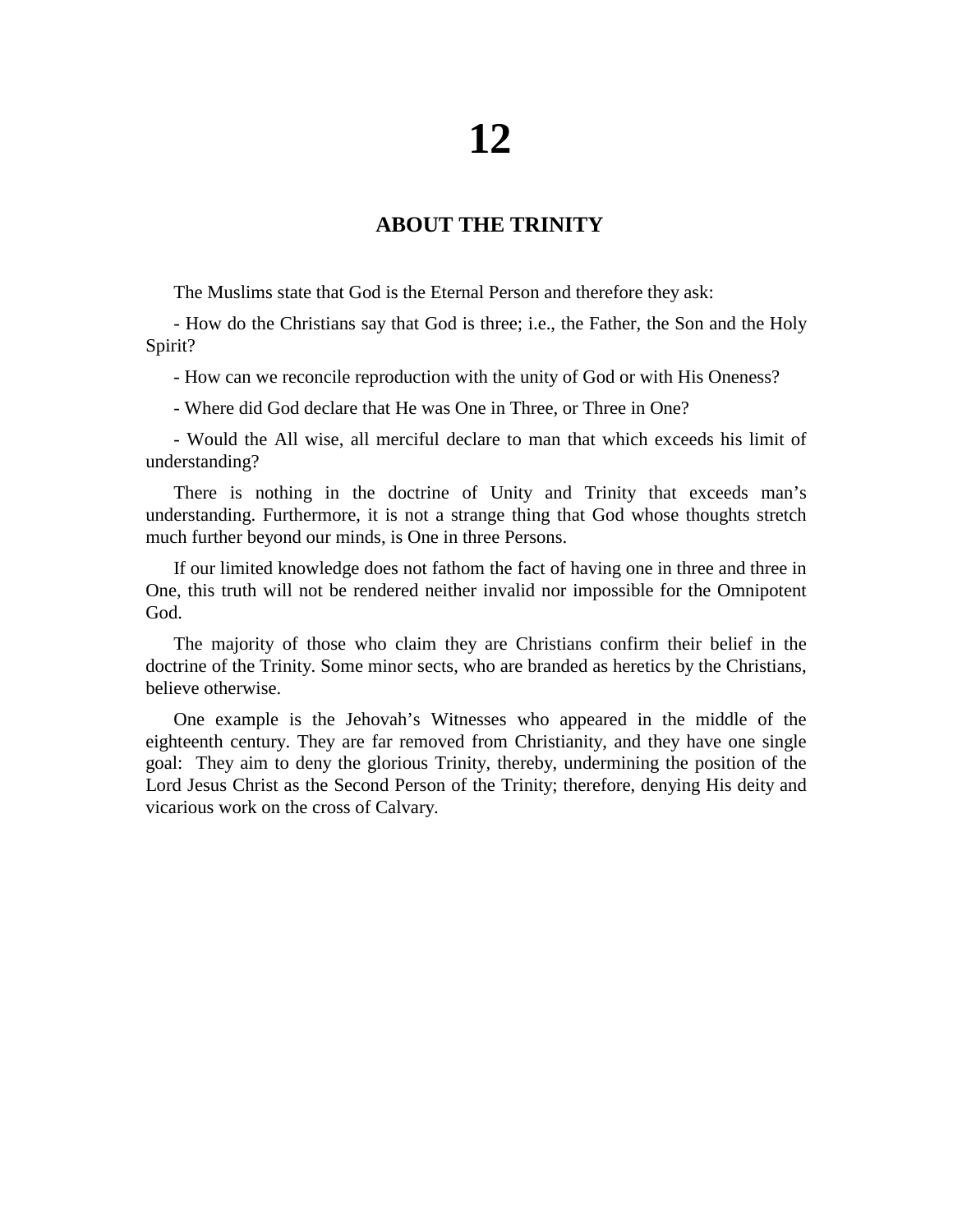It is no wonder that Turkey, a fanatic Islamic country, allowed the cult of the Jehovah's Witnesses to operate legally and freely within its jurisdiction. You are welcome to operate in Islamic countries as long as you deny the Deity of the Lord Jesus Christ.

The teaching of such cults is not a new problem. Such teachings appeared in the early church, during the life of the apostle John, when he said: *"For many deceivers are*  entered into the world, which confess not that Jesus Christ is come in the flesh (God becoming flesh), *this is a deceiver and an antichrist"* (II John 7).

Let us now consider the concept of *the Trinity*....

In God's creation we find objects that explain or illustrate this divine fact: *The sun* for example, has three elements, making up its total existence. *1) Its mass that we can see in the sky; 2) Its light that brightens our planet; and, 3) Its heat that warms us up.*

However, these three do not make three suns, but a composite one. One element cannot be separated from the other, yet each has its own characteristics.

A man can also be three in one: *a soul, a body and a spirit*... He can speak about his soul, his body or his spirit with the term *I*, yet he is only *one person*. These three parts are distinct, the spirit is not the soul and neither of them are the body.

Consequently, it is wrong to call each of these a different man, but all of them are in one person, even though there are three different entities.

Even though this fact is true and we live with it daily all our lives, we cannot fully understand it nor can we comprehend how it was from Ed. How can we expect to fully understand the nature of the Almighty God, the eternal creator of heavens and earth?

In the natural sense, having a father and a son indicates the process of birth; but the divine relation between the Father and the Son differs entirely from the natural birth and knowledge of man in this matter.

Nor is it like saying *Zayd* , adopted son of Muhammad, since it has nothing to do with adoption. When we say in our limited human expression that Christ was born before the ages, we do not mean that the incident actually took place at a certain point in time.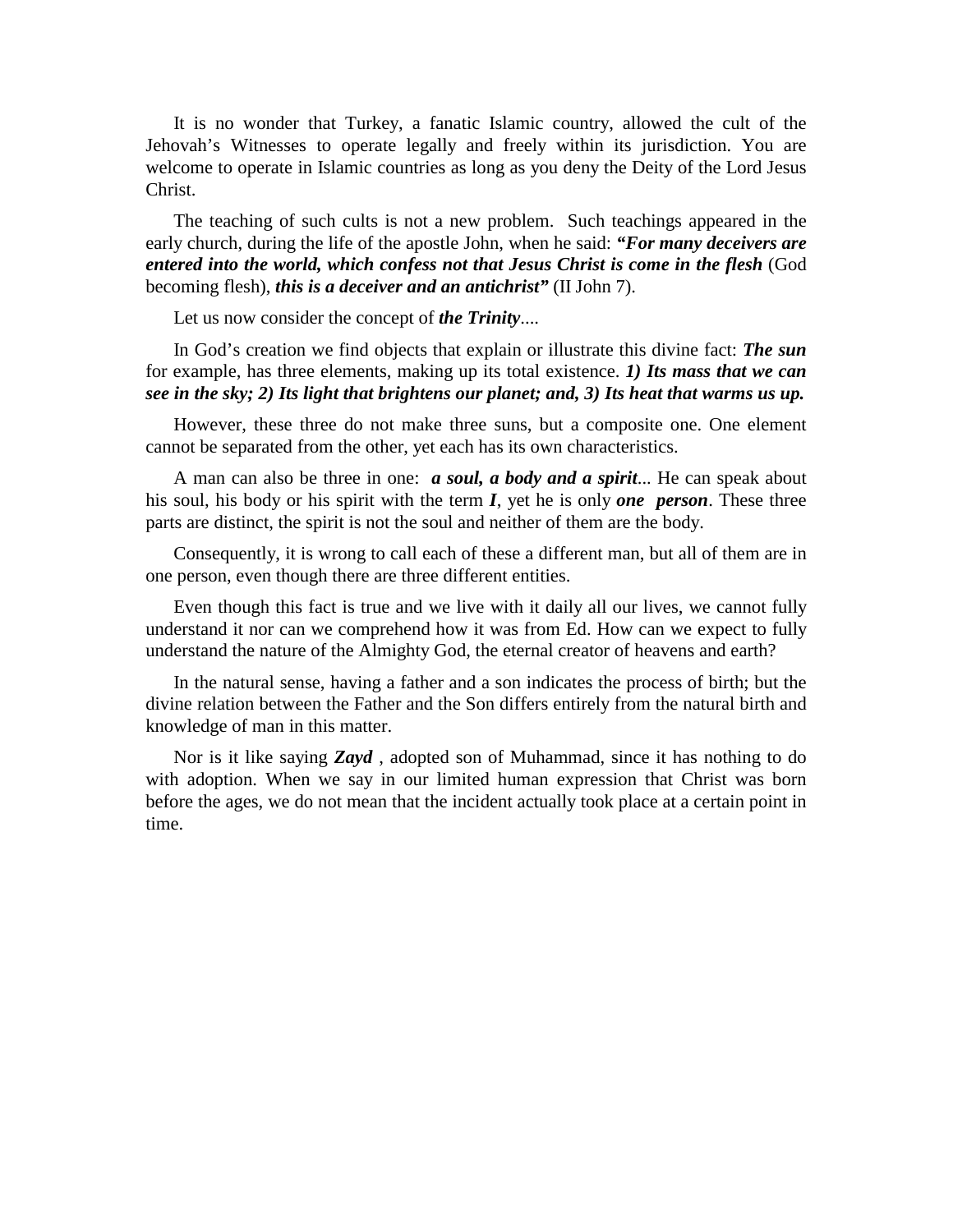Instead, we mean the eternity of the Son is the same as the eternity of the Father. This is similar to our saying: *"Heat is created or generated from the sun!"*

Truly, if I were a Muslim, I would find it necessary to ask questions after being informed about the Trinity. It seems that the vast majority of them ignore this issue, as if taking an indifferent attitude is the answer to these questions.

Because most Muslims do not understand the doctrine of the Trinity in Christianity, they consider it contradictory to the doctrine of the Unity. The actual truth is that this is just not so.

Teaching the doctrine of the unity of God is one of the essential bases upon which the doctrine of Trinity is built. Christians do not believe in three gods, but in one, in three Persons.

A part of the reason for the Muslims' misunderstanding of the true Christian doctrine is a result of what is said in the Koran: *"O People of the Book! Do not exaggerate in your religion, nor utter aught concerning God save the truth; the Messiah Jesus Son of Mary was a messenger of God, and His Word, which He conveyed unto Mary, and a Spirit from Him. So believe in God and His messenger, and say not three"* (The Woman 171).

The explanation of the above verses given by Muslim expositors gives the impression that these expositors thought the Christians believe that the Trinity meant three gods. In the above verse, the impression was given as if Mary was considered as one of three gods.

During Muhammad's days, many so-called Christians exalted the Virgin Mary to the point of worshipping her, along with some other saints. This has been done despite the fact that the Bible and Christian leaders have warned against such practice.

Although Christians are divided into many denominations, none of them say that there are three gods. Instead, all of them acknowledge *the Creed of Faith* that was written by *the Council of Nicea in 325 A.D*., which begins as follows: *"We believe in One God..."*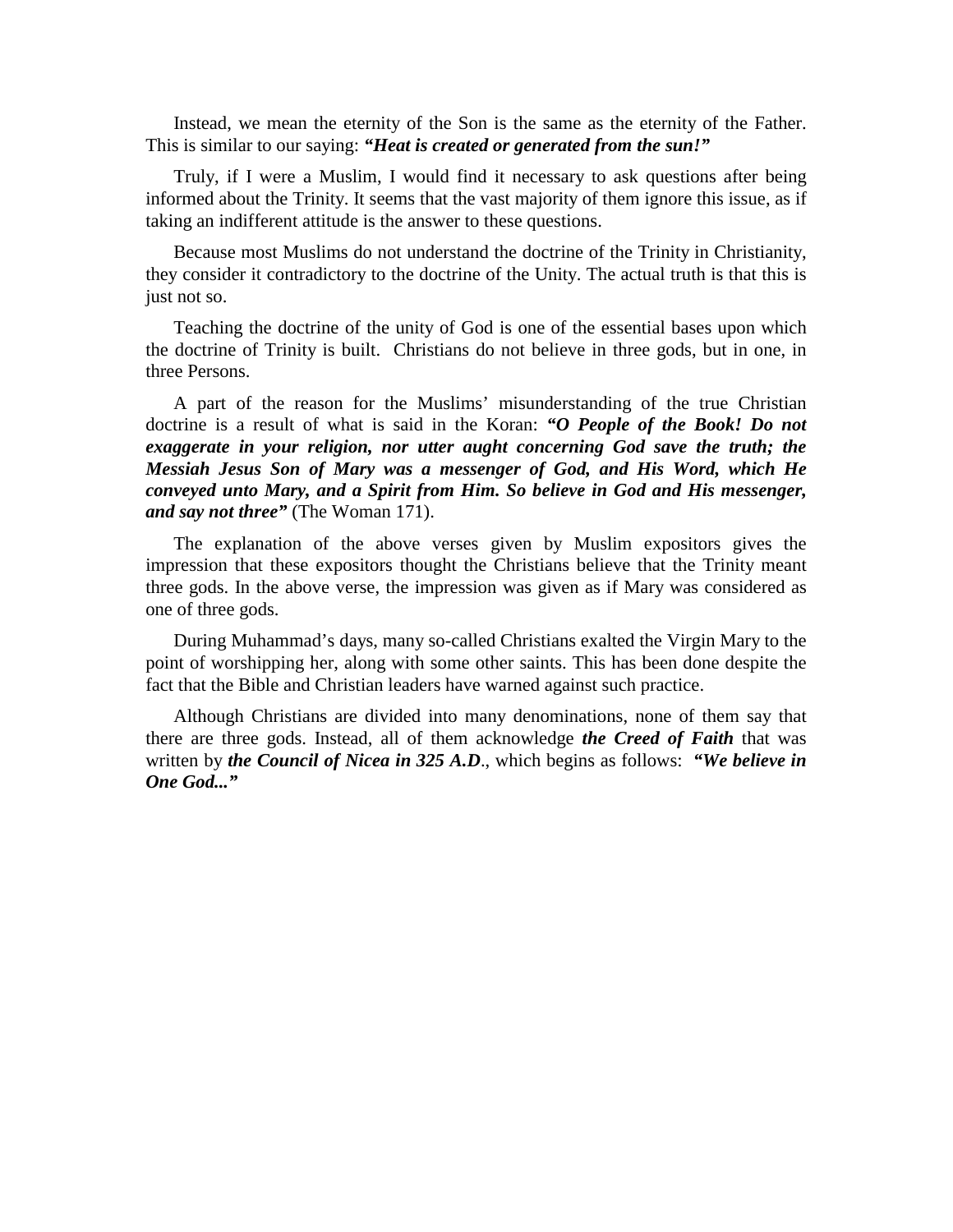When Jesus Christ sent His disciples to preach the Gospel, he commanded them, saying: *"Go ye therefore, and teach all nations, baptizing them in the name of the Father, and of the Son, and of the Holy Ghost"* (Matthew 28:19).

This verse confirms the reality of the Unity, and proves the Trinity to be the essence of the One composite God. The verse begins with *In the Name.* Signifying a singularity, not plurality even though it mentioned the three persons of the Godhead individually.

Hence this expression leads us to understand that the Son and the Holy Spirit could not have been created. This is true because they are both related to the same name of the Father as One person.

Since it is unacceptable to consider the name of God the Father equal to what is created, we cannot say that the Son of God and the Holy Spirit were the works of creation.

This fact becomes clearer to those who meditate on spiritual matters. The Father, the Son and the Holy Spirit; make a composite oneness of the Godhead. Each of the three Persons of God has His own character, which is shared by neither of the other two.

For example, the Father is not the Son; however, each Person is inseparably united with the other two, from eternity to eternity. They are God. Each Person is equal to the other two in self and glory.

Each person has His own complete work: The Father as the sender; The Son as the Savior; and the Holy Spirit as the comforter. In as much as these three Persons are one in self, they also are so in will, purpose, authority, eternal nature, and other divine attributes.

God has numerous attributes and as the Muslims say: He is the collector and source of the good and the perfect attributes.

These attributes include: God the Merciful, the Wise, the Mighty, the King, the just, the Holy, etc... Having so many attributes does not invalidate the Unity of God.

Equally, the Trinity or the Three Persons of the Godhead does not invalidate the unity of the divine essence either. One name commonly used by Muslims for God is: *Loving*.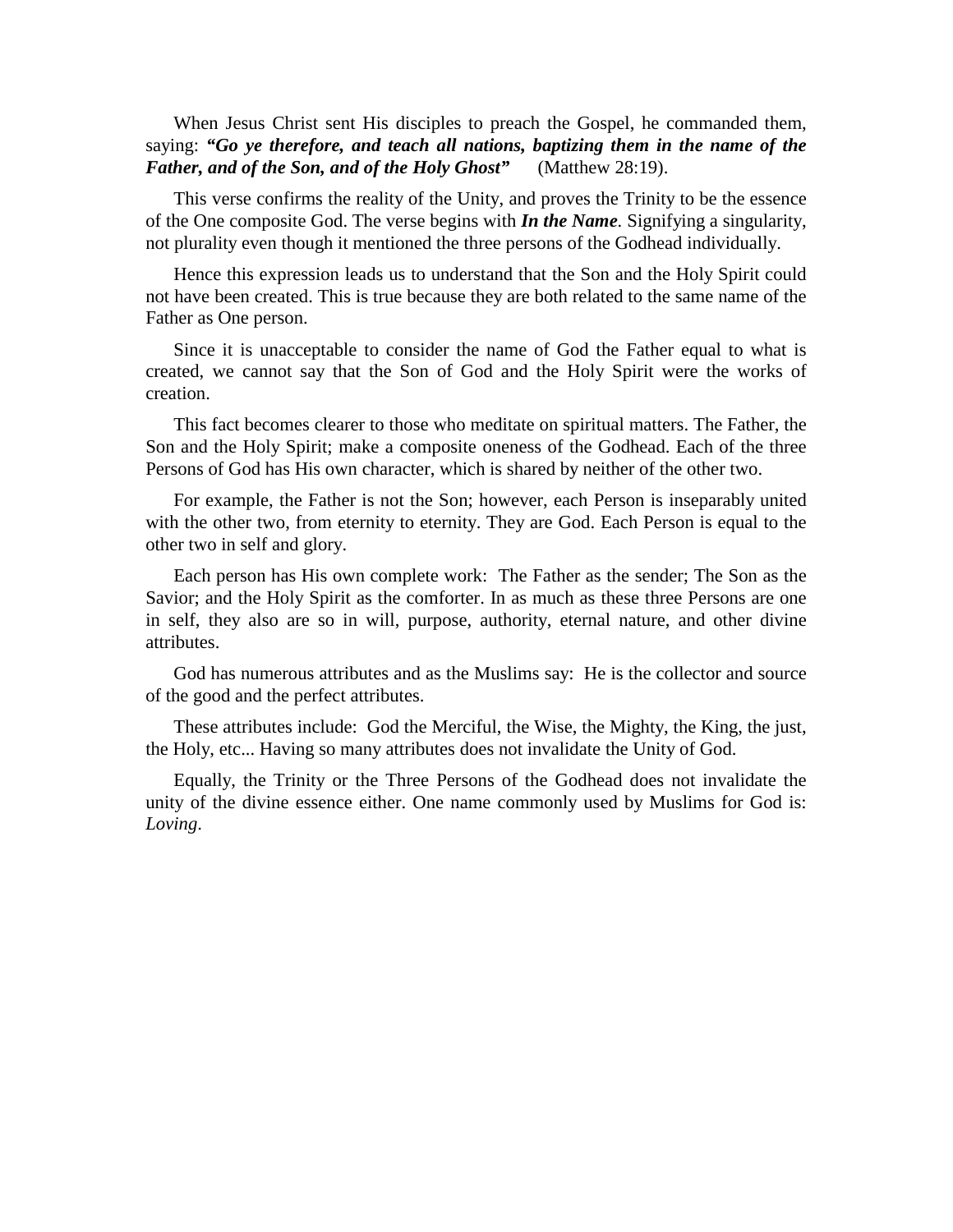This name is used by the apostle John when he said: *"God is love."* Since God is love, eternal and never changing, then He must have had someone to love since the beginning, in eternity.

Who could be that one who enjoyed the love of God in eternity before time? Only in the doctrine of the Trinity is there an answer to this question. The divine Person of the Father is the Loving, while the divine Person of the Son is the object of the Father's love.

We find a splendid address regarding this subject when the Lord Jesus was praying to God the Father, saying*: "For Thou lovedst me before the foundation of the world"* (John 17:24).

We cannot believe that God is love since the beginning unless we believe that the Trinity was also there in the beginning with the Father.

To believe otherwise is to suggest that God is changing, since He could only have begun to be loving when His beloved, being angels of humans, were created at a later point in the eternity of God. However, the Bible tells us that God is unchanging when it says: *"For I am the Lord, I change not"* (Malachi 3:6).

In one of his conversations addressing God, Muhammad said: *"We never know you as you really are".* The Muslims also admit that God is so great and noble that no prophet, messenger or man can perceive His identity.

They follow in the same path as Muhammad, and they will never know just who God truly is with such an attitude. Thus God should be at least known by His Word and Spirit. If we accept this argument, it becomes impossible to consider that Jesus the Messiah, Son of Mary, as the Word of God or of His Spirit, as the Koran identifies Him. That is the reason why Christ knows God; and no one else knows Him as He does.

This fact demonstrates that He is a divine Person and therefore would suggest that the doctrine of the Trinity is no longer a hindrance to accepting the calling of Jesus the Son of God and the only Savior.

For the Muslims, to refuse the doctrine of the Trinity is to refuse the Godhead of Christ. The more the Muslims search for God, the further they get away from Him, because of their blind fanaticism, which leads them to accuse the Christians falsely.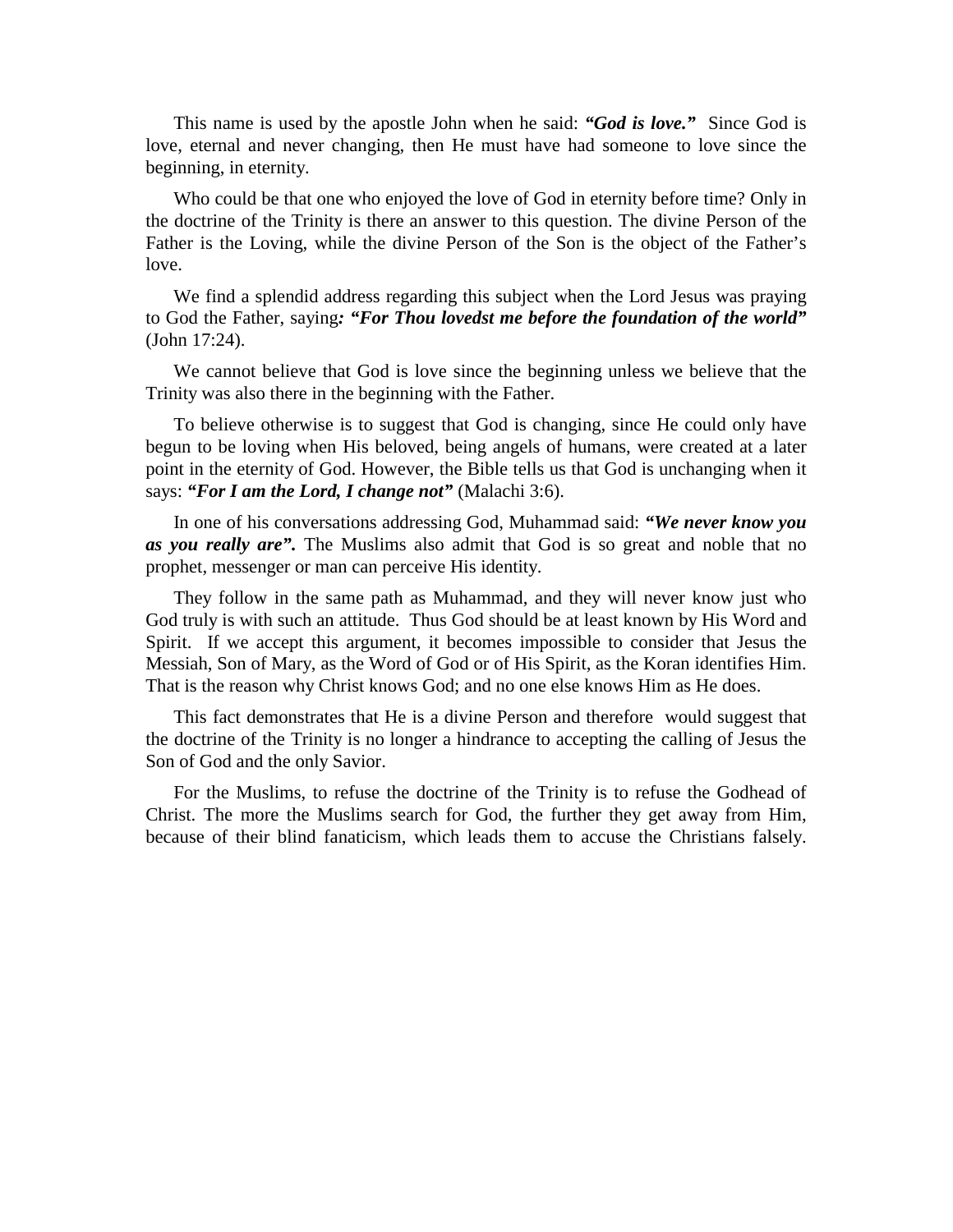Instead, they should look for the truth and try not to be a hindrance to the honest seeker for the truth.

A Christian believes in the one complete God who strengthens our love and knowledge of Him. He loved us first although we were sinners, and He sent His only begotten Son to die on the cross for us, to redeem us with His own precious blood.

A Christian also believes that the Holy Spirit dwells in the hearts of the real Christians, renewing them, (having been born again), and guiding them to a deeper knowledge of God.

That is how reconciliation can be achieved between God and the sinner. Such reconciliation allows a Christian to enjoy the privileges of being a child of God, rather than living in fear of a dreadful God.

The Bible teaches us that God proclaims Himself to be the Loving and Holy Father, who loathes sin. His love and mercy urged Him to arrange the matter of salvation for all who accept Him.

He declared through His Word that His Son is the only One who can lead man to know God the Father. The Son of God came in the flesh, carried our sorrows and worries, died for our sins, and arose from the dead to justify us.

To help man accept His salvation, God sent His Holy Spirit, the Third Person of the Trinity to convict man for his sins, and to show him how badly he needs a savior. This same person, the spirit of God, also enlightens man's mind so he can know the riches of the Gospel and thereby be entitled to eternal life.

# **THE CONCLUSION**

We should not forget that as much as we could give proof for the authenticity of the doctrine of the Holy Trinity, we also could give the same to prove the truth of the doctrine about life after death, the resurrection, and other equally important doctrines.

When we accept an unacceptable doctrine for the basic reason that it is based on the Word of God, we should also accept other doctrines supported by the same Word.

Why do Muslims then accept the doctrine of the resurrection and refuse the doctrine of the Trinity, which is much less complicated than the former?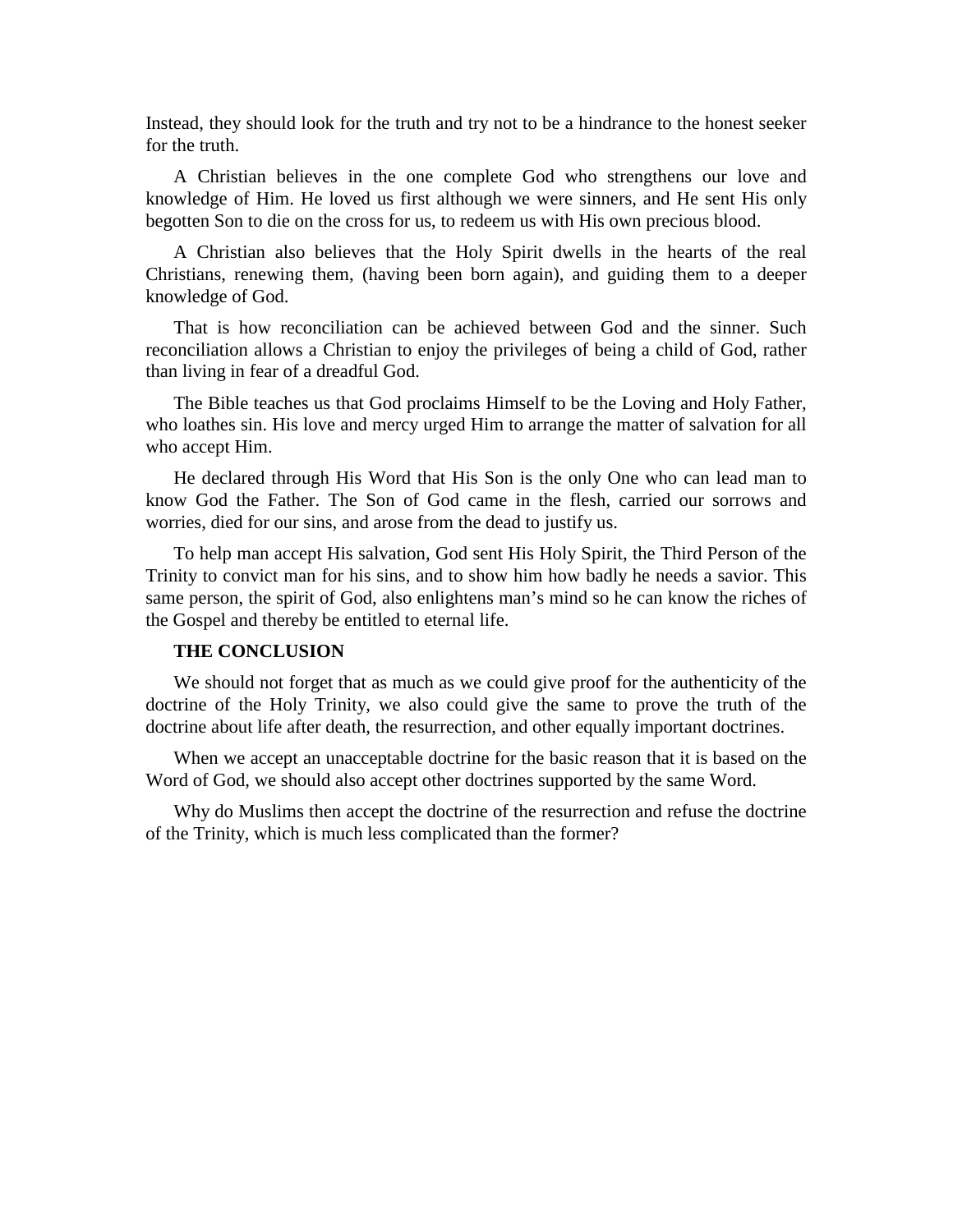Why do Muslims accept the virgin birth of Christ, which is totally against man's perception, and refuse the doctrine of the Trinity?

Here I find nothing that Islam can fight the Bible with except saying that the Bible has been changed. As seen thus far, some matters taken by the Muslims as proof that the Bible has been changed, prove that it is not.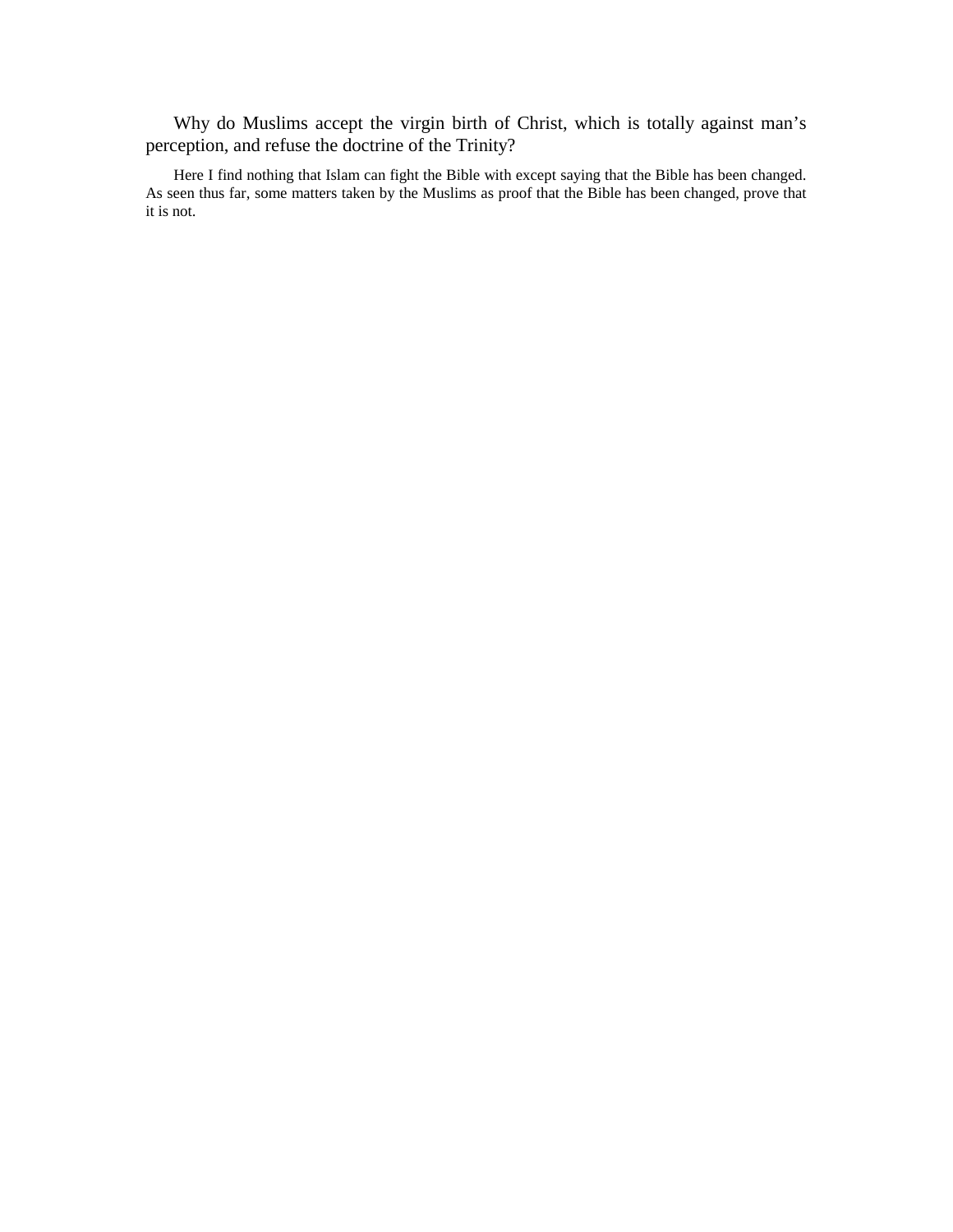# **ABOUT THE BIOGRAPHY OF MUHAMMAD**

Was Muhammad an ideal example in his behavior and life style for people to follow? For the sake of our Muslim friends, we find ourselves obliged to show all respect and politeness in dealing with the answer to this question.

Therefore, we will not quote any Christian writers, but we will solely depend upon the writings of famous Muslim scholars. The verses will be quoted directly from the Koran with their interpretation as given by the great Muslim expositors, lest we should be accused of misinterpreting their meanings.

The reader will judge for himself whether Muhammad was as the Muslims think of him and try to project! The final judgment in this matter falls with each of you rather than with us.

We will have a closer look at one aspect of the life of Muhammad; namely, his marriages, intending to omit anything we think to be an exaggeration. The whole Islamic world tends to agree with the texts that we will be quoting hereunder. We intend only to display the things that will enlighten the minds concerning the conduct of Muhammad.

### **1. Zainab Daughter of Jahsh**

This woman was the wife of Muhammad's adopted son, Zayd Ben Haritha. The Koran describes the situation as follows: *"And when thou saidst unto him on whom Allah hath conferred favor and thou hast conferred favor, keep thy wife to thyself, and fear Allah. And thou didst hide in thy mind that which Allah was to bring to light, and thou didst fear mankind whereas Allah hath a better right that thou shouldst fear Him. So when Zayd had performed the necessary formality of divorce*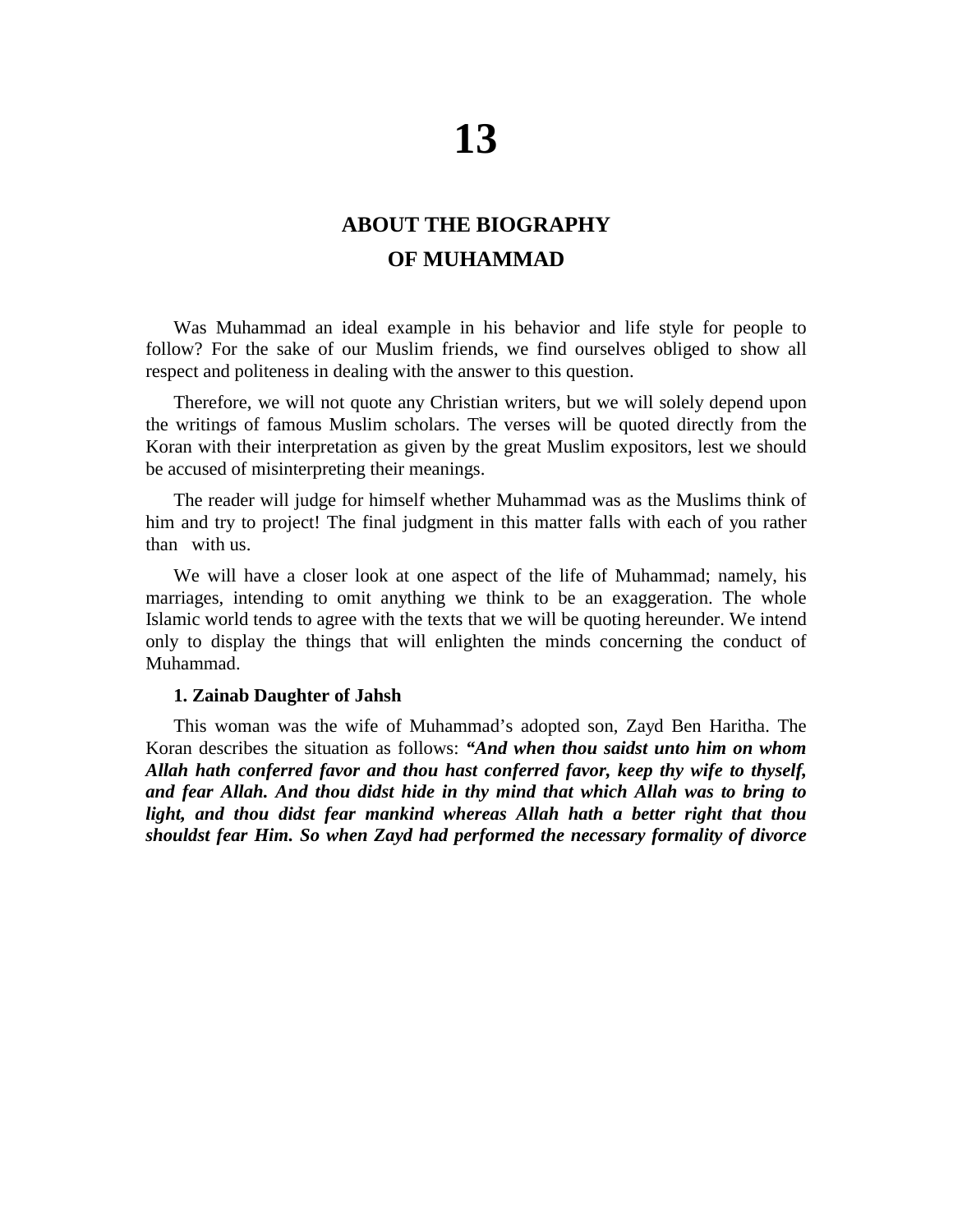*from her, we gave her unto thee in marriage, so that henceforth there may be no sin for believers in respect of wives of their adopted sons, when the latter have performed the necessary formality of release from them. The commandment of Allah must be fulfilled... There is no reproach against the prophet in that which Allah maketh his due. This was Allah's way with those who passed away of old and commandment of Allah is certain destiny"* (The Clans 37-38).

Here is a summary of what *Al-Jalalan* said of this passage in his book: *"Muhammad gave in marriage his adopted son Zayd to Zainab; after a while Muhammad was keen on her, but Zayd hated her. Zayd said to the prophet, I want to separate from her. The prophet answered, keep your wife. But Zayd gave her a divorce, and the prophet entered onto her without permission. However, he satisfied the Muslims with meat and bread at a big ceremony."* 

*Al-Baidhawi*, in his commentary, analyzed this same verse saying: *"The prophet saw her after he gave her to his son; he liked her and he said when he saw her, 'Praise be to God who changes the hearts"*. Zainab heard this and told Zayd what she heard. Ever since, Zayd hated to be with her.

 Consequently, he came to the Prophet and said, *"I want to leave my wife".* The Prophet said, *"Do you have doubts about her?"* Zayd answered, *"No, actually I see but good things from her; except she mocks me".*

The Prophet said, *"keep your wife".* When Zayd had performed the necessary formality of her divorce, and became bored with Zainab, and needed her no more, he divorced her and was finished with her.

The verse says: *"We gave her unto thee in marriage"* meaning that the order of marriage was given without a marriage ceremony. This fact supported by her saying to the other wives, *"God arranged my marriage with the prophet, and you let your fathers take care of that for you".*

This is a strong proof that Zayd showed strong faith after the inspiration by agreeing to divorce Zainab, and giving her in marriage to the Prophet. Then the Prophet said: *"She only trusts you, go to her and engage her to me".* 

Zayd went and fulfilled what the prophet had asked him to do, although he loathed that shameful deed.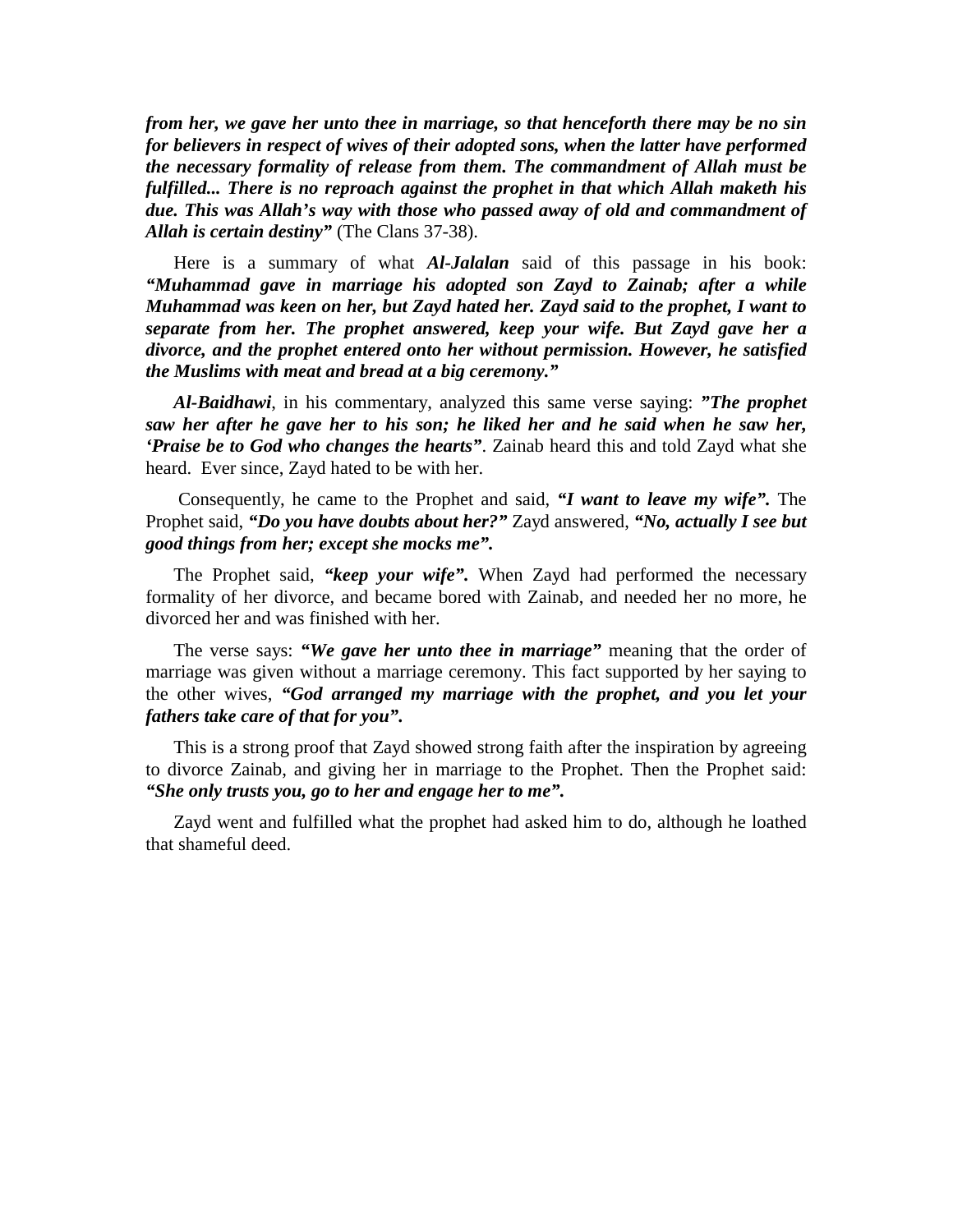### **2. Maria Al Kobtiah**

The Koran says: *"O Prophet! Why bannest thou that which Allah hath made lawful for thee, seeking to please thy wives? And Allah is forgiving and merciful... Allah hath made lawful for you Muslims' absolution from your oaths of such kind, and Allah is your protector; He is All-knowing, All wise"* (Forbidding 1-2).

*Al-Baidhawi* presented two interpretations for these two verses in his book. The following is the one that is most accepted by other expositors: *"Once Muhammad was found with Maria Al- Kobtiah, in Hafsa's bed* (one of his wives), *when Hafsa found out, she rebuked him. The Prophet banned Maria, and the verse descended on him."* 

These tales are elaborately found in the books *Rawdat Al-Safa, by Ibn Hisham & Ibn Al-Atheer and Rawdat Al- Ahbab.* We have chosen this abridged exposition so as to avoid the language used by the Muslim exposition, which we cannot use in this book... The expositors' complete story elaborates on the unsavory behavior of Muhammad.

Following the death of Muhammad's wife, *Khadijah,* he married *twenty-two women* in *seven years*, averaging *one* woman every *four months*.

Imagine that a short time after the death of Khadijah, he was engaged to *Ayisha, daughter of Abi Bakr,* when she was *six years old* (under today's laws, he would have been arrested and tried for child molestation).

But he knew her as a wife when she was *nine* and he was *fifty-four*. Had it not been for his flight from Mecca to Medina, he would have known her when he married her.

But how much difference could that have made, between *six, eight, or nine years old?* Besides, it is a well-known fact that at the time of his death, he had *nine living wives*, in addition to at least *two concubines, Maria and Rihana*.

#### **3. His Relationship to Women**

The Koran continues: *"O Prophet, We have made lawful unto thee thy wives for whom thou hast paid their dowries, and those whom thy right hand possesseth of those whom God had given thee as spoils of war, and the daughters of thine aunts on thy father's side, and the daughters of thine uncles on thy father's side; and the daughters of thine aunts on thy mother's side, and the daughters of thine uncles on*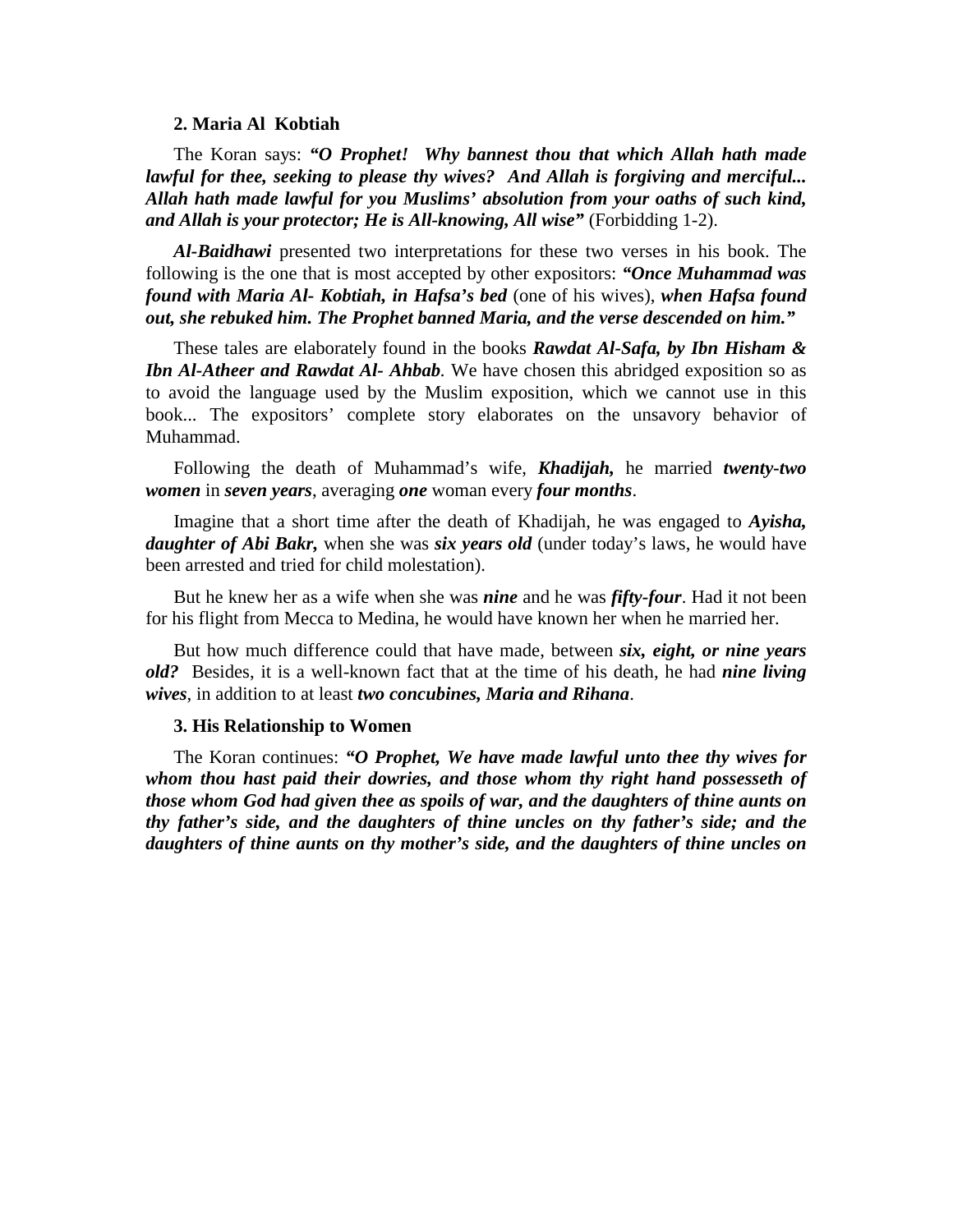*thy mother's side, who emigrated with thee, and a believing woman if she gave herself unto the Prophet, and the Prophet desire to ask her in marriage; a privilege for thee only not for the rest of the believers. We are aware of that which we enjoined upon them concerning their wives and those whom their hands possess that thou mayest be free from blame, for God is ever forgiving, merciful"* (The Clans 50).

Concerning the expression that says: *"Those whom thy right hand possesseth" Al-Baidhawi* says in his book: *"This part of the verse allows having concubines under God's permission and allows polygamy to all Muslims at all times."* 

As for the verse: *"A privilege for thee only, not for the rest of the believers". Al-Baidhawi* continued saying: *"The Prophet was treated uniquely in honor of his prophet hood which deserves due respect. The word only implies that this privilege was specifically granted to Muhammad".* 

In the book, *The Grandeur of Muhammad and His Noble Merits,* the writer says*: "In the year 6 A.H., after the invasion of Al-Hadibia, some women came to Muhammad to pay homage to him under the tree that Omar Ben Al- Khattab later cut down, so the Muslims wouldn't worship it. A woman called O'mayma, daughter of Rakika, said to the Prophet: O Messenger of God, stretch your hand and we shall shake it with ours* (paying homage)… *The Prophet said, I do not shake hands with women, but I shall accept you"!* 

In *Al-Maghazi*, written in Arabic by *Ibn Is'haq*, the writer told the same story with more details. *Abban Ben Saleh* said: *"The Messenger of God used to dip his hand in a vessel of water first, and then the women dipped theirs later in the same water, instead of shaking hands with him"!* 

Just imagine how pure and chaste Muhammad was! He sat under the Hadibia tree, making deals with the women, and calling them unto himself, saying that God and His messenger are more merciful to us than we to ourselves. He sanctimoniously refrained from shaking hands with the women because he never did that.

We could have quoted more of these stories that were told by Muslim expositors about the life of Muhammad. We could also have mentioned his treatment of his enemies, which revealed the spirit that prevailed among the founders of Islam.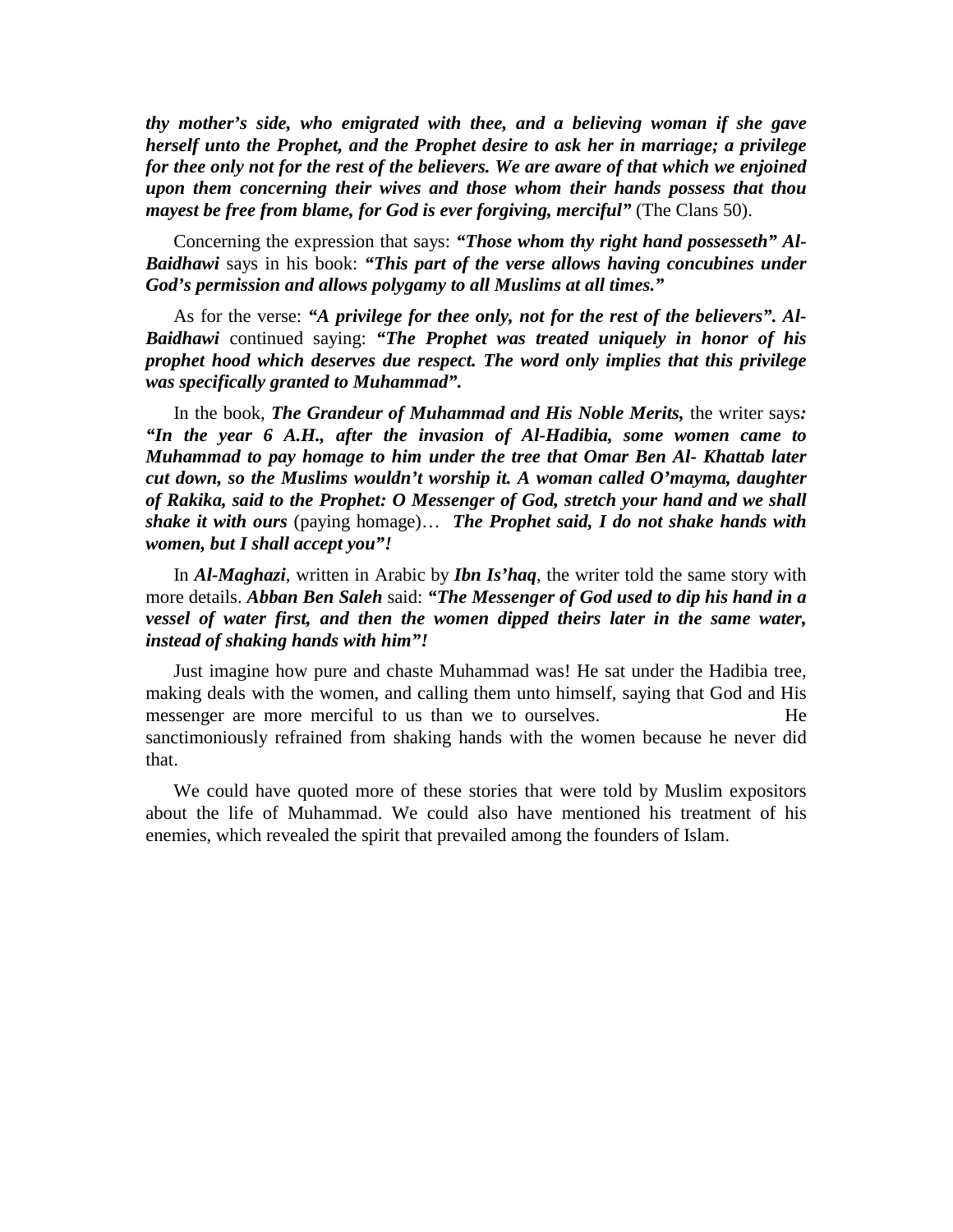This immure spirit has survived even today, reflecting the ways that they used to make people adopt their faith and their religion. Did they attract people to adopt Islam through their good treatment?

Does the behavior of Muhammad demonstrate the necessary proof that his message was of God? Can it prove that he was the last of the prophets, or that he was God's prophet at all?

Finally, are we obliged to believe in his call, despite all that we knew about him after he claimed his prophet hood? You are the judge, and the judgment is yours. Make it wisely.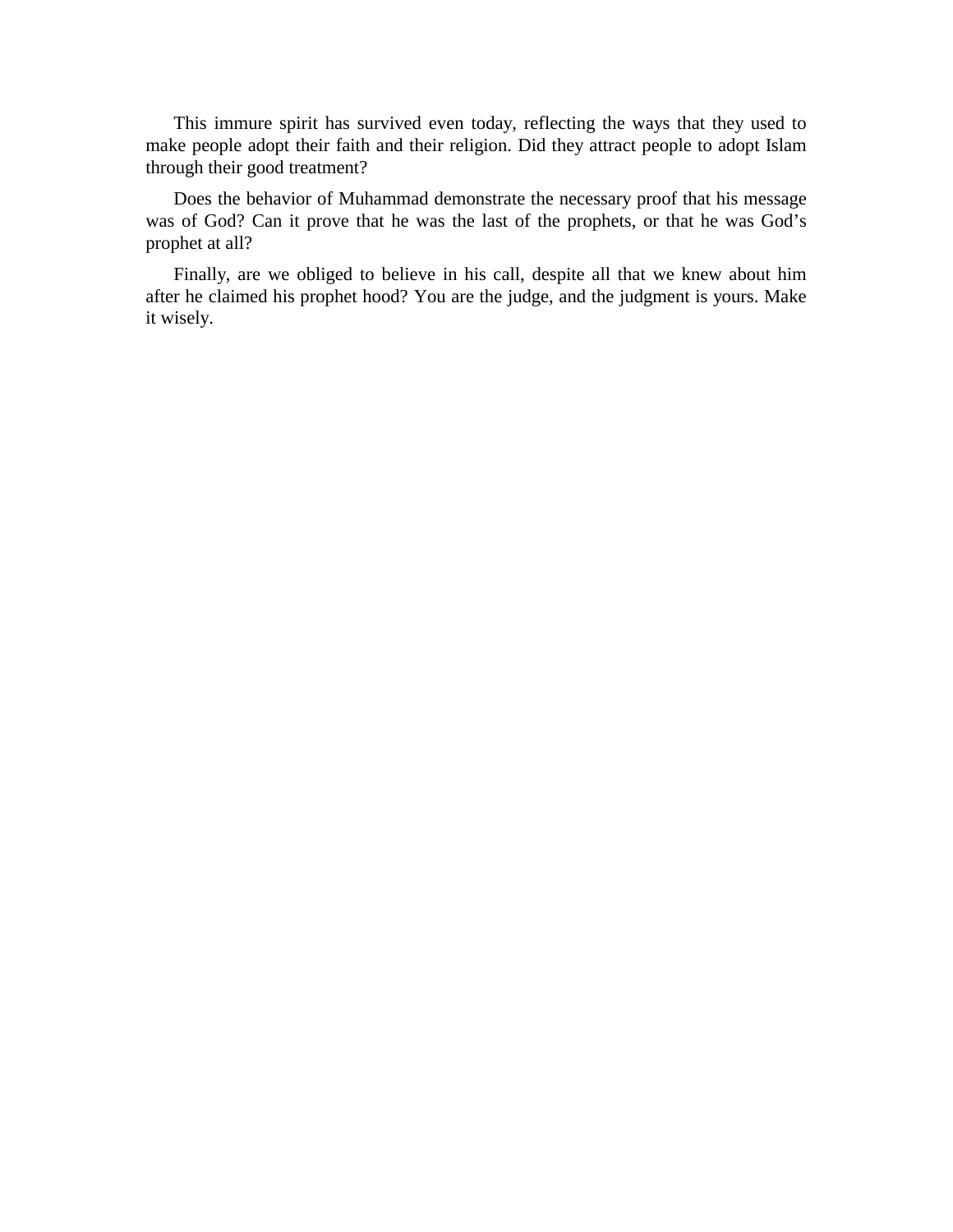# **THE CONCLUSION**

# *Dear Reader,*

We have briefly studied evidence proving the authenticity of the Holy Bible and showing that it was clear of any blemish or perversion.

We have also discussed Muhammad's claim of being the master of messengers and the last of the prophets. Now it is up to you to judge for yourself whether such claims are true or false.

We leave you in the hands of the Almighty God, hoping you allow Him to guide you at this time of your decision-making.

In accordance with the light of this research, you have to choose between the Lord Jesus Christ, The Word and the Spirit of God, and Muhammad Ben Abd Allah.

You must also judge as to which calling is true. Here, the choice is not only between the one who loved and prayed for His killers, and the one who commanded the death of his opposition; here, your choice rests between the One that can give you eternal life, and the one that cannot.

The life and the glorious resurrection of the Lord Jesus Christ is the strongest proof of His deity. You have already read what the Muslim expositors wrote in contrast about the life and behavior of their own prophet, Muhammad.

Now, we prayerfully ask you to make your choice, and we recommend that you choose eternal life by choosing the One who died on the cross of Calvary for your sins.

We have shown that the Holy Bible is the Word of God, which, according to the prophecies, teaches us that Jesus Christ gave His precious life to die on the cross, to save sinners and to redeem them from their sins.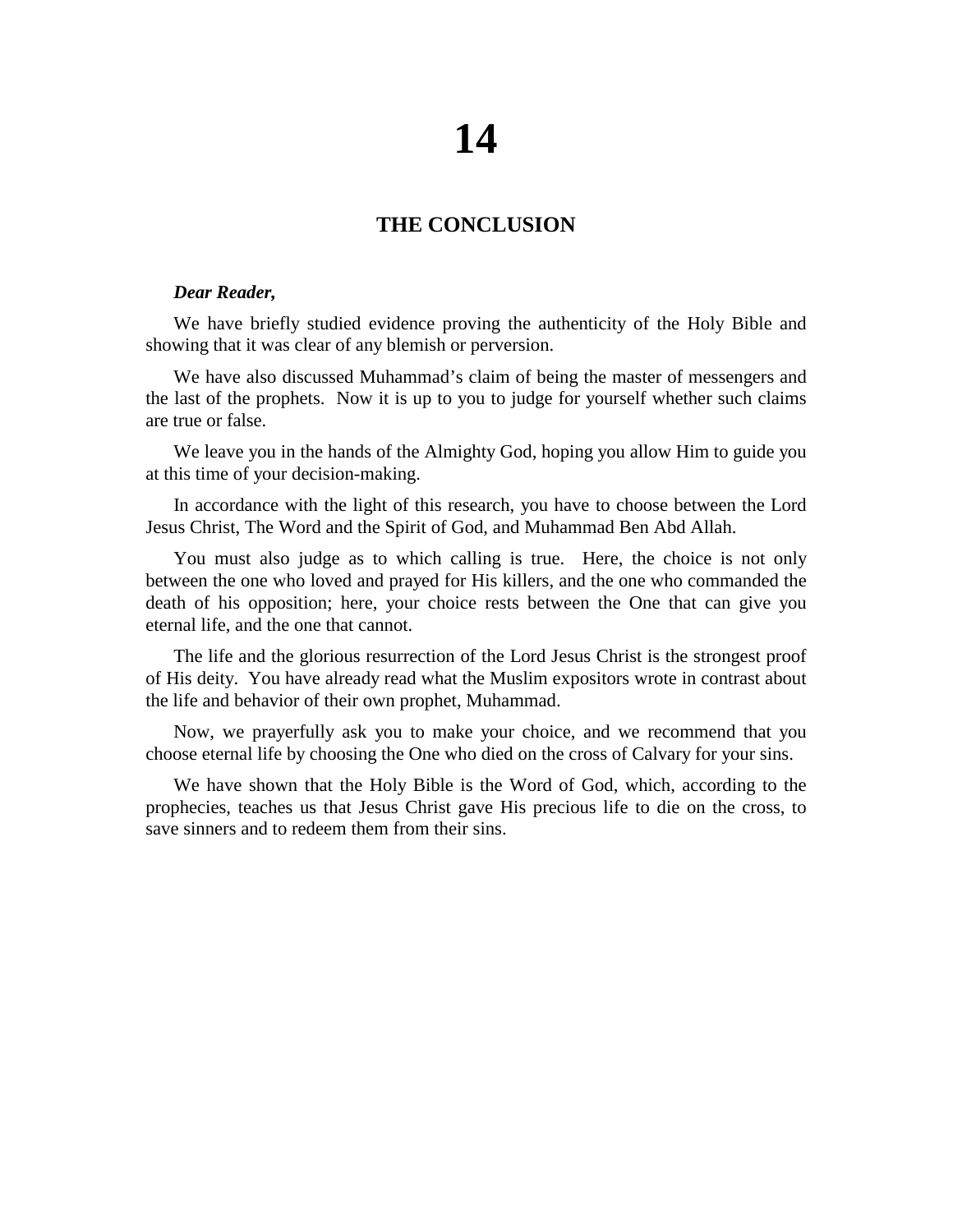On the other hand, Muhammad died of old age, in sickness; and he could not claim that he died for anyone. You know that Jesus rose from the dead, according to the prophecies, and according to His promises; confirmed by His disciples who were ready to go through the most horrendous persecution and meet a certain cruel death for that claim. Even the Koran speaks of the resurrection of Christ. In contrast, Muhammad is still in his grave.

The characteristics discussed in this book, entitle the Lord Jesus Christ to his true claim and proves that He is the Savior of the world and the judge of all people. He alone has those qualifications.

On the other hand, Muhammad himself confessed truly that he could save no one, not even his own daughter, Fatima.

In a conversation with her, recorded in the *Honorable Traditions, the Hadith,* Muhammad was quoted saying: *"O Fatima, daughter of Muhammad, do not say my father is Muhammad; for I can be of no benefit to you in the eyes of Allah. You have to achieve your own credit."* 

If Muhammad was unable to save his own only daughter, or to be a mediator between her and God, then he surely can save no one at all.

But the Lord Jesus Christ can; His life, death and resurrection supports the claim that He made, saying: *"Verily, verily, I say unto you, he that heareth my word, and believeth on Him that sent me, hath* (NOW) *everlasting life, and shall not come into condemnation; but is passed from death* (NOW) *unto life"* (John 5.24).

The Muslims say that in *Medina*, between Muhammad's *tomb* and that of Abi Bakr, there is *a third empty grave* that belongs to Jesus, the Son of Mary. Should that empty grave not remind the Muslim pilgrims that Jesus Christ is different than Muhammad, Abi Bakr or anybody else? that He is *ALIVE*, when Muhammad is dead?

Who is the one that is able to help us then: the one who is *dead* or the One who is eternally *ALIVE*. The Muslims are waiting for the second coming of Christ with fear. This is due in part to their belief that He will judge the world including all the Muslims.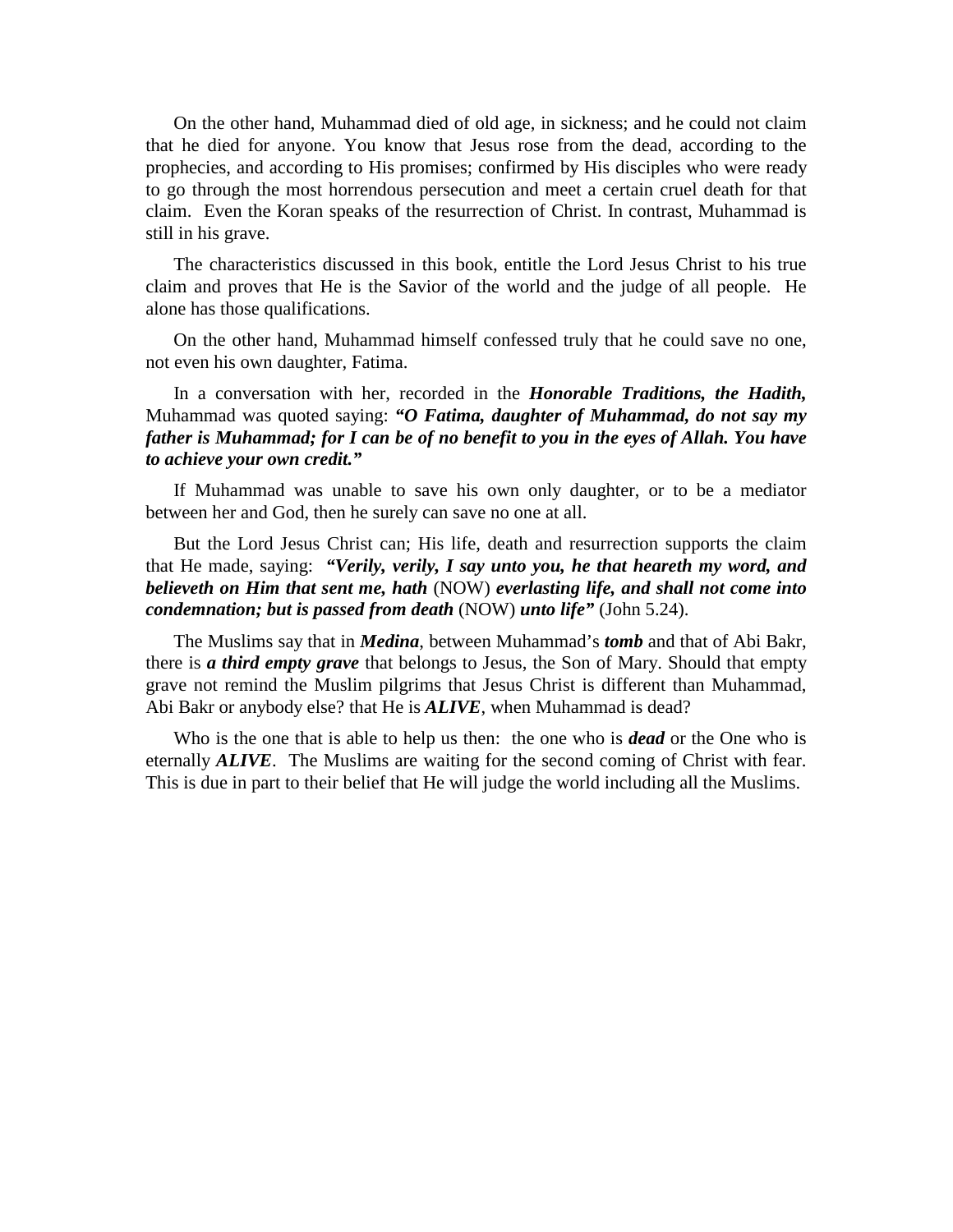Those who have accepted the Lord Jesus Christ as their personal Savior wait for His return anxiously, happily, and with much yielding, because He will save them from this evil world.

Not only that, but He will also take them to be with Him in His eternal heavenly kingdom forever. Do you have this same blessed hope? If not, you can, and you should.

In fact, following the Lord Jesus may have high costs. Jesus predicted that we might undergo trials before entering the Kingdom of heaven. Jesus Himself was persecuted. Since the early days of its foundation, the church has been persecuted.

We should not wonder why this happens; instead, we should hold to our faith steadfastly. To those who truly know Jesus, any suffering will be counted as honor, considering how much He suffered for us.

## *Dear Muslim Reader,*

Beside providing the authenticity of the Christian Scriptures as being inspired by God, we pointed out that the Islamic religion followed the way of peace at the beginning of its calling, avoiding violence and killing.

The following Koran verses prove this conclusion, saying: *"And we have sent thee*  [Muhammad] *as naught else save a bearer of good tidings and a warner"* (The Night Journey 105).

*"And as for those who choose protecting friends beside Him, Allah is warden over them and thou art in no wise a guardian over them"* (Counsel 6).

*"Thine is but conveyance of the message, ours the reckoning"* (Thunder 40).

*"There is no compulsion in religion"* (The Cow 256).

*"And if thy Lord willed all who are in the earth would have believed together; wouldst thou compel men until they are believers"* (Jonah 99).

The above quoted verses prove that there should be no compulsion in religion, and a messenger's task is but to deliver the message not to impose it by the power of the sword upon the general public.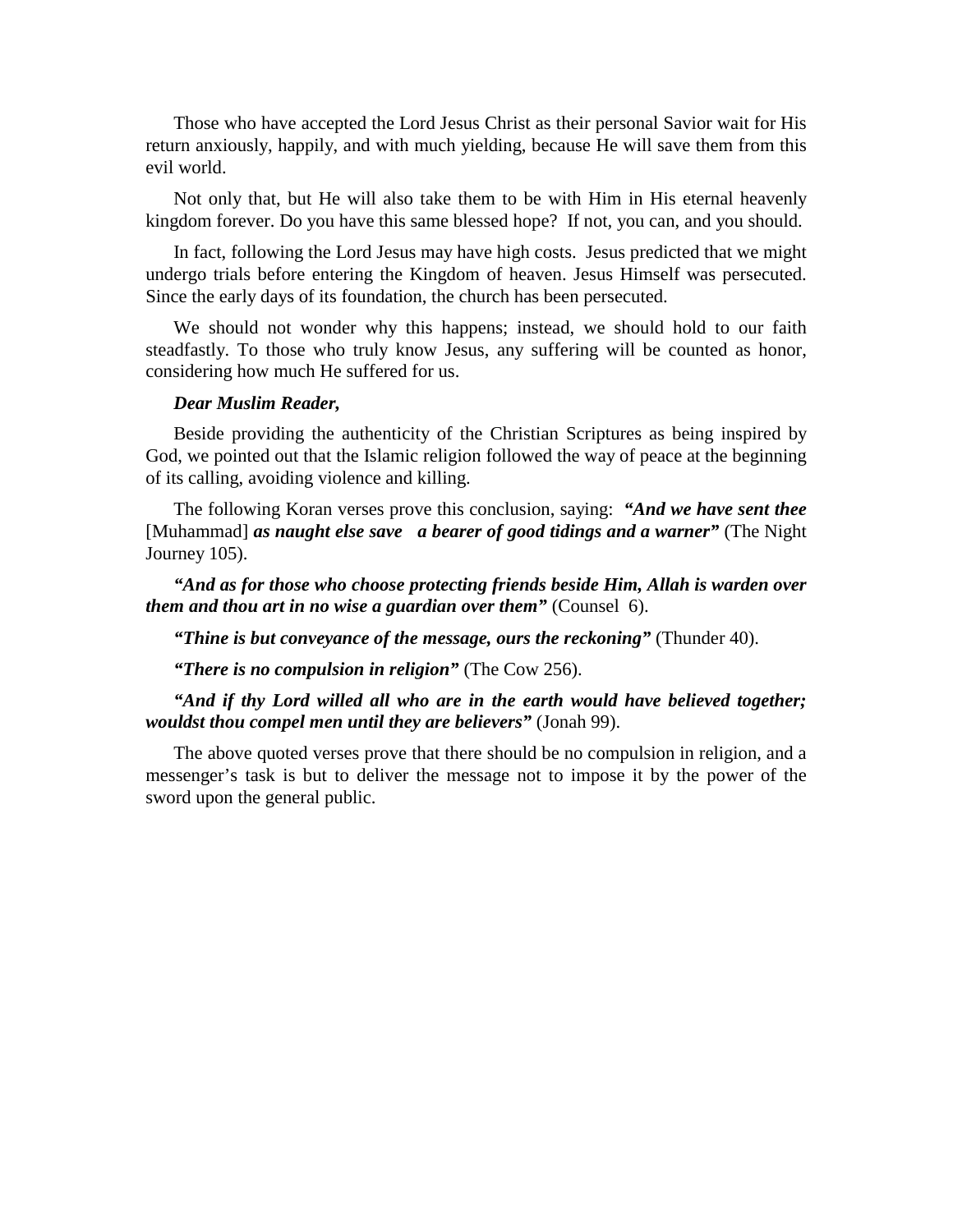God holds man's destiny; therefore, let each person choose his faith. If you choose to refuse the faith Christ is offering you, in spite of all the evidence that is presented to you in this book, please remember that the evidence and the verses are quoted from the Koran with the support of the Muslim scholars and expositors.

We hope that those verses would leave a good impression in your heart about Christianity and the Christians who are personally concerned about your eternity.

It's time to recognize that we are living in a civilized world where the power of the convincing word should overcome and replace the power of blind fanaticism, threats, hatred and violence.

With faith, and the cause for our upholding it; whereas, with the other hand, you still hold on to one unfounded argument based upon watching the life of nominal Christians, who themselves are in need to be saved as sinners. You must understand that their behavior and style of life are not based upon the true Christian faith.

#### *Dear Christian Reader,*

Why are you a Christian? *Gandhi* the Indian leader, once said that he was about to become a Christian, had it not been for the Un-Christian behavior of some Christians.

Are you a Christian only because you were born in a Christian home? Are you a Christian because of your fanaticism to Christianity? If you are a Christian because of any of the above, then you are a misled, and possibly nominal Christian who is in need of the Lord's salvation.

Come to Him, confessing your sins, and receive Him as your personal Savior.

#### *Dear Friend,*

We leave you here in the hands of our faithful Creator, whom we beseech to enlighten your mind and guide you to the One who can save us all.

The One who emptied Himself, took on the from of a bond-slave, and was made in the likeness of men; and being found in appearance as a man, He humbled Himself by becoming obedient to the point of death, even the death on the cross.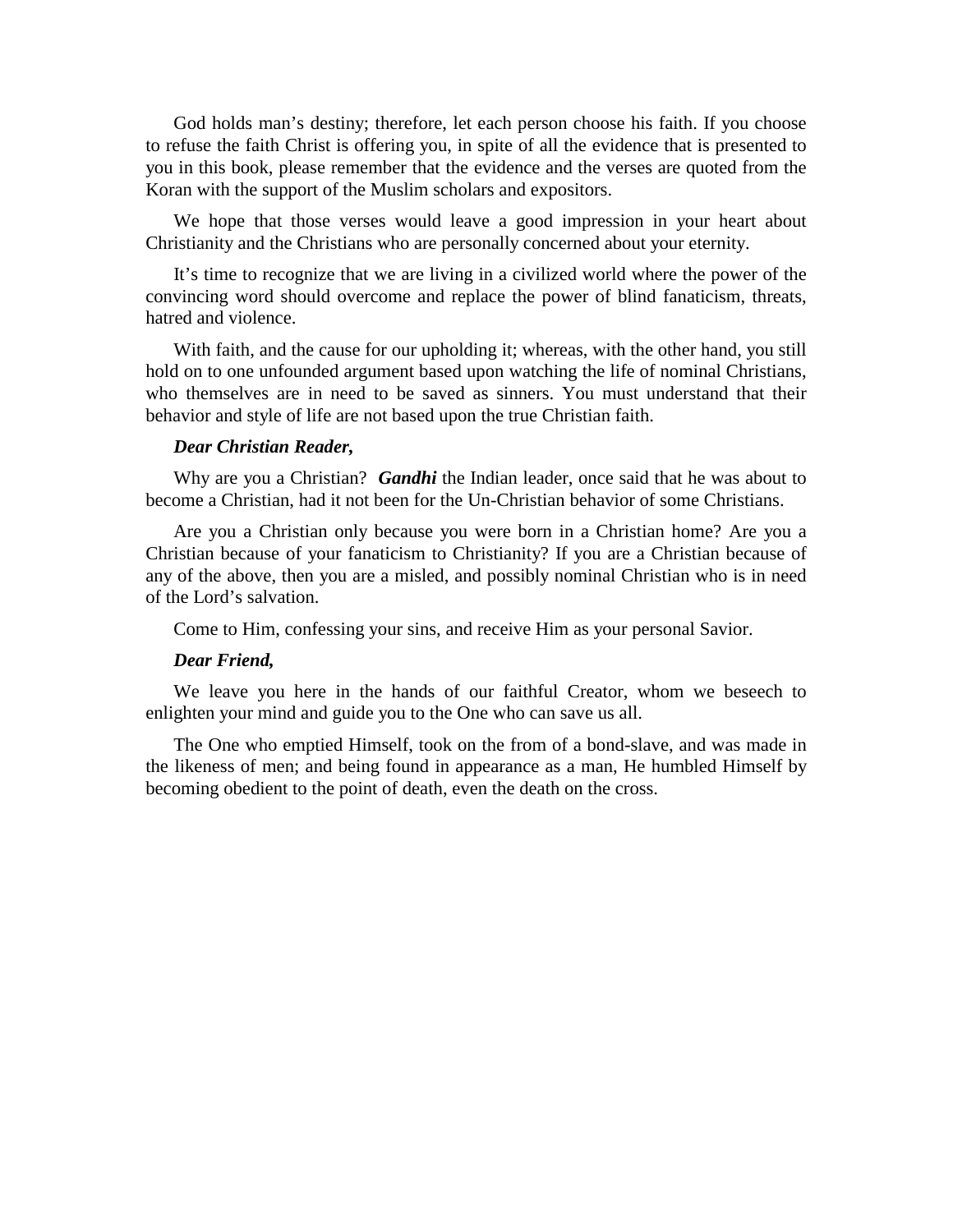Great is this revealed mystery: God came down to earth as a man, was born of a virgin, and was crucified; He died and was buried, but on the third day He arose from the grave and is forever ALIVE.

It is a wonderful thing, and it is true because the Bible says so, and the history of the church has proven it. However, all this has been done for your salvation that you may have everlasting life.

Yes, the Lord Jesus Christ is alive, and He works as advocate before God, only for those who call upon Him sincerely and truly.

All this can be yours! Think about the fact that the Creator of the heavens and earth became like a man to serve you. Not only this, but He also came to save you from judgment of sin and hell and to give you eternal life.

This is what true Christianity is all about. Do you refuse this offer? Do you reject the One who gave Himself in your behalf? Do you wish to keep on clutching to your worthless inherited customs and traditions that may lead you straight to a dark eternity?

Are those things worth it that may be causing you to lose your eternal life, which is, in God's sight, the most precious thing that you may own? Do not lose this opportunity.

God achieved His goal by sending His unique Son to die on the cross and redeem sinners who accept Him as personal Savior. Anyone who asks forgiveness for their sins will get the grace of salvation from eternal judgment, become a born-again Christian, and receive the promised helper and comforter, the Holy Spirit of God, because of what Christ Jesus did for us on the Cross of Calvary, and because He is a mediator for us before the Father. All you need is to ask Him.

The real miracle is when God changes your life from a real sinner, into a new person redeemed and washed by the pure blood of Christ. You can be victorious with Jesus or a looser without Him.

As a sinner, destined for destruction, you can inherit eternal life instead if you accept Jesus' redeeming work on the cross. Just believe in Him!

Come to Jesus and enjoy all the privileges and promises given to you in the Bible. Just as Paul, having been inspired by God, said*: "Therefore, if any man be in Christ,*